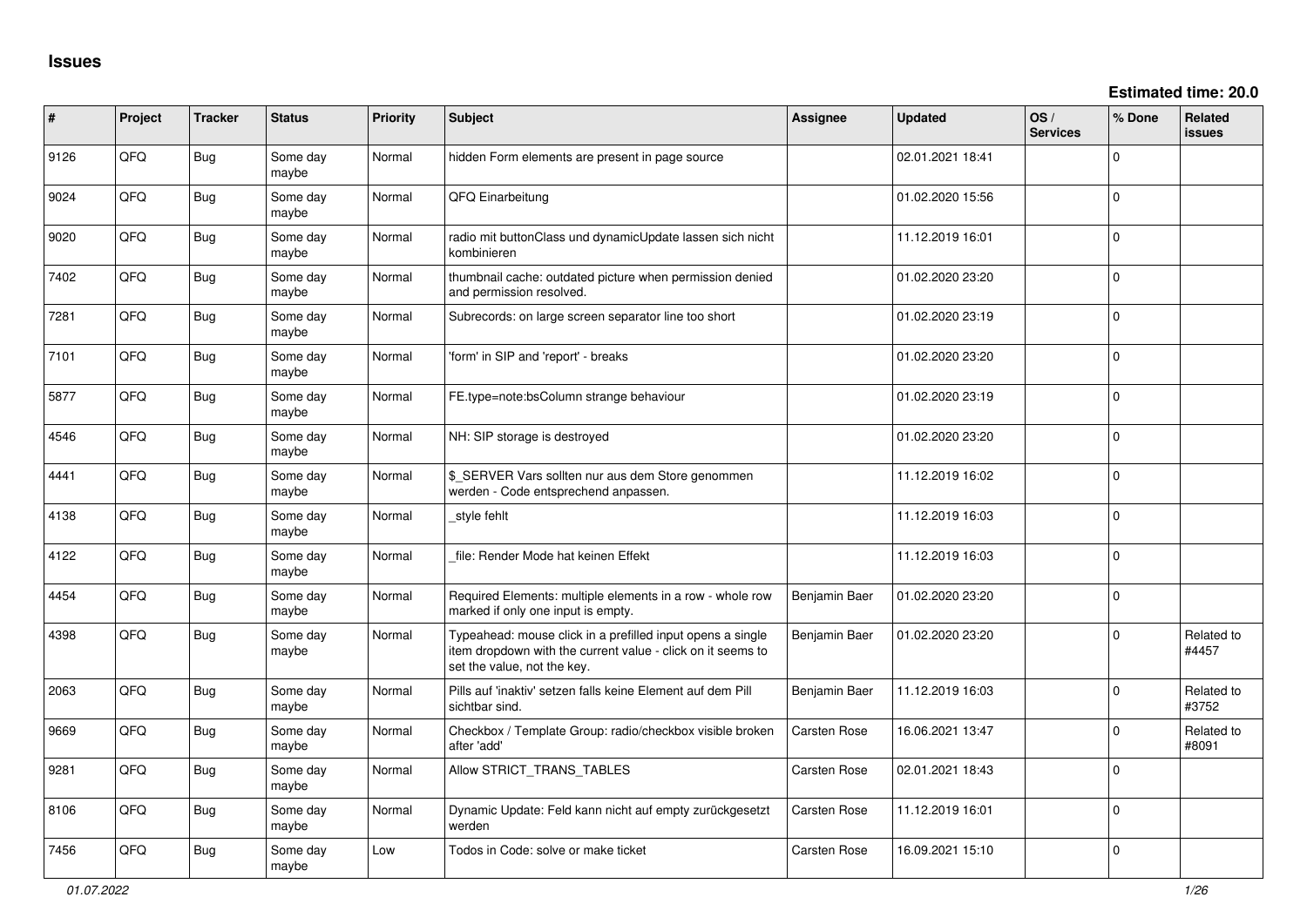| #    | Project | <b>Tracker</b> | <b>Status</b>     | <b>Priority</b> | <b>Subject</b>                                                                                                       | Assignee            | <b>Updated</b>   | OS/<br><b>Services</b> | % Done      | Related<br><b>issues</b>                       |
|------|---------|----------------|-------------------|-----------------|----------------------------------------------------------------------------------------------------------------------|---------------------|------------------|------------------------|-------------|------------------------------------------------|
| 5991 | QFQ     | <b>Bug</b>     | Some day<br>maybe | Normal          | URLs with ' ' or long parameter are problematic                                                                      | Carsten Rose        | 01.02.2020 23:19 |                        | $\Omega$    |                                                |
| 5768 | QFQ     | <b>Bug</b>     | Some day<br>maybe | Normal          | '{{pageLanguage:T}}' missing if QFQ is called via api                                                                | Carsten Rose        | 01.02.2020 23:19 |                        | $\mathbf 0$ |                                                |
| 5706 | QFQ     | <b>Bug</b>     | Some day<br>maybe | Normal          | upload: fileDestination needs to be sanatized                                                                        | Carsten Rose        | 01.02.2020 23:19 |                        | $\Omega$    |                                                |
| 5557 | QFQ     | <b>Bug</b>     | Some day<br>maybe | Normal          | Form load: STORE_RECORD filled, but should be empty                                                                  | Carsten Rose        | 01.02.2020 23:19 |                        | $\mathbf 0$ |                                                |
| 5021 | QFQ     | <b>Bug</b>     | Some day<br>maybe | Normal          | FE.typ=extra - during save displays error 'datum2' already<br>filled in STORE_SIP - the value is stored nevertheless | Carsten Rose        | 01.02.2020 23:19 |                        | $\mathbf 0$ | Related to<br>#3875                            |
| 4771 | QFQ     | Bug            | Some day<br>maybe | Normal          | qfq: select-down-values empty after save (edit-form for<br>program administrators)                                   | Carsten Rose        | 01.02.2020 23:20 |                        | $\Omega$    | Related to<br>#4549, Has<br>duplicate<br>#4282 |
| 4659 | QFQ     | <b>Bug</b>     | Some day<br>maybe | Normal          | infoButtonExtra                                                                                                      | Carsten Rose        | 01.02.2020 23:20 |                        | $\Omega$    |                                                |
| 4651 | QFQ     | <b>Bug</b>     | Some day<br>maybe | Normal          | "Loading document" Modal wird angezeigt bei uzhcd type=2<br>Ansicht                                                  | <b>Carsten Rose</b> | 01.02.2020 23:20 |                        | $\Omega$    |                                                |
| 4583 | QFQ     | <b>Bug</b>     | Some day<br>maybe | Normal          | Dynamic Update bei TypeAhead Feldern                                                                                 | Carsten Rose        | 01.02.2020 23:19 |                        | $\Omega$    |                                                |
| 4549 | QFQ     | <b>Bug</b>     | Some day<br>maybe | Normal          | TemplateGroups: FE.type SELECT loose selected value<br>after save                                                    | Carsten Rose        | 01.02.2020 23:20 |                        | $\Omega$    | Related to<br>#4548,<br>Related to<br>#4771    |
| 4528 | QFQ     | <b>Bug</b>     | Some day<br>maybe | Normal          | extraButtonLock mit SQLAhead Bug                                                                                     | Carsten Rose        | 01.02.2020 23:19 |                        | $\Omega$    |                                                |
| 4328 | QFQ     | <b>Bug</b>     | Some day<br>maybe | Normal          | Error Message: Show FE name/number on problems in FE                                                                 | Carsten Rose        | 01.02.2020 23:20 |                        | $\mathbf 0$ |                                                |
| 4293 | QFQ     | <b>Bug</b>     | Some day<br>maybe | Normal          | Download broken if token 'd:' is missing - but no error<br>message                                                   | Carsten Rose        | 11.12.2019 16:03 |                        | $\mathbf 0$ | Related to<br>#7514                            |
| 4279 | QFQ     | <b>Bug</b>     | Some day<br>maybe | High            | config.linkVars lost                                                                                                 | Carsten Rose        | 03.05.2021 21:14 |                        | 0           |                                                |
| 4092 | QFQ     | <b>Bug</b>     | Some day<br>maybe | Normal          | 1) Logging verbessern wann welches FE warum ausgefuehrt<br>wird, 2) Documentation: Best Practice Template Group      | <b>Carsten Rose</b> | 01.02.2020 23:19 |                        | $\Omega$    | Related to<br>#3504                            |
| 4008 | QFQ     | <b>Bug</b>     | Some day<br>maybe | Normal          | FormElemen.type=sendmail: wrong 'TO' if 'real<br>name <rea@mail.to>' is used</rea@mail.to>                           | Carsten Rose        | 11.12.2019 16:03 |                        | 0           |                                                |
| 3895 | QFQ     | Bug            | Some day<br>maybe | Normal          | typeahead pedantic: on lehrkredit Idap webpass - if only one<br>person is in dropdown, such person can't be selected | <b>Carsten Rose</b> | 11.12.2019 16:03 |                        | 0           |                                                |
| 3882 | QFQ     | Bug            | Some day<br>maybe | Normal          | templateGroup: disable 'add' if limit is reached - funktioniert<br>nicht wenn bereits records existierten            | Carsten Rose        | 11.12.2019 16:03 |                        | $\mathbf 0$ |                                                |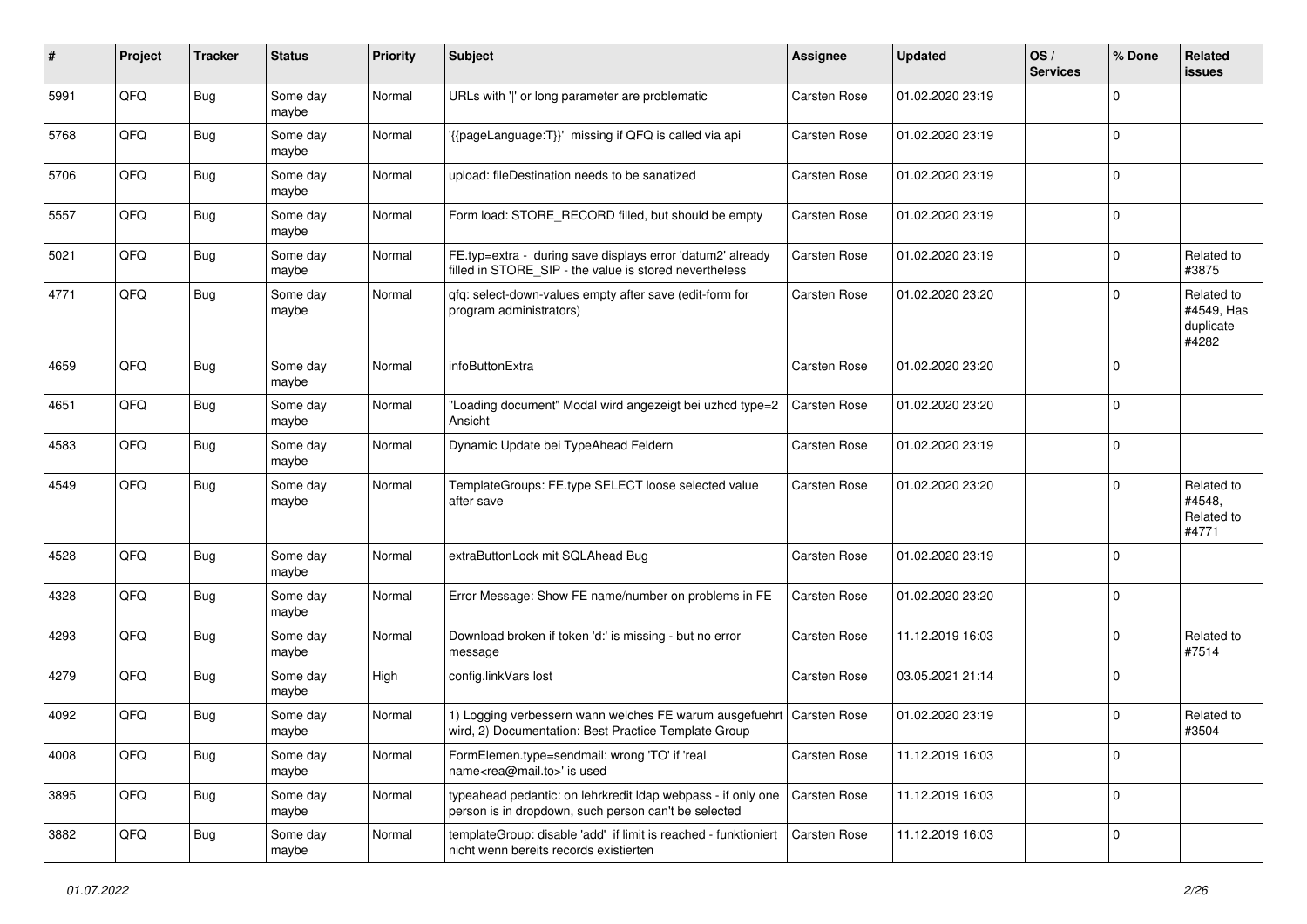| ∦     | Project | <b>Tracker</b> | <b>Status</b>     | <b>Priority</b> | <b>Subject</b>                                                                                                                | Assignee            | <b>Updated</b>   | OS/<br><b>Services</b> | % Done       | Related<br><b>issues</b> |
|-------|---------|----------------|-------------------|-----------------|-------------------------------------------------------------------------------------------------------------------------------|---------------------|------------------|------------------------|--------------|--------------------------|
| 3811  | QFQ     | Bug            | Some day<br>maybe | Normal          | Dynamic Update: extraButtonInfo - Text aktualisieren                                                                          | <b>Carsten Rose</b> | 11.12.2019 16:03 |                        | $\Omega$     | Related to<br>#11517     |
| 3750  | QFQ     | Bug            | Some day<br>maybe | Normal          | FE in a row: if one violates check, all are red                                                                               | Carsten Rose        | 11.12.2019 16:03 |                        | $\Omega$     |                          |
| 3682  | QFQ     | Bug            | Some day<br>maybe | Normal          | Dynamic update: Radio buttons                                                                                                 | Carsten Rose        | 11.12.2019 16:02 |                        | $\Omega$     |                          |
| 3588  | QFQ     | <b>Bug</b>     | Some day<br>maybe | Normal          | templateGroup: versteckte Elemente werden weiterhin<br>gespeichert.                                                           | Carsten Rose        | 11.12.2019 16:02 |                        | $\Omega$     |                          |
| 3570  | QFQ     | Bug            | Some day<br>maybe | High            | Formular mit prmitnew permitEdit=Always wird nicht<br>aufgerufen (ist leer)                                                   | <b>Carsten Rose</b> | 03.05.2021 21:14 |                        | $\mathbf 0$  |                          |
| 3349  | QFQ     | Bug            | Some day<br>maybe | Normal          | config.qfq.ini: a) vertraegt keine '=' im Value (z.B. Passwort),<br>b) Values sollten in ticks einschliessbar sein (spaces, ) | Carsten Rose        | 11.12.2019 16:02 |                        | $\Omega$     |                          |
| 3130  | QFQ     | <b>Bug</b>     | Some day<br>maybe | Normal          | Debug Info's nicht korrekt nach 'New > Save'.                                                                                 | Carsten Rose        | 11.12.2019 16:03 |                        | $\Omega$     | Related to<br>#3253      |
| 3109  | QFQ     | Bug            | Some day<br>maybe | High            | RealUrl: Links werden nicht korrekt gerendert                                                                                 | <b>Carsten Rose</b> | 03.05.2021 21:14 |                        | $\Omega$     |                          |
| 3061  | QFQ     | Bug            | Some day<br>maybe | High            | winstitute: mysql connection durcheinander - nmhp17<br>(ag7)/QFQ arbeitet mit DB/Tabellen von biostat.                        | Carsten Rose        | 03.05.2021 21:14 |                        | $\Omega$     |                          |
| 2643  | QFQ     | <b>Bug</b>     | Some day<br>maybe | Normal          | Zend / PHP Webinars anschauen                                                                                                 | <b>Carsten Rose</b> | 01.02.2020 15:56 |                        | $\Omega$     |                          |
| 3613  | QFQ     | Bug            | Some day<br>maybe | Normal          | note /note unchecked -> note div (col-md) wird weiterhin<br>gerendert                                                         | Elias Villiger      | 01.02.2020 23:19 |                        | 100          |                          |
| 10738 | QFQ     | Feature        | Some day<br>maybe | Normal          | CORS headers for external API requests                                                                                        |                     | 10.06.2020 14:00 |                        | $\Omega$     |                          |
| 8056  | QFQ     | Feature        | Some day<br>maybe | Normal          | Termin Organisation (Reservation)                                                                                             |                     | 01.02.2020 23:19 |                        | $\Omega$     | Related to<br>#8658      |
| 7921  | QFQ     | Feature        | Some day<br>maybe | Normal          | Rest API Export: URL kuerzer machen                                                                                           |                     | 01.02.2020 23:19 |                        | $\mathbf 0$  |                          |
| 7278  | QFQ     | Feature        | Some day<br>maybe | Normal          | Form: Wert vordefinieren der immer gesetzt wird                                                                               |                     | 02.05.2021 09:27 |                        | $\Omega$     |                          |
| 7229  | QFQ     | Feature        | Some day<br>maybe | Normal          | New FormElement.type: Button                                                                                                  |                     | 01.02.2021 12:32 |                        | $\Omega$     |                          |
| 7108  | QFQ     | Feature        | Some day<br>maybe | Normal          | QFQ Wrap Elements                                                                                                             |                     | 11.12.2019 16:01 |                        | $\mathbf{0}$ |                          |
| 7106  | QFQ     | Feature        | Some day<br>maybe | Normal          | Beispiel Nummerierung von Rows in Report                                                                                      |                     | 11.12.2019 16:01 |                        | $\Omega$     |                          |
| 7105  | QFQ     | Feature        | Some day<br>maybe | Normal          | Beispiel wie man in einer zweiten Tabelle speichert.                                                                          |                     | 11.12.2019 16:01 |                        | $\Omega$     |                          |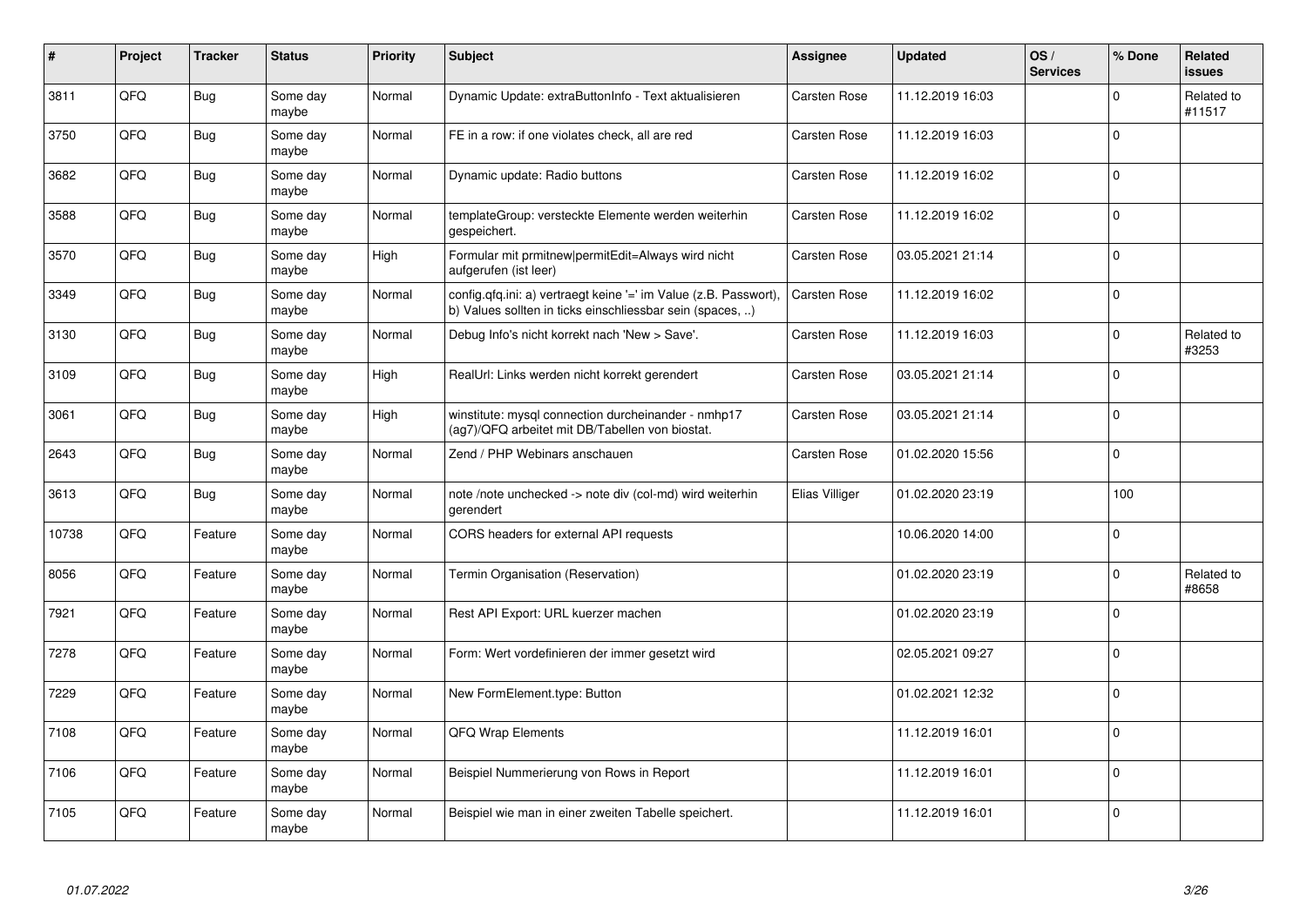| $\vert$ # | Project | <b>Tracker</b> | <b>Status</b>     | <b>Priority</b> | Subject                                                                           | <b>Assignee</b> | <b>Updated</b>   | OS/<br><b>Services</b> | % Done      | Related<br><b>issues</b> |
|-----------|---------|----------------|-------------------|-----------------|-----------------------------------------------------------------------------------|-----------------|------------------|------------------------|-------------|--------------------------|
| 7104      | QFQ     | Feature        | Some day<br>maybe | Normal          | Manual: hint about escaping if '\r' appears in mail body                          |                 | 11.12.2019 16:01 |                        | $\mathbf 0$ |                          |
| 7100      | QFQ     | Feature        | Some day<br>maybe | Normal          | Download: log access, max downloads, time limit                                   |                 | 01.02.2020 23:19 |                        | $\mathbf 0$ |                          |
| 6992      | QFQ     | Feature        | Some day<br>maybe | Normal          | DB exception: Syntax Highlight                                                    |                 | 11.12.2019 16:01 |                        | $\mathbf 0$ | Related to<br>#5450      |
| 6704      | QFQ     | Feature        | Some day<br>maybe | Normal          | Upload Mode: Bilder in Notizen rechts sollen aktuellen<br>Upload repräsentieren.  |                 | 01.02.2020 23:19 |                        | $\Omega$    | Related to<br>#3264      |
| 6515      | QFQ     | Feature        | Some day<br>maybe | Normal          | Formular: Felder dynamisch ein/ausblenden                                         |                 | 11.12.2019 16:02 |                        | $\mathbf 0$ |                          |
| 6299      | QFQ     | Feature        | Some day<br>maybe | Normal          | Attack detection: log table with invalid SIP access                               |                 | 11.12.2019 16:02 |                        | $\pmb{0}$   | Related to<br>#3947      |
| 6288      | QFQ     | Feature        | Some day<br>maybe | Normal          | Best Practice: Erklaeren wie man ein Formular ganz in<br>'weiss' erstellen kann   |                 | 11.12.2019 16:02 |                        | $\mathbf 0$ |                          |
| 6084      | QFQ     | Feature        | Some day<br>maybe | Normal          | New escape type: 'D' - convert date                                               |                 | 01.02.2020 23:19 |                        | $\mathbf 0$ |                          |
| 6083      | QFQ     | Feature        | Some day<br>maybe | Normal          | Dynamic Update: Value Check via SQL                                               |                 | 11.12.2019 16:02 |                        | $\mathbf 0$ |                          |
| 5923      | QFQ     | Feature        | Some day<br>maybe | Normal          | fillStoreSystemBySqlLate                                                          |                 | 01.02.2020 23:19 |                        | $\mathbf 0$ |                          |
| 5895      | QFQ     | Feature        | Some day<br>maybe | Normal          | Tutorial: List of all QFQ Features                                                |                 | 01.02.2020 23:19 |                        | $\mathbf 0$ |                          |
| 5893      | QFQ     | Feature        | Some day<br>maybe | Normal          | Edit on double-click                                                              |                 | 01.02.2020 23:19 |                        | $\mathbf 0$ | Related to<br>#5894      |
| 5892      | QFQ     | Feature        | Some day<br>maybe | Normal          | QFQ should use T3 API to manipulate FE GROUP<br>membership                        |                 | 01.02.2020 23:20 |                        | $\mathbf 0$ |                          |
| 5851      | QFQ     | Feature        | Some day<br>maybe | Normal          | Queue System implementieren: MQTT, RabbitMQ                                       |                 | 01.02.2020 23:20 |                        | $\mathbf 0$ | Related to<br>#5715      |
| 5850      | QFQ     | Feature        | Some day<br>maybe | Normal          | Deployment: In QFQ Doc best practice fuer zeitgemaesses<br>Deployment beschreiben |                 | 01.02.2020 23:20 |                        | $\Omega$    |                          |
| 5805      | QFQ     | Feature        | Some day<br>maybe | Normal          | TypeAHead SQL value instead of key stored                                         |                 | 01.02.2020 23:19 |                        | $\mathbf 0$ | Related to<br>#5444      |
| 5783      | QFQ     | Feature        | Some day<br>maybe | Normal          | <b>BPMN View/Edit</b>                                                             |                 | 11.12.2019 16:02 |                        | $\Omega$    |                          |
| 5455      | QFQ     | Feature        | Some day<br>maybe | Normal          | Mail Redirects grld abhaengig                                                     |                 | 01.02.2020 23:20 |                        | $\pmb{0}$   |                          |
| 5452      | QFQ     | Feature        | Some day<br>maybe | Normal          | Thumbnails from PDF: bad quality                                                  |                 | 01.02.2020 23:20 |                        | $\Omega$    |                          |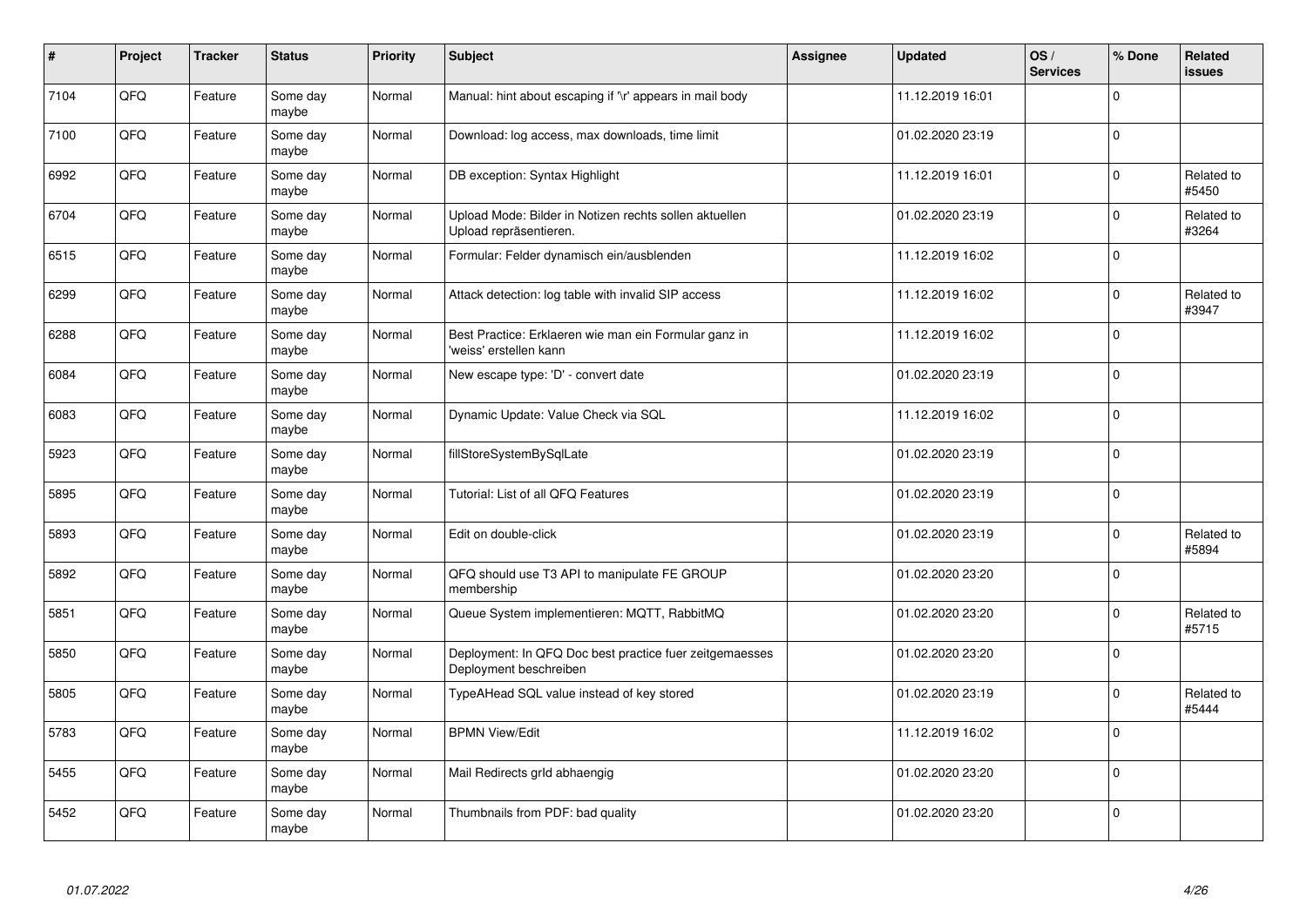| $\vert$ # | Project | <b>Tracker</b> | <b>Status</b>     | <b>Priority</b> | <b>Subject</b>                                                                                                                                                | Assignee | <b>Updated</b>   | OS/<br><b>Services</b> | % Done       | Related<br><b>issues</b>                    |
|-----------|---------|----------------|-------------------|-----------------|---------------------------------------------------------------------------------------------------------------------------------------------------------------|----------|------------------|------------------------|--------------|---------------------------------------------|
| 5342      | QFQ     | Feature        | Some day<br>maybe | Normal          | link - with HTML Attributes                                                                                                                                   |          | 01.02.2020 23:20 |                        | $\mathbf 0$  | Related to<br>#14077                        |
| 5160      | QFQ     | Feature        | Some day<br>maybe | Normal          | QFQ collaborative / together.js, ShareJS, y-js, collaborative,                                                                                                |          | 11.12.2019 16:02 |                        | $\mathsf 0$  |                                             |
| 5129      | QFQ     | Feature        | Some day<br>maybe | Normal          | Reports: SQL fuer x Achse und y Achse                                                                                                                         |          | 11.12.2019 16:02 |                        | $\mathsf 0$  |                                             |
| 4974      | QFQ     | Feature        | Some day<br>maybe | Normal          | Long polling - inform all listening clients of changes                                                                                                        |          | 11.12.2019 16:02 |                        | $\mathbf 0$  |                                             |
| 4816      | QFQ     | Feature        | Some day<br>maybe | Normal          | Templates for QFQ Reports (Tables, Radios, )                                                                                                                  |          | 01.02.2020 23:20 |                        | $\mathbf 0$  |                                             |
| 4719      | QFQ     | Feature        | Some day<br>maybe | Normal          | Custom Message in Client in case of 'Browser tab close,<br>modification will be lost'                                                                         |          | 01.02.2020 23:20 |                        | $\mathbf 0$  |                                             |
| 4640      | QFQ     | Feature        | Some day<br>maybe | Normal          | Rename System Forms                                                                                                                                           |          | 01.02.2020 23:20 |                        | $\Omega$     |                                             |
| 4627      | QFQ     | Feature        | Some day<br>maybe | Normal          | dbupdate: all tables - check 'create', 'modified' if it is possible<br>to change to default 'CURRENT_TIMESTAMP' and modified<br>'ON UPDATE CURRENT_TIMESTAMP' |          | 01.02.2020 23:20 |                        | $\Omega$     |                                             |
| 4626      | QFQ     | Feature        | Some day<br>maybe | Normal          | Mobile View: 'classBody=qfq-form-right' makes no sense                                                                                                        |          | 01.02.2020 23:20 |                        | $\mathbf 0$  |                                             |
| 4551      | QFQ     | Feature        | Some day<br>maybe | Normal          | Set 'pills' via dynamicUpdate to show/hide/disabled                                                                                                           |          | 01.02.2020 23:20 |                        | $\mathbf 0$  | Related to<br>#3752                         |
| 4536      | QFQ     | Feature        | Some day<br>maybe | Normal          | FE upload: problem with delete if mutliple uploads an<br>FE.name="                                                                                            |          | 01.02.2020 23:20 |                        | $\mathbf 0$  |                                             |
| 4446      | QFQ     | Feature        | Some day<br>maybe | Normal          | New FE get same feldContainerId as last modifed FE                                                                                                            |          | 01.02.2020 23:20 |                        | $\mathbf{0}$ |                                             |
| 4445      | QFQ     | Feature        | Some day<br>maybe | Normal          | template group: Option to simulate fieldset                                                                                                                   |          | 28.06.2021 14:11 |                        | $\mathbf 0$  |                                             |
| 4444      | QFQ     | Feature        | Some day<br>maybe | Normal          | FE.type=upload: detect mime type                                                                                                                              |          | 11.12.2019 16:02 |                        | $\mathsf 0$  | Related to<br>#4303                         |
| 4443      | QFQ     | Feature        | Some day<br>maybe | Normal          | Form: multiple secondary tables                                                                                                                               |          | 01.02.2020 23:20 |                        | $\mathbf 0$  |                                             |
| 4442      | QFQ     | Feature        | Some day<br>maybe | Normal          | Special Column Name: link - new symbol G (Glyph) to<br>choose any available symbol                                                                            |          | 11.12.2019 16:02 |                        | $\mathsf 0$  |                                             |
| 4440      | QFQ     | Feature        | Some day<br>maybe | Normal          | Manual.rst: explain how to. expand PHP Session to 4h                                                                                                          |          | 11.12.2019 16:02 |                        | $\mathsf 0$  |                                             |
| 4439      | QFQ     | Feature        | Some day<br>maybe | Normal          | Log: report all actions fired by an FE Element, incl. the<br>original directive (slaveld, sqlInsert, )                                                        |          | 01.02.2020 23:20 |                        | $\mathbf 0$  | Related to<br>#4432,<br>Related to<br>#5458 |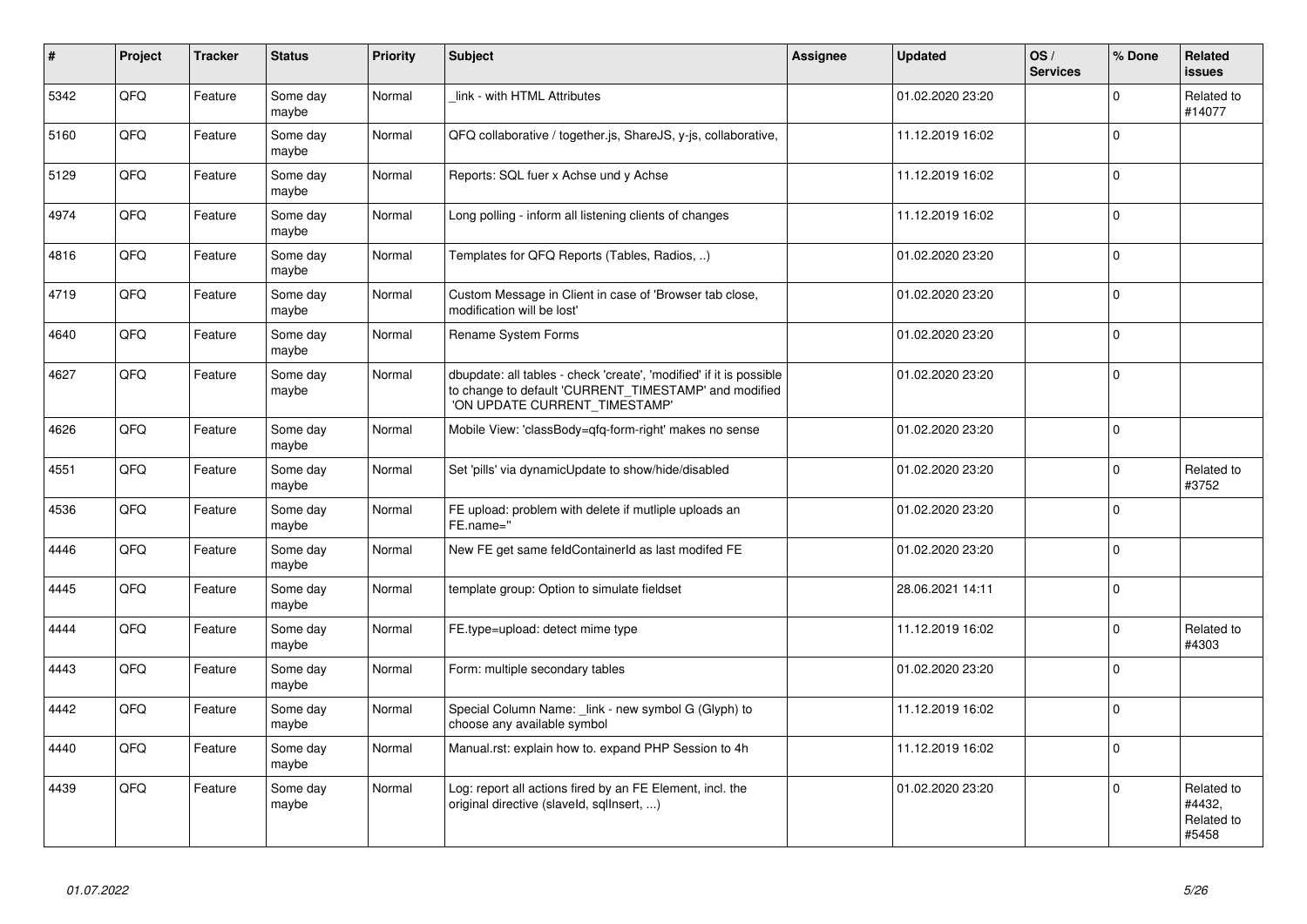| ∦    | Project | <b>Tracker</b> | <b>Status</b>     | Priority | <b>Subject</b>                                                                                                                                           | Assignee | <b>Updated</b>   | OS/<br><b>Services</b> | % Done      | Related<br><b>issues</b>                    |
|------|---------|----------------|-------------------|----------|----------------------------------------------------------------------------------------------------------------------------------------------------------|----------|------------------|------------------------|-------------|---------------------------------------------|
| 4435 | QFQ     | Feature        | Some day<br>maybe | Normal   | Report: striptags - specify allowed tags                                                                                                                 |          | 01.02.2020 23:20 |                        | $\Omega$    |                                             |
| 4433 | QFQ     | Feature        | Some day<br>maybe | Normal   | Log when SIP will be destroyed by QFQ for any (security)<br>reason                                                                                       |          | 01.02.2020 23:20 |                        | $\Omega$    | Related to<br>#4432,<br>Related to<br>#5458 |
| 4027 | QFQ     | Feature        | Some day<br>maybe | Normal   | Missing: orange 'check' / 'bullet'                                                                                                                       |          | 11.12.2019 16:03 |                        | $\Omega$    |                                             |
| 3880 | QFQ     | Feature        | Some day<br>maybe | Normal   | Form 'Form': anlegen einer Tabelle                                                                                                                       |          | 14.01.2021 10:12 |                        | $\Omega$    |                                             |
| 3879 | QFQ     | Feature        | Some day<br>maybe | Normal   | Form 'FormElement': Beim Feld 'name' rechts in der Notiz<br>einen Link einblenden - a) aktuelle Definition anzeigen, b)<br>Spalte in der Tabelle anlegen |          | 11.12.2019 16:03 |                        | $\mathbf 0$ |                                             |
| 3878 | QFQ     | Feature        | Some day<br>maybe | Normal   | Form 'FormElement': Spalte 'name' typeAhead mit<br>Spaltennamen der Primarytable.                                                                        |          | 11.12.2019 16:03 |                        | $\Omega$    |                                             |
| 3646 | QFQ     | Feature        | Some day<br>maybe | Normal   | Moeglichkeit HTML Tags in Reports auszugeben (zu<br>enkodieren: htmlspecialchars)                                                                        |          | 11.12.2019 16:02 |                        | $\Omega$    | Related to<br>#14320                        |
| 3617 | QFQ     | Feature        | Some day<br>maybe | Normal   | Load javascripts at bottom                                                                                                                               |          | 11.12.2019 16:02 |                        | $\Omega$    |                                             |
| 3567 | QFQ     | Feature        | Some day<br>maybe | Low      | 'Save', 'Close', 'New' als FormElement                                                                                                                   |          | 11.12.2019 16:02 |                        | $\Omega$    |                                             |
| 3495 | QFQ     | Feature        | Some day<br>maybe | Normal   | Predifined Parameter werden nicht in '+' (add new record)<br>SIP gerendert.                                                                              |          | 11.12.2019 16:02 |                        | $\Omega$    |                                             |
| 2950 | QFQ     | Feature        | Some day<br>maybe | Normal   | Inhalt QFQ Records als File                                                                                                                              |          | 11.12.2019 16:03 |                        | $\Omega$    |                                             |
| 1623 | QFQ     | Feature        | Some day<br>maybe | Normal   | RealURL                                                                                                                                                  |          | 11.12.2019 16:03 |                        | 30          |                                             |
| 1510 | QFQ     | Feature        | Some day<br>maybe | Normal   | jquery von google laden, falls das nicht geht lokal                                                                                                      |          | 11.12.2019 16:03 |                        | $\mathbf 0$ |                                             |
| 1253 | QFQ     | Feature        | Some day<br>maybe | Normal   | QF: Colorpicker                                                                                                                                          |          | 11.12.2019 16:03 |                        | $\Omega$    |                                             |
| 1251 | QFQ     | Feature        | Some day<br>maybe | Normal   | QF: Combo                                                                                                                                                |          | 11.12.2019 16:03 |                        | $\Omega$    |                                             |
| 1234 | QFQ     | Feature        | Some day<br>maybe | Normal   | QF: Record numbering: Im Grid soll in Spalte 1optional die<br>laufende Nummer der Records angezeigt werden.                                              |          | 01.02.2020 23:20 |                        | $\Omega$    |                                             |
| 955  | QFQ     | Feature        | Some day<br>maybe | Normal   | QF: Notizen vor/nach dem Form                                                                                                                            |          | 01.02.2020 23:20 |                        | $\Omega$    |                                             |
| 880  | QFQ     | Feature        | Some day<br>maybe | Urgent   | Security: PHP, SQL Injection, XSS                                                                                                                        |          | 03.05.2021 21:14 |                        | $\Omega$    | Related to<br>#14320                        |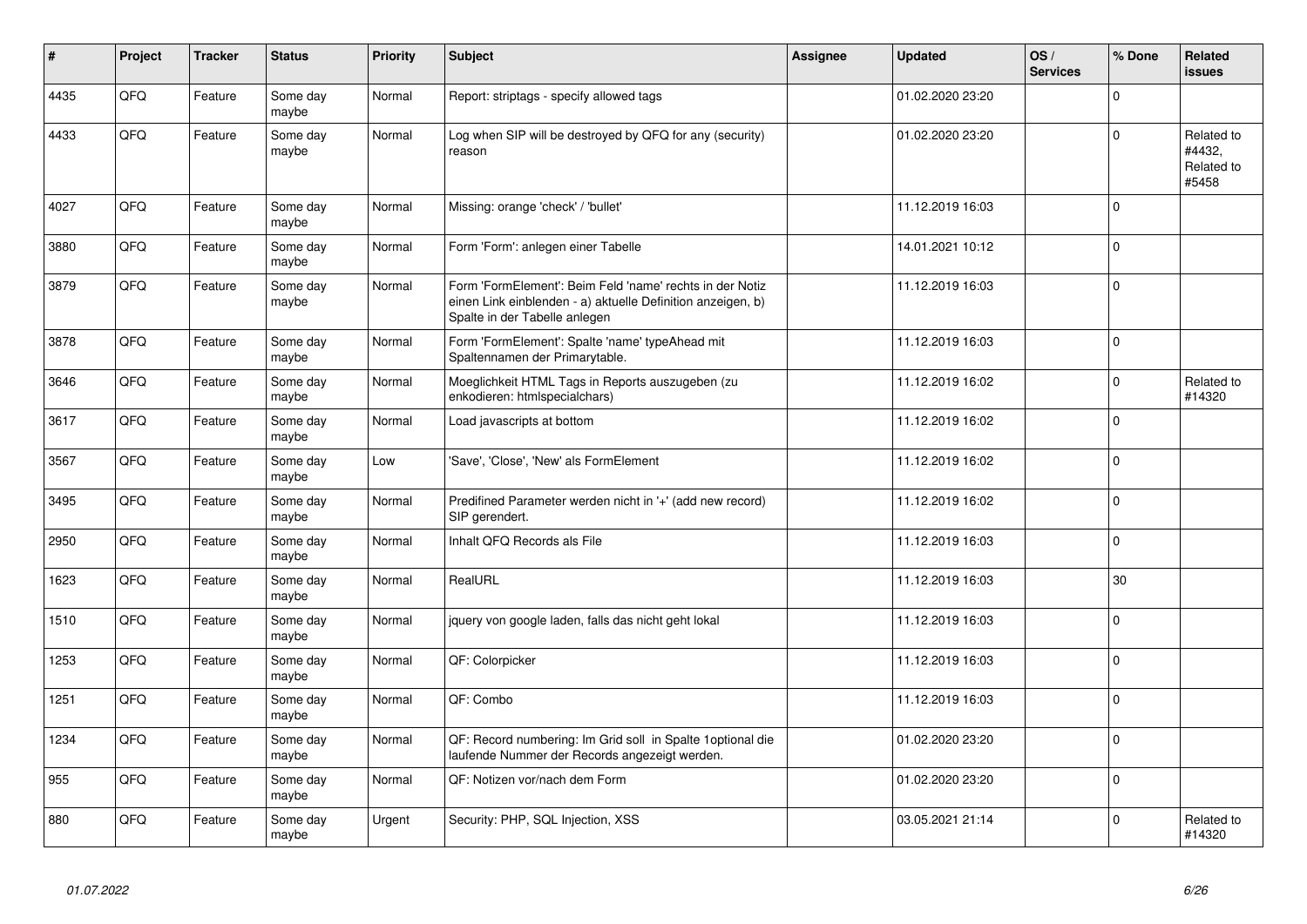| $\sharp$ | Project | <b>Tracker</b> | <b>Status</b>     | <b>Priority</b> | <b>Subject</b>                                                                | Assignee            | <b>Updated</b>   | OS/<br><b>Services</b> | % Done      | Related<br><b>issues</b>                                               |
|----------|---------|----------------|-------------------|-----------------|-------------------------------------------------------------------------------|---------------------|------------------|------------------------|-------------|------------------------------------------------------------------------|
| 9130     | QFQ     | Feature        | Some day<br>maybe | Normal          | tablesorter: Automatic Row numbering / Zeilenummer                            | Benjamin Baer       | 01.02.2020 23:22 |                        | $\Omega$    |                                                                        |
| 8522     | QFQ     | Feature        | Some day<br>maybe | Normal          | build QFQ - npm warnings                                                      | Benjamin Baer       | 01.02.2020 23:19 |                        | 50          |                                                                        |
| 7732     | QFQ     | Feature        | Some day<br>maybe | Normal          | Javascript: Lazy Loading der add on libs                                      | Benjamin Baer       | 08.06.2022 10:38 |                        | $\mathbf 0$ | Related to<br>#12611,<br>Related to<br>#12490,<br>Related to<br>#10013 |
| 6972     | QFQ     | Feature        | Some day<br>maybe | Normal          | Fabric Clipboard / cross browser tab                                          | Benjamin Baer       | 01.02.2020 23:21 |                        | $\mathbf 0$ |                                                                        |
| 6970     | QFQ     | Feature        | Some day<br>maybe | Normal          | tablesorter: default fuer 'sortReset' aendern von 'Ctrl' zu 'Alt'             | Benjamin Baer       | 01.02.2020 23:21 |                        | $\mathbf 0$ |                                                                        |
| 5389     | QFQ     | Feature        | Some day<br>maybe | Normal          | QFQ Design: Multline label / note                                             | Benjamin Baer       | 01.02.2020 23:19 |                        | $\mathbf 0$ |                                                                        |
| 5024     | QFQ     | Feature        | Some day<br>maybe | Normal          | Fabric: Generate PDF with edits                                               | Benjamin Baer       | 01.02.2020 23:20 |                        | $\mathbf 0$ | Related to<br>#10704                                                   |
| 4420     | QFQ     | Feature        | Some day<br>maybe | Normal          | Client: Local Storage - store the changes of a form, local in<br>the browser. | Benjamin Baer       | 11.12.2019 16:02 |                        | $\mathbf 0$ |                                                                        |
| 3692     | QFQ     | Feature        | Some day<br>maybe | Normal          | QFQ Webseite                                                                  | Benjamin Baer       | 11.12.2019 16:02 |                        | $\mathbf 0$ | Related to<br>#5033                                                    |
| 3415     | QFQ     | Feature        | Some day<br>maybe | Normal          | FE Login Box Templatefile                                                     | Benjamin Baer       | 11.12.2019 16:02 |                        | $\mathbf 0$ |                                                                        |
| 12611    | QFQ     | Feature        | Some day<br>maybe | Normal          | Refactoring: Bootstrap with Lazy Loading                                      | Carsten Rose        | 08.06.2022 10:37 |                        | $\Omega$    | Related to<br>#12490,<br>Related to<br>#10013,<br>Related to<br>#7732  |
| 12337    | QFQ     | Feature        | Some day<br>maybe | Normal          | Database.php: better caching                                                  | <b>Carsten Rose</b> | 16.09.2021 15:10 |                        | $\mathbf 0$ |                                                                        |
| 12315    | QFQ     | Feature        | Some day<br>maybe | Normal          | Form History (Diffs) / Backups                                                | Carsten Rose        | 16.09.2021 15:10 |                        | $\Omega$    |                                                                        |
| 11323    | QFQ     | Feature        | Some day<br>maybe | Normal          | Report Frontend Editor Modal + Codemirror                                     | <b>Carsten Rose</b> | 16.09.2021 15:10 |                        | $\mathbf 0$ | Related to<br>#11036                                                   |
| 11322    | QFQ     | Feature        | Some day<br>maybe | Normal          | Form Element JSON - (multiline parameter field)                               | Carsten Rose        | 16.09.2021 15:10 |                        | $\mathbf 0$ |                                                                        |
| 11217    | QFQ     | Feature        | Some day<br>maybe | Normal          | <b>Extend Script Functionality</b>                                            | <b>Carsten Rose</b> | 16.09.2021 15:10 |                        | $\mathbf 0$ |                                                                        |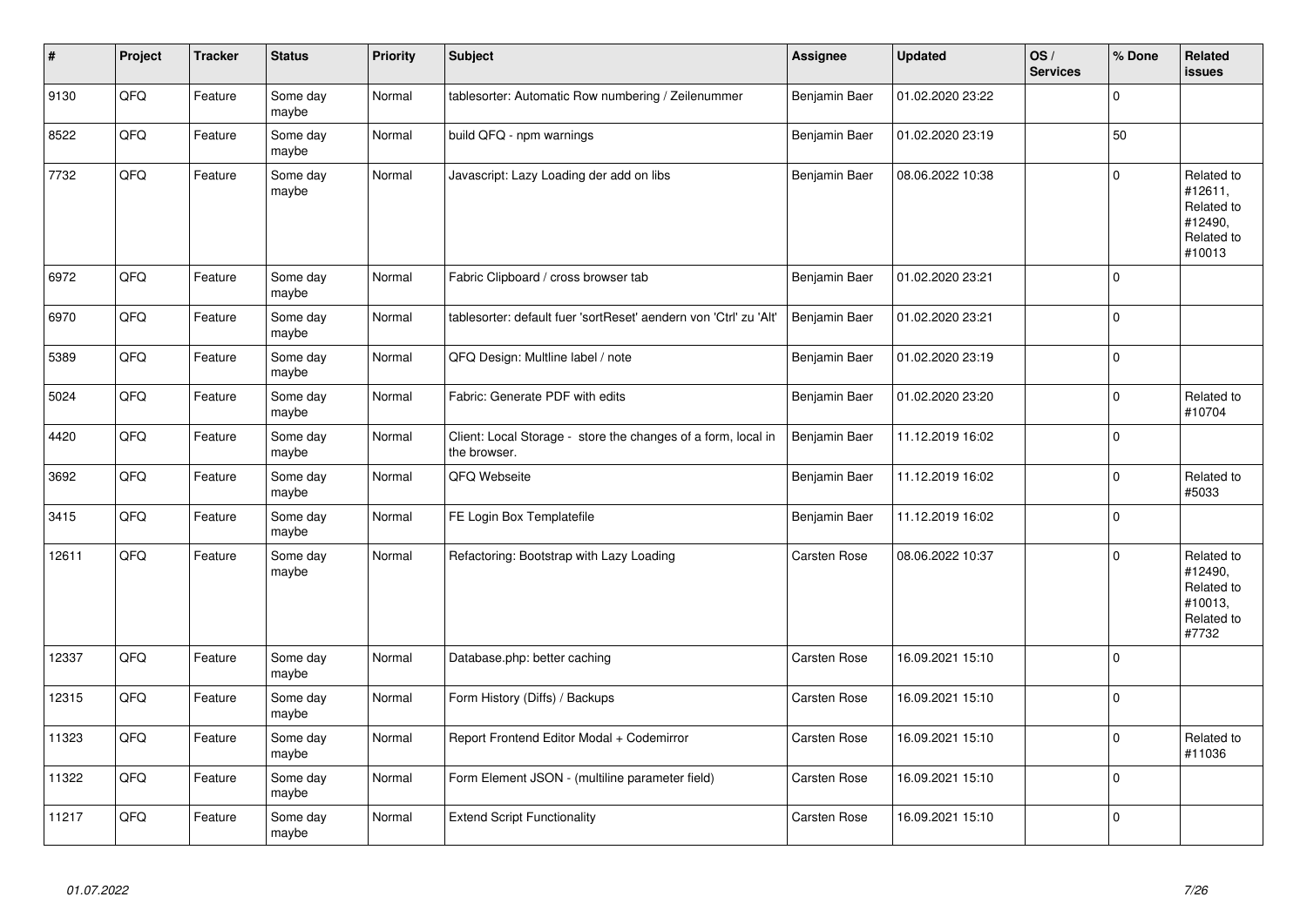| $\pmb{\#}$ | Project | <b>Tracker</b> | <b>Status</b>     | <b>Priority</b> | <b>Subject</b>                                                                                 | Assignee            | <b>Updated</b>   | OS/<br><b>Services</b> | % Done      | Related<br><b>issues</b>                                              |
|------------|---------|----------------|-------------------|-----------------|------------------------------------------------------------------------------------------------|---------------------|------------------|------------------------|-------------|-----------------------------------------------------------------------|
| 11036      | QFQ     | Feature        | Some day<br>maybe | Normal          | inline report editor permissions                                                               | <b>Carsten Rose</b> | 16.09.2021 15:09 |                        | $\mathbf 0$ | Related to<br>#11323                                                  |
| 10745      | QFQ     | Feature        | Some day<br>maybe | Normal          | Tablesorter Excel Export                                                                       | <b>Carsten Rose</b> | 16.09.2021 15:09 |                        | $\mathbf 0$ |                                                                       |
| 10716      | QFQ     | Feature        | Some day<br>maybe | Normal          | Business Logic mit Externen Skripten                                                           | Carsten Rose        | 16.09.2021 15:10 |                        | $\Omega$    | Related to<br>#10713,<br>Related to<br>#8217                          |
| 10116      | QFQ     | Feature        | Some day<br>maybe | Normal          | TypeAhead: Tag - show inside 'input' element                                                   | <b>Carsten Rose</b> | 16.09.2021 15:09 |                        | $\mathbf 0$ |                                                                       |
| 10095      | QFQ     | Feature        | Some day<br>maybe | Normal          | Generic Gitlab Integration into QFQ                                                            | <b>Carsten Rose</b> | 16.09.2021 15:10 |                        | $\pmb{0}$   |                                                                       |
| 10013      | QFQ     | Feature        | Some day<br>maybe | Normal          | FE.typ=editor: CodeMirror                                                                      | Carsten Rose        | 08.06.2022 10:37 |                        | $\Omega$    | Related to<br>#12611,<br>Related to<br>#12490,<br>Related to<br>#7732 |
| 9704       | QFQ     | Feature        | Some day<br>maybe | Normal          | Thumbnails Generieren beim Splitten von PDF Files                                              | <b>Carsten Rose</b> | 11.12.2019 16:01 |                        | $\mathbf 0$ |                                                                       |
| 9579       | QFQ     | Feature        | Some day<br>maybe | Normal          | Multiform with Process Row                                                                     | <b>Carsten Rose</b> | 11.12.2019 16:01 |                        | $\Omega$    |                                                                       |
| 8894       | QFQ     | Feature        | Some day<br>maybe | Normal          | Documentation Tags Usable in QFQ Application                                                   | <b>Carsten Rose</b> | 11.12.2019 16:01 |                        | $\mathbf 0$ |                                                                       |
| 8892       | QFQ     | Feature        | Some day<br>maybe | Normal          | Display and Edit SQL Comments in Form Editor                                                   | Carsten Rose        | 11.12.2019 16:01 |                        | $\mathbf 0$ |                                                                       |
| 8586       | QFQ     | Feature        | Some day<br>maybe | Normal          | QFQ: Enhance Error message for 'record not found'                                              | Carsten Rose        | 16.09.2021 15:10 |                        | $\mathbf 0$ |                                                                       |
| 8520       | QFQ     | Feature        | Some day<br>maybe | Normal          | Bring QFQ to Composer                                                                          | Carsten Rose        | 16.09.2021 15:10 |                        | $\mathbf 0$ |                                                                       |
| 8101       | QFQ     | Feature        | Some day<br>maybe | Normal          | Password hash: support further hashing methods                                                 | <b>Carsten Rose</b> | 16.09.2021 15:10 |                        | $\mathbf 0$ |                                                                       |
| 7453       | QFQ     | Feature        | Some day<br>maybe | Normal          | import / export forms QFQ                                                                      | Carsten Rose        | 16.09.2021 15:10 |                        | $\Omega$    |                                                                       |
| 7452       | QFQ     | Feature        | Some day<br>maybe | Normal          | automate deployment new QFQ version                                                            | Carsten Rose        | 16.09.2021 15:10 |                        | $\mathbf 0$ |                                                                       |
| 7336       | QFQ     | Feature        | Some day<br>maybe | Normal          | PDF Upload: disallow PDFs with specific Meta information                                       | Carsten Rose        | 11.12.2019 16:01 |                        | $\pmb{0}$   |                                                                       |
| 7107       | QFQ     | Feature        | Some day<br>maybe | Normal          | Showcase Registration Tool: Anmeldung / Administration :<br>Liste Anmeldungen / Emaileinaldung | <b>Carsten Rose</b> | 11.12.2019 16:01 |                        | $\mathbf 0$ |                                                                       |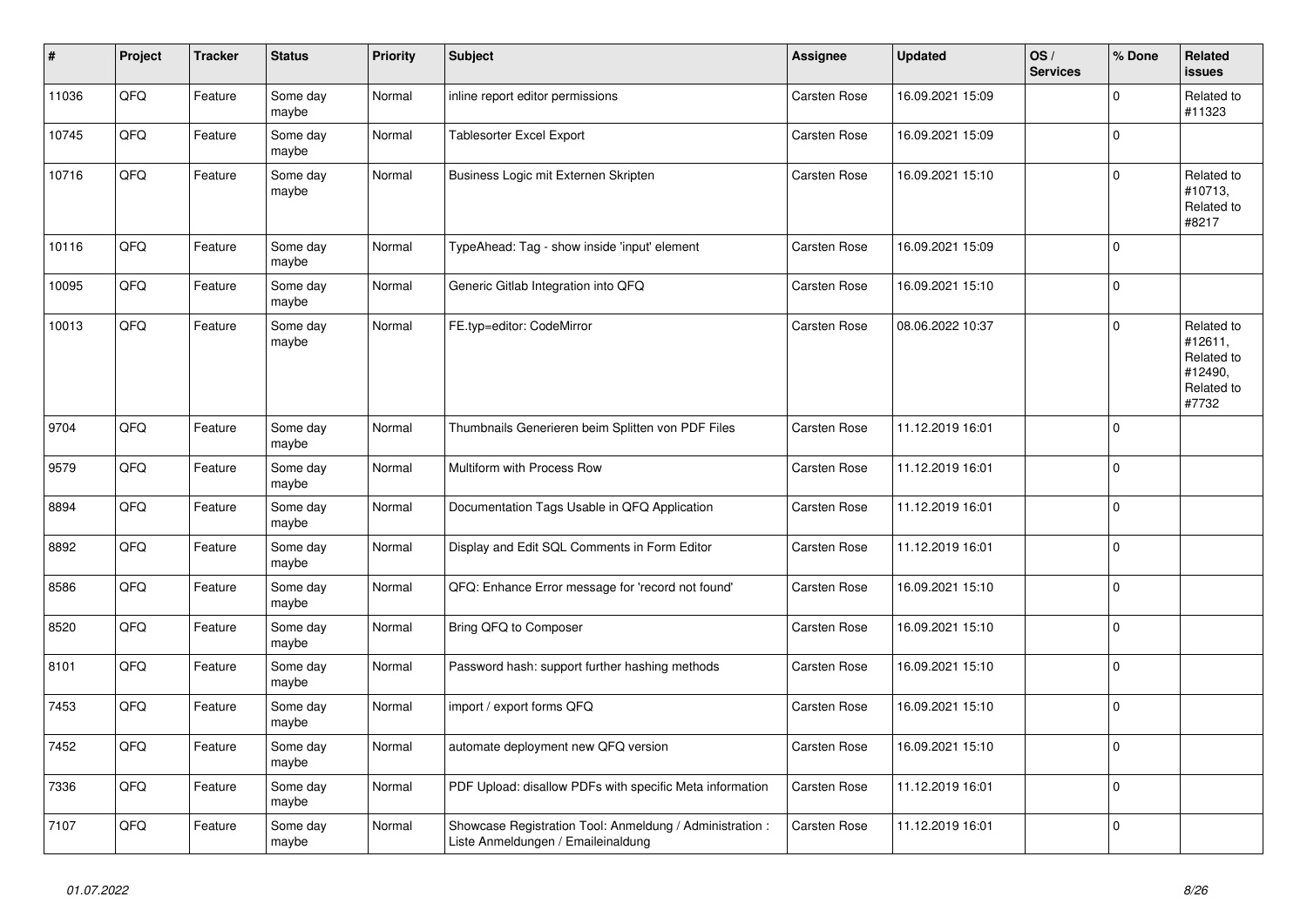| #    | Project | <b>Tracker</b> | <b>Status</b>     | <b>Priority</b> | Subject                                                                                                   | <b>Assignee</b>     | <b>Updated</b>   | OS/<br><b>Services</b> | % Done      | Related<br>issues                           |
|------|---------|----------------|-------------------|-----------------|-----------------------------------------------------------------------------------------------------------|---------------------|------------------|------------------------|-------------|---------------------------------------------|
| 6715 | QFQ     | Feature        | Some day<br>maybe | Normal          | Code-Refactoring: dbArray vereinheitlichen                                                                | Carsten Rose        | 11.12.2019 16:02 |                        | $\mathbf 0$ |                                             |
| 5983 | QFQ     | Feature        | Some day<br>maybe | Normal          | Form Submit (save & update): normalize date/-time FE                                                      | Carsten Rose        | 01.02.2020 23:19 |                        | $\mathbf 0$ |                                             |
| 5852 | QFQ     | Feature        | Some day<br>maybe | Normal          | Logging: mail.log / sql.log - im FE anzeigen und via AJAX<br>aktualisieren                                | Carsten Rose        | 01.02.2020 23:19 |                        | $\Omega$    | Related to<br>#5885                         |
| 5665 | QFQ     | Feature        | Some day<br>maybe | Normal          | Versuch das '{{!' nicht mehr noetig ist.                                                                  | Carsten Rose        | 01.02.2020 23:20 |                        | 0           | Related to<br>#7432,<br>Related to<br>#7434 |
| 5579 | QFQ     | Feature        | Some day<br>maybe | Normal          | Enhance Doc / Presentation: variable type 'link column type'                                              | Carsten Rose        | 01.02.2020 23:19 |                        | $\Omega$    |                                             |
| 5548 | QFQ     | Feature        | Some day<br>maybe | Normal          | 801 Textfiles/Scriptfiles als Thumbnail                                                                   | Carsten Rose        | 07.03.2022 16:26 |                        | $\mathbf 0$ |                                             |
| 5480 | QFQ     | Feature        | Some day<br>maybe | Normal          | QFQ: Dokumentation mit Screenshots versehen                                                               | Carsten Rose        | 01.02.2020 23:20 |                        | $\mathbf 0$ | Related to<br>#9879                         |
| 5428 | QFQ     | Feature        | Some day<br>maybe | Normal          | secure thumbnail: late render on access.                                                                  | Carsten Rose        | 01.02.2020 23:20 |                        | $\mathbf 0$ |                                             |
| 5132 | QFQ     | Feature        | Some day<br>maybe | Normal          | Error Message sendmail missing attachment: more details                                                   | Carsten Rose        | 01.02.2020 23:19 |                        | $\mathbf 0$ |                                             |
| 4956 | QFQ     | Feature        | Some day<br>maybe | Normal          | Sendmail: Benutzerdefinierte Headers                                                                      | Carsten Rose        | 11.12.2019 16:02 |                        | $\mathbf 0$ |                                             |
| 4872 | QFQ     | Feature        | Some day<br>maybe | Normal          | Fields of Typo3 page available in STORE_TYPO3                                                             | Carsten Rose        | 01.02.2020 23:19 |                        | $\mathbf 0$ |                                             |
| 4869 | QFQ     | Feature        | Some day<br>maybe | Normal          | Dynamic Update (show, hide, readonly?, required?) for<br>Template Group Elements                          | Carsten Rose        | 01.02.2020 23:19 |                        | $\Omega$    | Related to<br>#4865                         |
| 4839 | QFQ     | Feature        | Some day<br>maybe | Normal          | qfq-handle in <head> Abschnitt</head>                                                                     | Carsten Rose        | 11.12.2019 16:02 |                        | $\mathbf 0$ |                                             |
| 4757 | QFQ     | Feature        | Some day<br>maybe | Normal          | Test subrecord: download links ok? Links ok?                                                              | Carsten Rose        | 01.02.2020 23:20 |                        | $\Omega$    |                                             |
| 4652 | QFQ     | Feature        | Some day<br>maybe | Normal          | UZH CD: Weiterleitung auf benutzerdefinierte 403/404 Seite                                                | Carsten Rose        | 01.02.2020 23:20 |                        | $\mathbf 0$ |                                             |
| 4650 | QFQ     | Feature        | Some day<br>maybe | Normal          | Convert html to doc/rtf                                                                                   | <b>Carsten Rose</b> | 01.02.2020 23:20 |                        | $\Omega$    | Related to<br>#10704                        |
| 4606 | QFQ     | Feature        | Some day<br>maybe | Normal          | link: qualifier to render bootstrap button                                                                | Carsten Rose        | 01.02.2020 23:19 |                        | $\mathbf 0$ |                                             |
| 4365 | QFO     | Feature        | Some day<br>maybe | Normal          | Multi Language: new way of config                                                                         | Carsten Rose        | 01.02.2020 23:20 |                        | $\mathbf 0$ |                                             |
| 4349 | QFQ     | Feature        | Some day<br>maybe | Normal          | link download: downloaded external URL to<br>deliver/concatenate - check mimetipe and handle it correctly | Carsten Rose        | 11.12.2019 16:02 |                        | $\mathbf 0$ |                                             |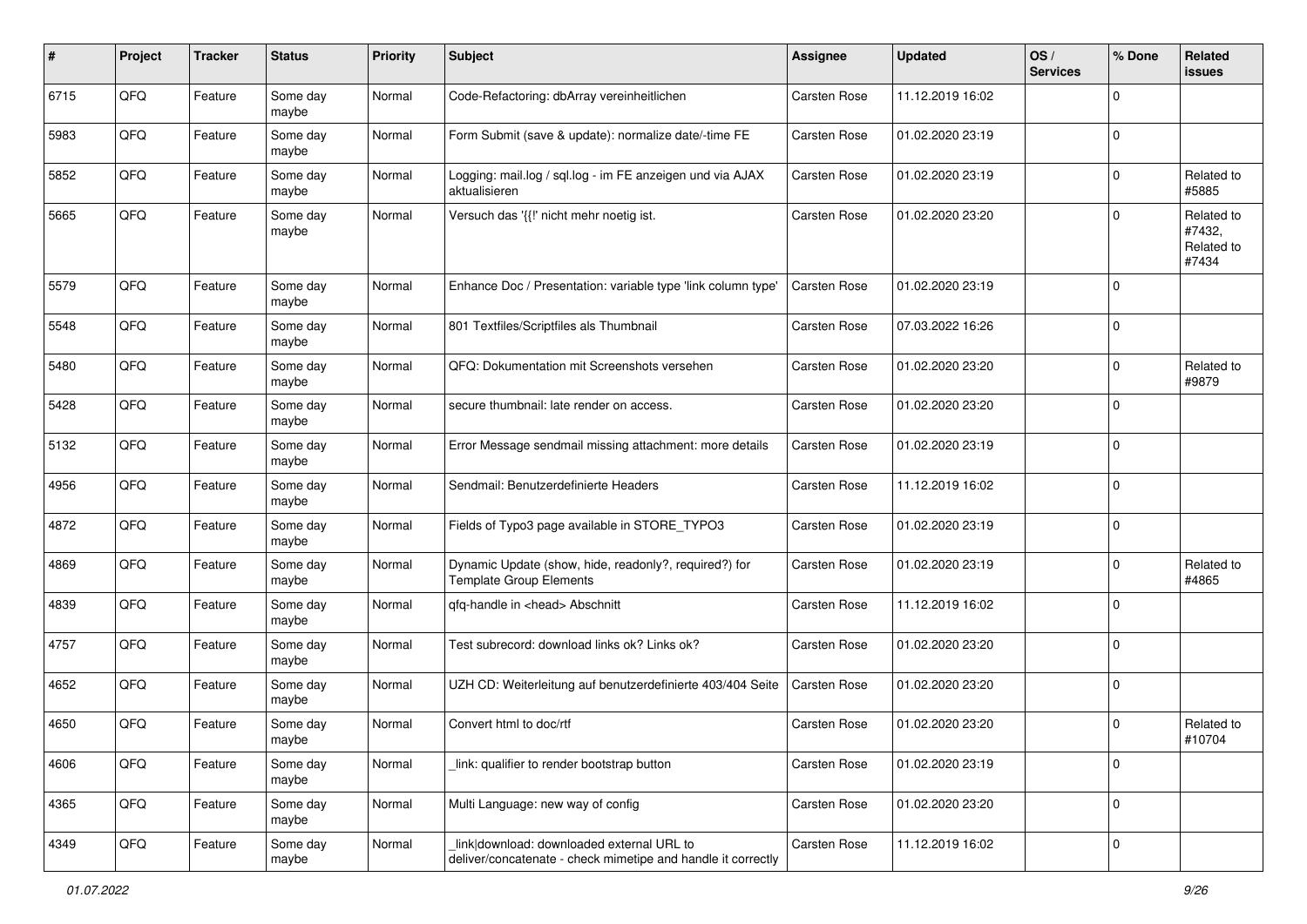| #    | Project | <b>Tracker</b> | <b>Status</b>     | <b>Priority</b> | <b>Subject</b>                                                                                                                      | Assignee            | <b>Updated</b>   | OS/<br><b>Services</b> | % Done      | Related<br><b>issues</b>                    |
|------|---------|----------------|-------------------|-----------------|-------------------------------------------------------------------------------------------------------------------------------------|---------------------|------------------|------------------------|-------------|---------------------------------------------|
| 4343 | QFQ     | Feature        | Some day<br>maybe | Normal          | Link: Classifier to add 'attributes'                                                                                                | Carsten Rose        | 01.02.2020 23:20 |                        | $\Omega$    | Related to<br>#14077                        |
| 4330 | QFQ     | Feature        | Some day<br>maybe | Normal          | Error Message: report missing {{ / }} in sqlUpdate, sqlInsert,<br>sqlDelete, sqlAfter, sqlBefore in FE action elements.             | Carsten Rose        | 01.02.2020 23:20 |                        | $\mathbf 0$ |                                             |
| 4259 | QFQ     | Feature        | Some day<br>maybe | Normal          | Instant trigger a cron job                                                                                                          | <b>Carsten Rose</b> | 11.12.2019 16:03 |                        | $\mathbf 0$ |                                             |
| 4258 | QFQ     | Feature        | Some day<br>maybe | High            | <b>System Defaults: Forms</b>                                                                                                       | <b>Carsten Rose</b> | 03.05.2021 21:14 |                        | $\Omega$    |                                             |
| 4197 | QFQ     | Feature        | Some day<br>maybe | Normal          | Unit Test fuer JSON Stream von QuickFormQuery.php ><br>doForm()                                                                     | Carsten Rose        | 11.12.2019 16:03 |                        | $\mathbf 0$ |                                             |
| 4026 | QFQ     | Feature        | Some day<br>maybe | Normal          | sglLog.sgl: log number of FE.id                                                                                                     | <b>Carsten Rose</b> | 11.12.2019 16:03 |                        | $\mathbf 0$ | Related to<br>#5458                         |
| 3991 | QFQ     | Feature        | Some day<br>maybe | Normal          | report: Columnname ' skipWrap' skips 'fbeg', 'fend'                                                                                 | Carsten Rose        | 11.12.2019 16:03 |                        | $\Omega$    |                                             |
| 3990 | QFQ     | Feature        | Some day<br>maybe | High            | custom class definition: add space automatically                                                                                    | Carsten Rose        | 03.05.2021 21:14 |                        | $\Omega$    |                                             |
| 3967 | QFQ     | Feature        | Some day<br>maybe | High            | Report: Checkbox, Radio, Dropdown, Input welches ohne<br>Submit funktioniert - 'Inline-Form'                                        | Carsten Rose        | 03.05.2021 21:14 |                        | $\mathbf 0$ |                                             |
| 3947 | QFQ     | Feature        | Some day<br>maybe | Normal          | Attack detectect: logout current user                                                                                               | Carsten Rose        | 11.12.2019 16:03 |                        | $\mathbf 0$ | Related to<br>#5458.<br>Related to<br>#6299 |
| 3942 | QFQ     | Feature        | Some day<br>maybe | Normal          | Action Elemente: neu generierte IDs via FE weitergeben                                                                              | Carsten Rose        | 11.12.2019 16:03 |                        | $\mathbf 0$ | Related to<br>#3941                         |
| 3941 | QFQ     | Feature        | Some day<br>maybe | Normal          | sqlAfter: es sollten mehrere moeglich sein                                                                                          | <b>Carsten Rose</b> | 11.12.2019 16:03 |                        | $\mathbf 0$ | Related to<br>#3942                         |
| 3905 | QFQ     | Feature        | Some day<br>maybe | Normal          | Documentation: Best Practice anhand eines Online<br>Bewerbungstools                                                                 | Carsten Rose        | 11.12.2019 16:03 |                        | $\Omega$    |                                             |
| 3900 | QFQ     | Feature        | Some day<br>maybe | Normal          | Extend documentation of 'Copy / Paste'                                                                                              | Carsten Rose        | 11.12.2019 16:03 |                        | $\Omega$    | Related to<br>#3899                         |
| 3877 | QFQ     | Feature        | Some day<br>maybe | Normal          | FormEditor: die Felder die aktuell nicht gebraucht werden<br>nur auf readonly/disabled setzen (nicht ausblenden > das<br>irritiert. | Carsten Rose        | 11.12.2019 16:03 |                        | $\mathbf 0$ |                                             |
| 3848 | QFQ     | Feature        | Some day<br>maybe | High            | Antivirus check fuer Upload files in qfq?                                                                                           | Carsten Rose        | 03.05.2021 21:14 |                        | $\Omega$    | Related to<br>#4131                         |
| 3708 | QFQ     | Feature        | Some day<br>maybe | Normal          | Form: input - 'specialchars', 'none'  gewisse tags<br>erlauben, andere verbieten                                                    | Carsten Rose        | 11.12.2019 16:02 |                        | $\mathbf 0$ | Related to<br>#14320                        |
| 3677 | QFQ     | Feature        | Some day<br>maybe | Normal          | wkhtmltopdf: FE User access prohibited, if client IP changes<br>- \$TYPO3_CONF_VARS[FE][lockIP]                                     | Carsten Rose        | 11.12.2019 16:02 |                        | $\Omega$    |                                             |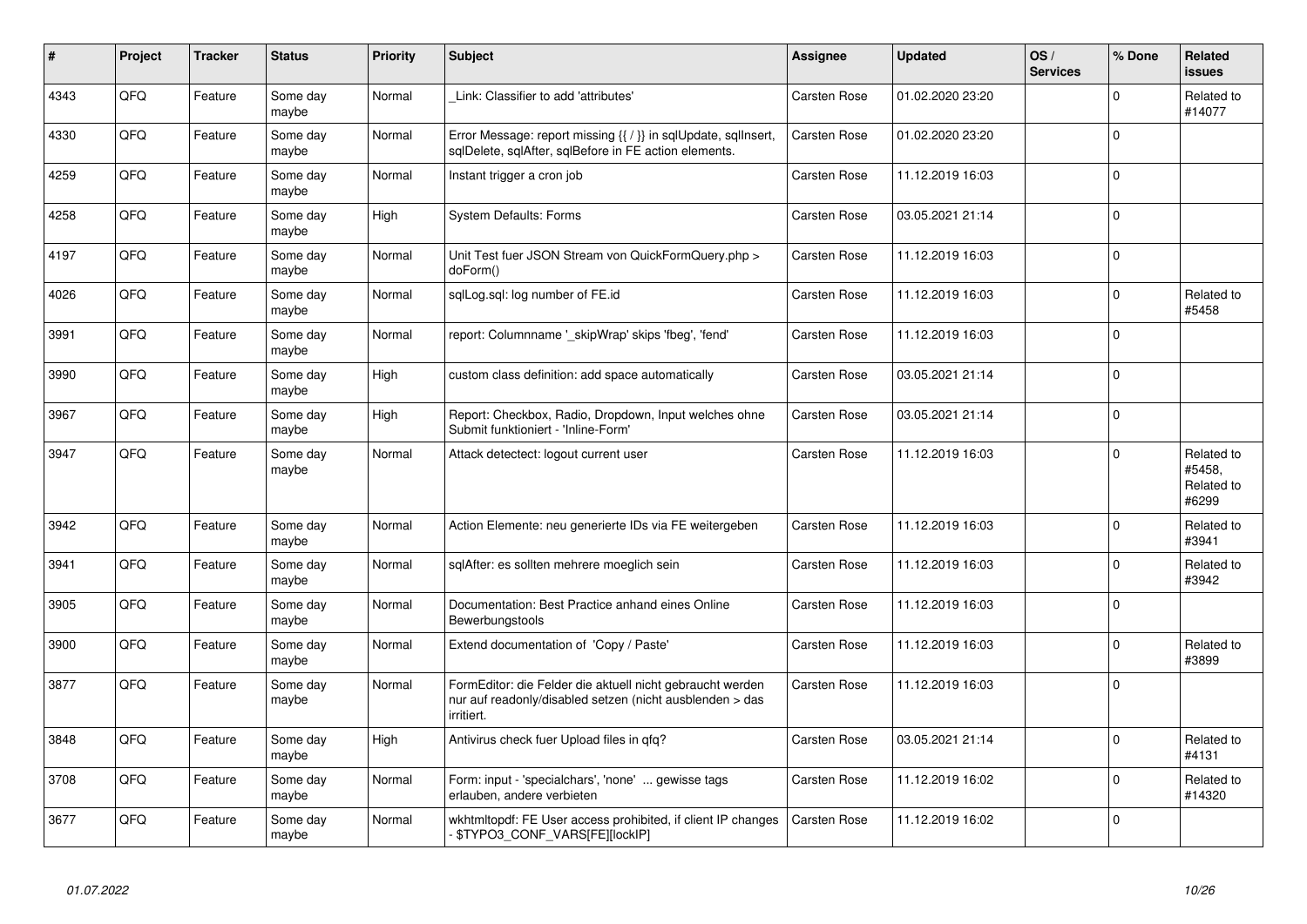| #    | Project | <b>Tracker</b> | <b>Status</b>     | <b>Priority</b> | <b>Subject</b>                                                                                                                               | Assignee            | <b>Updated</b>   | OS/<br><b>Services</b> | % Done      | Related<br><b>issues</b>                    |
|------|---------|----------------|-------------------|-----------------|----------------------------------------------------------------------------------------------------------------------------------------------|---------------------|------------------|------------------------|-------------|---------------------------------------------|
| 3666 | QFQ     | Feature        | Some day<br>maybe | Normal          | a) Performance Messung: mysql_real_escape_string() im<br>Vergleich zu str_replace(), b) doppeltes Aufrufen von<br>mysql_real_escape_string() | <b>Carsten Rose</b> | 11.12.2019 16:02 |                        | $\mathbf 0$ |                                             |
| 3537 | QFQ     | Feature        | Some day<br>maybe | Low             | SHOW COLUMNS FROM tableName - Extend '{{!'<br>definition                                                                                     | <b>Carsten Rose</b> | 11.12.2019 16:02 |                        | $\mathbf 0$ |                                             |
| 3458 | QFQ     | Feature        | Some day<br>maybe | Normal          | Display 'Edit Form Element'-Checkbox on form: should<br>depend on FE Group                                                                   | <b>Carsten Rose</b> | 11.12.2019 16:02 |                        | $\mathbf 0$ | Related to<br>#3447                         |
| 3457 | QFQ     | Feature        | Some day<br>maybe | Normal          | LDAP: concat multi values to one single entry                                                                                                | Carsten Rose        | 11.12.2019 16:02 |                        | $\mathsf 0$ |                                             |
| 3402 | QFQ     | Feature        | Some day<br>maybe | Normal          | Syntax Highlighting via CodeMirror                                                                                                           | Carsten Rose        | 11.12.2019 16:02 |                        | 100         | Related to<br>#3207                         |
| 3385 | QFQ     | Feature        | Some day<br>maybe | Normal          | templateGroup: insert/update/delete non primary records                                                                                      | <b>Carsten Rose</b> | 11.12.2019 16:02 |                        | $\mathbf 0$ |                                             |
| 3350 | QFQ     | Feature        | Some day<br>maybe | Normal          | FormEditor: Hilfetext hinter 'checktype'                                                                                                     | <b>Carsten Rose</b> | 11.12.2019 16:02 |                        | $\mathsf 0$ |                                             |
| 3332 | QFQ     | Feature        | Some day<br>maybe | Normal          | Uploads: Thumbnails, Details zum hochgeladenen File                                                                                          | <b>Carsten Rose</b> | 11.12.2019 16:02 |                        | $\mathbf 0$ | Related to<br>#3264,<br>Related to<br>#5333 |
| 3331 | QFQ     | Feature        | Some day<br>maybe | Normal          | Default Tooltip fuer _page? Links: mit Form und Record ID                                                                                    | Carsten Rose        | 11.12.2019 16:02 |                        | $\mathbf 0$ |                                             |
| 3291 | QFQ     | Feature        | Some day<br>maybe | Normal          | AutoCron websiteToken                                                                                                                        | <b>Carsten Rose</b> | 11.12.2019 16:02 |                        | $\mathsf 0$ | Related to<br>#4250                         |
| 3285 | QFQ     | Feature        | Some day<br>maybe | Normal          | Zeichenlimit pro Feld: textarea / editor                                                                                                     | <b>Carsten Rose</b> | 11.12.2019 16:02 |                        | $\mathbf 0$ |                                             |
| 3273 | QFQ     | Feature        | Some day<br>maybe | Low             | Dirty Flag in Form                                                                                                                           | <b>Carsten Rose</b> | 11.12.2019 16:02 |                        | $\pmb{0}$   |                                             |
| 3267 | QFQ     | Feature        | Some day<br>maybe | Normal          | 2 Forms auf einer Seite: real + Read only                                                                                                    | <b>Carsten Rose</b> | 11.12.2019 16:03 |                        | $\mathsf 0$ |                                             |
| 3216 | QFQ     | Feature        | Some day<br>maybe | Normal          | dynamic update für checkbox label2                                                                                                           | <b>Carsten Rose</b> | 11.12.2019 16:03 |                        | $\mathbf 0$ | Related to<br>#2081                         |
| 2995 | QFQ     | Feature        | Some day<br>maybe | Normal          | Dropdown JQuery Plugin: 'chosen' - Moeglichkeit um Select<br>Listen mehr Funktion zu geben. Kein Bootstrap noetig.                           | <b>Carsten Rose</b> | 11.12.2019 16:03 |                        | $\Omega$    |                                             |
| 2084 | QFQ     | Feature        | Some day<br>maybe | Normal          | Mailto mit encryption: Subrecord                                                                                                             | <b>Carsten Rose</b> | 11.12.2019 16:03 |                        | $\mathsf 0$ | Related to<br>#2082                         |
| 1946 | QFQ     | Feature        | Some day<br>maybe | Normal          | Kontrolle ob der ReadOnly Modus bei den<br>Formularelementen korrekt implementiert ist                                                       | Carsten Rose        | 11.12.2019 16:03 |                        | $\mathsf 0$ |                                             |
| 1635 | QFQ     | Feature        | Some day<br>maybe | Normal          | QFQ Extension content record: weitere Optionen<br>einblenden.                                                                                | Carsten Rose        | 11.12.2019 16:03 |                        | $\mathbf 0$ |                                             |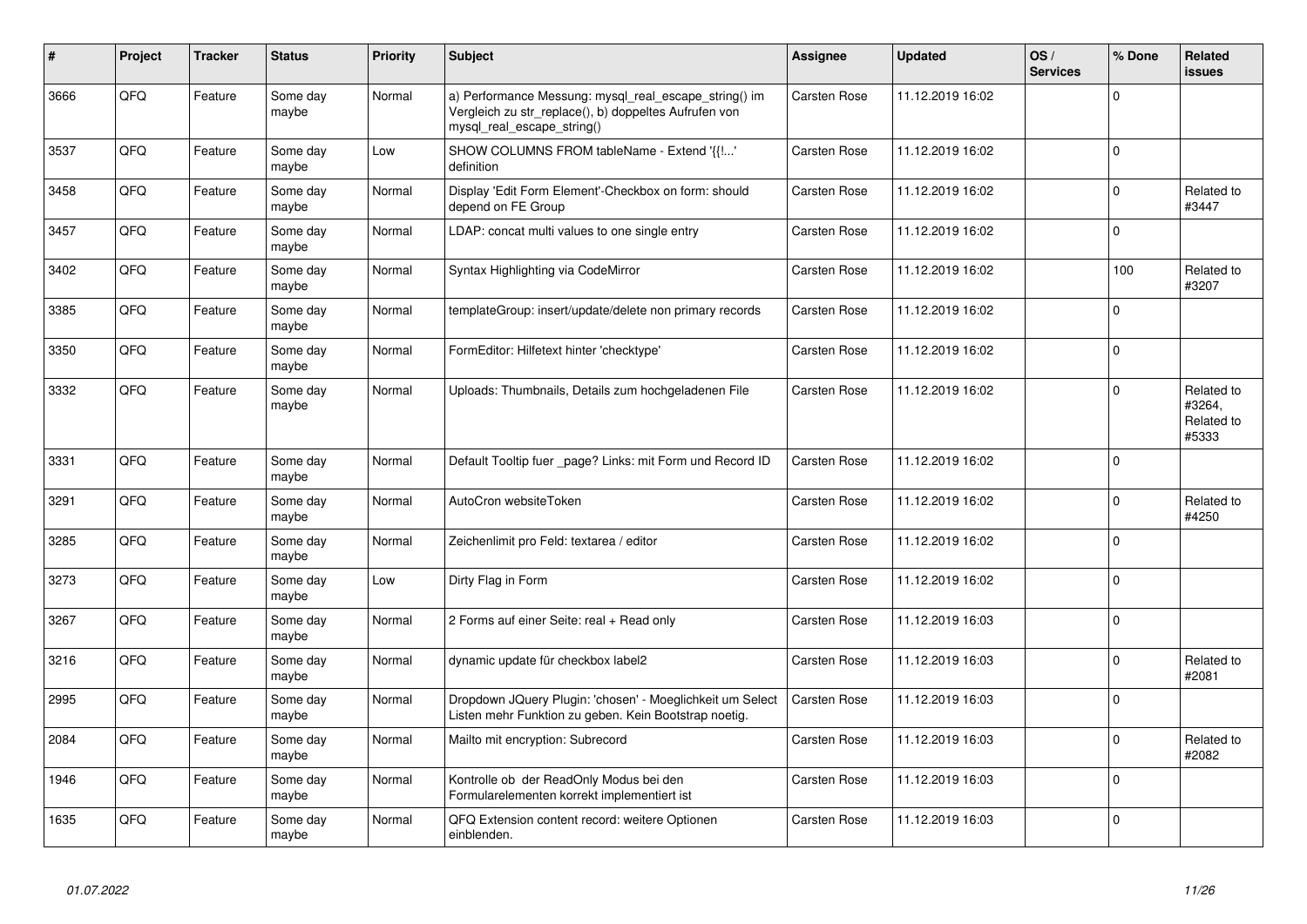| #     | Project | <b>Tracker</b> | <b>Status</b>              | <b>Priority</b> | <b>Subject</b>                                                                       | Assignee          | <b>Updated</b>   | OS/<br><b>Services</b> | % Done      | Related<br>issues                                                                                                              |
|-------|---------|----------------|----------------------------|-----------------|--------------------------------------------------------------------------------------|-------------------|------------------|------------------------|-------------|--------------------------------------------------------------------------------------------------------------------------------|
| 13608 | QFQ     | Feature        | Some day<br>maybe          | Normal          | Automatic Browser Language Redirect                                                  | Enis Nuredini     | 17.06.2022 08:35 |                        | $\Omega$    |                                                                                                                                |
| 9898  | QFQ     | <b>Bug</b>     | Feedback                   | Normal          | Formular trotz Timeout gespeichert                                                   | Benjamin Baer     | 01.02.2020 15:56 |                        | 0           |                                                                                                                                |
| 9535  | QFQ     | <b>Bug</b>     | Feedback                   | Normal          | Report:  AS '_vertical' - column to wide - vertical >> rot45,<br>rot <sub>90</sub>   | Benjamin Baer     | 01.02.2020 15:56 |                        | $\Omega$    |                                                                                                                                |
| 12546 | QFQ     | <b>Bug</b>     | Feedback                   | Normal          | Branch 'Development' - Unit Tests mit dirty workaround<br>angepasst                  | Carsten Rose      | 19.03.2022 17:48 |                        | $\mathbf 0$ |                                                                                                                                |
| 11347 | QFQ     | <b>Bug</b>     | Feedback                   | Normal          | If Bedingungen funktionieren nicht korrekt                                           | Christoph Fuchs   | 21.03.2021 20:37 |                        | $\Omega$    |                                                                                                                                |
| 13767 | QFQ     | <b>Bug</b>     | Feedback                   | Normal          | date/time-picker: required shows up/down button orange                               | Enis Nuredini     | 16.05.2022 23:16 |                        | $\mathbf 0$ |                                                                                                                                |
| 11630 | QFQ     | <b>Bug</b>     | Feedback                   | High            | Bitte check ob CALL() in 20.11.0 noch so funktioniert wie in<br>20.4.1               | Enis Nuredini     | 28.05.2022 13:45 |                        | 0           | Related to<br>#11325                                                                                                           |
| 8316  | QFQ     | <b>Bug</b>     | Feedback                   | Normal          | Documentation/Behaviour for Nested Queries and<br>Record-Store confusing             | Nicola Chiapolini | 20.11.2019 09:14 |                        | $\Omega$    |                                                                                                                                |
| 9548  | QFQ     | Feature        | Feedback                   | High            | FormElement: Pattern mismatch - optional report only on<br>focus lost                | Benjamin Baer     | 03.05.2021 21:14 |                        | $\mathbf 0$ |                                                                                                                                |
| 12584 | QFQ     | Feature        | Feedback                   | Normal          | T3 v10 migration script: replace alias-patterns (v11)                                | Carsten Rose      | 28.05.2022 11:12 |                        | 100         |                                                                                                                                |
| 5894  | QFQ     | Feature        | Feedback                   | Normal          | Typeahead in Report: show/hide rows dynamically                                      | Carsten Rose      | 18.02.2022 08:50 |                        | 0           | Related to<br>#5893.<br>Related to<br>#5885                                                                                    |
| 13572 | QFQ     | Feature        | Feedback                   | Normal          | Form Load: misleading error message on trying to load non<br>existent primary record | Enis Nuredini     | 16.05.2022 23:16 |                        | 100         |                                                                                                                                |
| 10782 | QFQ     | Feature        | Feedback                   | Normal          | Tiny MCE: Image Upload                                                               | Enis Nuredini     | 16.05.2022 23:16 |                        | $\mathbf 0$ | Related to<br>#12452                                                                                                           |
| 9052  | QFQ     | Feature        | Feedback                   | High            | Report: CodeMirror with SQL Syntax Highlight in FE                                   | Enis Nuredini     | 08.06.2022 10:25 |                        | $\mathbf 0$ |                                                                                                                                |
| 10124 | QFQ     | Feature        | Feedback                   | Normal          | qfq AAI-Login                                                                        | Karin Niffeler    | 07.05.2020 09:36 |                        | $\mathbf 0$ |                                                                                                                                |
| 13566 | QFQ     | Feature        | Ready to sync<br>(develop) | Normal          | Delete config-example.gfg.php file                                                   | Carsten Rose      | 23.12.2021 09:25 |                        | $\mathbf 0$ |                                                                                                                                |
| 14323 | QFQ     | <b>Bug</b>     | In Progress                | Normal          | Report: render=both single - no impact                                               | Carsten Rose      | 19.06.2022 18:31 |                        | $\mathbf 0$ |                                                                                                                                |
| 14175 | QFQ     | <b>Bug</b>     | In Progress                | Normal          | Opening a form with no QFQ Session cookie fails                                      | Carsten Rose      | 03.06.2022 10:40 |                        | $\mathbf 0$ |                                                                                                                                |
| 11517 | QFQ     | <b>Bug</b>     | In Progress                | Normal          | extraButtonInfo Broken for multiple FormElements                                     | Carsten Rose      | 12.05.2022 13:12 |                        | 0           | Related to<br>#7890.<br>Related to<br>#3811, Has<br>duplicate<br>#10905, Has<br>duplicate<br>#10553, Has<br>duplicate<br>#6779 |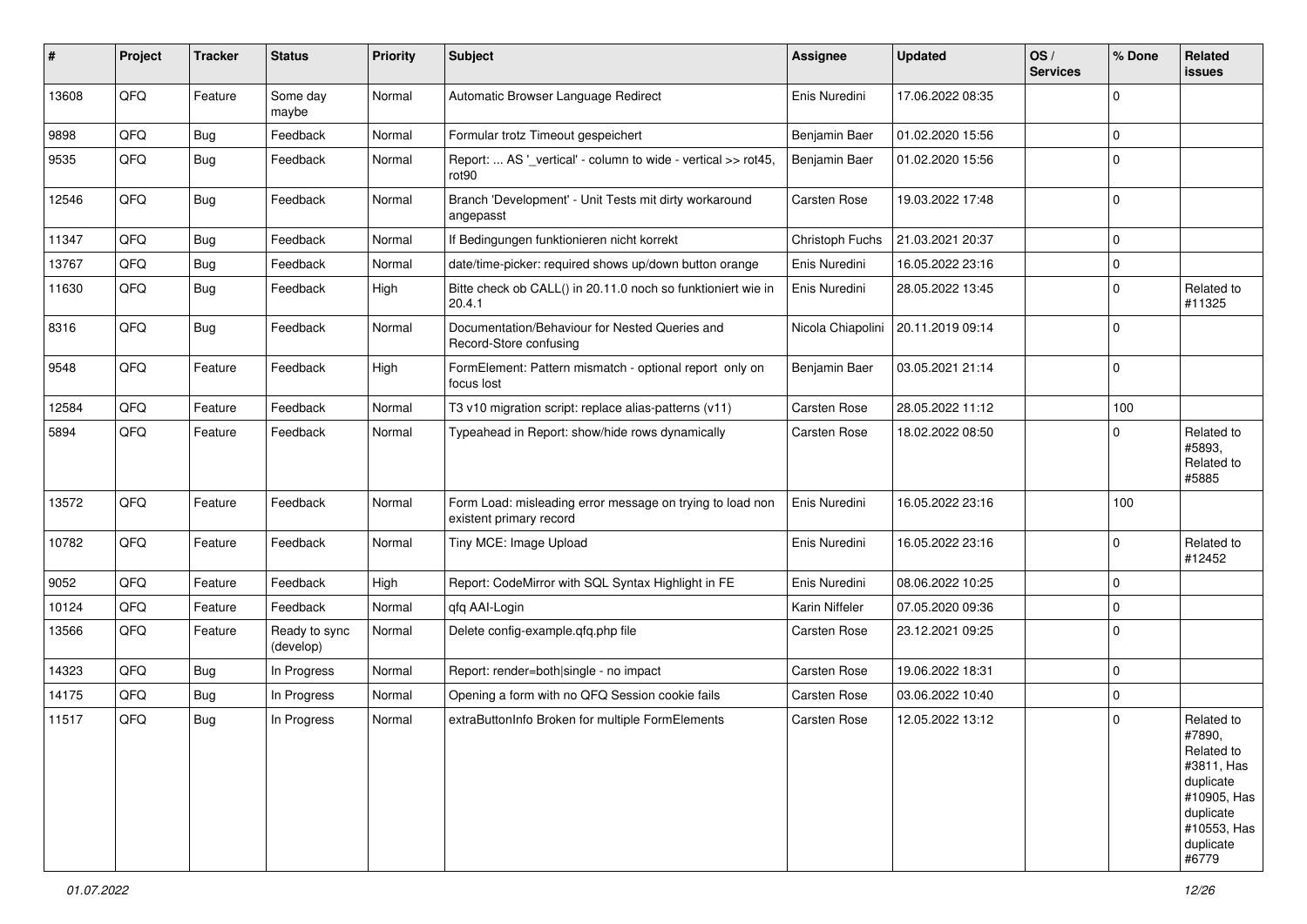| #     | Project | <b>Tracker</b> | <b>Status</b> | <b>Priority</b> | <b>Subject</b>                                                                          | <b>Assignee</b> | <b>Updated</b>   | OS/<br><b>Services</b> | % Done      | Related<br><b>issues</b>                                               |
|-------|---------|----------------|---------------|-----------------|-----------------------------------------------------------------------------------------|-----------------|------------------|------------------------|-------------|------------------------------------------------------------------------|
| 10661 | QFQ     | <b>Bug</b>     | In Progress   | Normal          | Typo3 Warnungen                                                                         | Carsten Rose    | 07.09.2021 13:23 |                        | $\Omega$    | Related to<br>#12440                                                   |
| 9789  | QFQ     | Bug            | In Progress   | High            | Record Lock: release to early on 'leave page'                                           | Carsten Rose    | 10.01.2022 09:25 |                        | 100         | Related to<br>#10081,<br>Related to<br>#9173,<br>Related to<br>#8702   |
| 9691  | QFQ     | Bug            | In Progress   | Normal          | Checkbox: dynamic update > readonly                                                     | Carsten Rose    | 01.02.2020 23:22 |                        | 50          | Related to<br>#9834                                                    |
| 12508 | QFQ     | Bug            | In Progress   | High            | qfq Form: sendMail                                                                      | Karin Niffeler  | 19.03.2022 17:48 |                        | $\Omega$    |                                                                        |
| 4194  | QFQ     | Feature        | In Progress   | Normal          | Bootstrap 4 ist jetzt offiziel                                                          |                 | 03.05.2021 20:47 |                        | $\Omega$    | Related to<br>#10114                                                   |
| 13330 | QFQ     | Feature        | In Progress   | Normal          | Multi Form: Upload                                                                      | Carsten Rose    | 07.11.2021 12:40 |                        | 50          | Related to<br>#9706                                                    |
| 12440 | QFQ     | Feature        | In Progress   | Normal          | Typo3 V10 upgrade (durchfuehren und testen)                                             | Carsten Rose    | 21.03.2022 09:53 |                        | 50          | Related to<br>#12357,<br>Related to<br>#12067,<br>Related to<br>#10661 |
| 12439 | QFQ     | Feature        | In Progress   | Normal          | TinyMCE Paste from Word & Character Count/Limit                                         | Carsten Rose    | 05.05.2021 22:15 |                        | $\Omega$    |                                                                        |
| 11980 | QFQ     | Feature        | In Progress   | Normal          | protected verzeichnis MUSS geschützt werden                                             | Carsten Rose    | 07.09.2021 13:30 |                        | $\Omega$    |                                                                        |
| 11076 | QFQ     | Feature        | In Progress   | Normal          | SELECT  AS _websocket                                                                   | Carsten Rose    | 30.08.2020 17:49 |                        | 0           |                                                                        |
| 10793 | QFQ     | Feature        | In Progress   | Normal          | Update NPM Packages                                                                     | Carsten Rose    | 07.09.2021 13:25 |                        | 30          |                                                                        |
| 10443 | QFQ     | Feature        | In Progress   | Normal          | Konzept_api / _live                                                                     | Carsten Rose    | 07.05.2020 09:39 |                        | $\mathbf 0$ |                                                                        |
| 9517  | QFQ     | Feature        | In Progress   | High            | Input multiple tags with typeahead                                                      | Carsten Rose    | 03.05.2021 21:14 |                        | 40          | Related to<br>#10150                                                   |
| 6250  | QFQ     | Feature        | In Progress   | Normal          | Enhance layout: a) Subrecord, b) Subrecord-Title                                        | Carsten Rose    | 01.02.2020 23:22 |                        | $\Omega$    | Related to<br>#5391                                                    |
| 5695  | QFQ     | Feature        | In Progress   | Normal          | Multiform                                                                               | Carsten Rose    | 02.01.2021 18:38 |                        | 0           |                                                                        |
| 12630 | QFQ     | Feature        | In Progress   | Normal          | Input: date[time]: min / max values                                                     | Enis Nuredini   | 20.06.2022 18:31 |                        | $\Omega$    | Related to<br>#10096,<br>Related to<br>#14302,<br>Related to<br>#14303 |
| 12463 | QFQ     | <b>Bug</b>     | ToDo          | High            | QFQ Function: 'function' and 'sql' on same level - output of<br>sal is shown two times. | Carsten Rose    | 15.12.2021 16:31 |                        | $\mathbf 0$ |                                                                        |
| 12395 | QFQ     | <b>Bug</b>     | ToDo          | High            | QFQ Function: Result two times shown                                                    | Carsten Rose    | 18.02.2022 08:59 |                        | $\mathbf 0$ |                                                                        |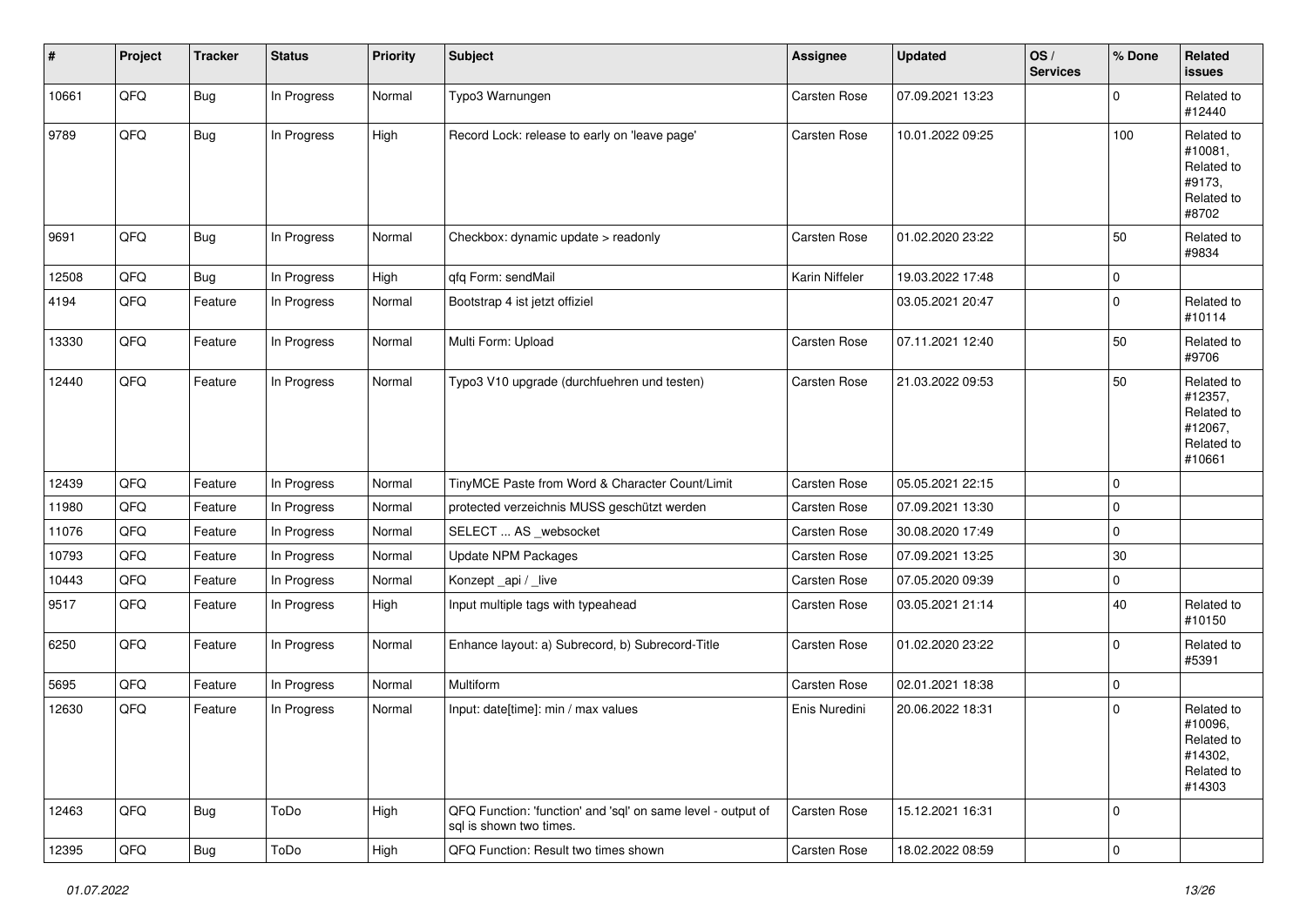| #     | Project | <b>Tracker</b> | <b>Status</b> | <b>Priority</b> | <b>Subject</b>                                                                                      | Assignee            | <b>Updated</b>   | OS/<br><b>Services</b> | % Done      | Related<br><b>issues</b>                                                                                                                                              |
|-------|---------|----------------|---------------|-----------------|-----------------------------------------------------------------------------------------------------|---------------------|------------------|------------------------|-------------|-----------------------------------------------------------------------------------------------------------------------------------------------------------------------|
| 14303 | QFQ     | Bug            | ToDo          | Normal          | datetime broken with picker                                                                         | Enis Nuredini       | 17.06.2022 09:02 |                        | $\mathbf 0$ | Related to<br>#12630                                                                                                                                                  |
| 13899 | QFQ     | <b>Bug</b>     | ToDo          | Normal          | Selenium: zum laufen bringen                                                                        | Enis Nuredini       | 25.03.2022 10:24 |                        | $\mathbf 0$ |                                                                                                                                                                       |
| 7602  | QFQ     | Feature        | ToDo          | High            | Multi Select: with checkboxes                                                                       | Benjamin Baer       | 22.03.2022 09:07 |                        | $\mathbf 0$ |                                                                                                                                                                       |
| 14320 | QFQ     | Feature        | ToDo          | Normal          | Allow specific HTML Tags and Attributes: general, TinyMCE                                           | Enis Nuredini       | 17.06.2022 10:44 |                        | $\Omega$    | Related to<br>#12664,<br>Related to<br>#12039.<br>Related to<br>#11702,<br>Related to<br>#7239,<br>Related to<br>#3708,<br>Related to<br>#3646.<br>Related to<br>#880 |
| 12262 | QFQ     | Feature        | ToDo          | Normal          | Form buttons on top: more customable                                                                | Enis Nuredini       | 17.06.2022 10:44 |                        | $\mathbf 0$ | Related to<br>#13945, Has<br>duplicate<br>#4046, Has<br>duplicate<br>#10080                                                                                           |
| 6566  | QFQ     | <b>Bug</b>     | Priorize      | Normal          | Link Function 'delete': provided parameter missing on page<br>reload                                | Benjamin Baer       | 03.01.2022 08:08 |                        | $\Omega$    |                                                                                                                                                                       |
| 6140  | QFQ     | <b>Bug</b>     | Priorize      | Normal          | QFQ DnD Sort: Locked fields                                                                         | Benjamin Baer       | 21.03.2022 09:56 |                        | $\mathbf 0$ |                                                                                                                                                                       |
| 4457  | QFQ     | <b>Bug</b>     | Priorize      | Normal          | typeahead: pressing return to select an item, saves the form<br>and closes the form.                | Benjamin Baer       | 03.01.2022 08:01 |                        | $\mathbf 0$ | Related to<br>#4398                                                                                                                                                   |
| 2665  | QFQ     | <b>Bug</b>     | Priorize      | Normal          | Dynamic Update funktioniert nicht, wenn beim<br>entsprechenden FormElement eine size angegeben ist. | Benjamin Baer       | 03.01.2022 08:12 |                        | 30          |                                                                                                                                                                       |
| 14283 | QFQ     | <b>Bug</b>     | Priorize      | Normal          | HEIC / HEIF convert doesn't trigger                                                                 | <b>Carsten Rose</b> | 19.06.2022 16:37 |                        | $\mathbf 0$ |                                                                                                                                                                       |
| 12325 | QFQ     | Bug            | Priorize      | Normal          | MultiDB form.dblndex not working for report syntax                                                  | <b>Carsten Rose</b> | 07.09.2021 13:37 |                        | $\mathbf 0$ | Related to<br>#12145,<br>Related to<br>#12314                                                                                                                         |
| 9975  | QFQ     | <b>Bug</b>     | Priorize      | Normal          | Dropdown Menu: 'r:3' broken                                                                         | Carsten Rose        | 01.02.2020 10:13 |                        | $\mathbf 0$ |                                                                                                                                                                       |
| 9958  | QFQ     | Bug            | Priorize      | Normal          | Broken subrecord query: no error message                                                            | Carsten Rose        | 05.02.2021 15:15 |                        | $\mathbf 0$ |                                                                                                                                                                       |
| 9947  | QFQ     | <b>Bug</b>     | Priorize      | Normal          | Unwanted error message if missing 'typeAheadSqlPrefetch'                                            | <b>Carsten Rose</b> | 01.02.2020 10:13 |                        | $\mathbf 0$ |                                                                                                                                                                       |
| 9862  | QFQ     | Bug            | Priorize      | Normal          | Failed writing to sql mail qfq.log should throw an exception                                        | Carsten Rose        | 01.02.2020 10:13 |                        | $\mathbf 0$ |                                                                                                                                                                       |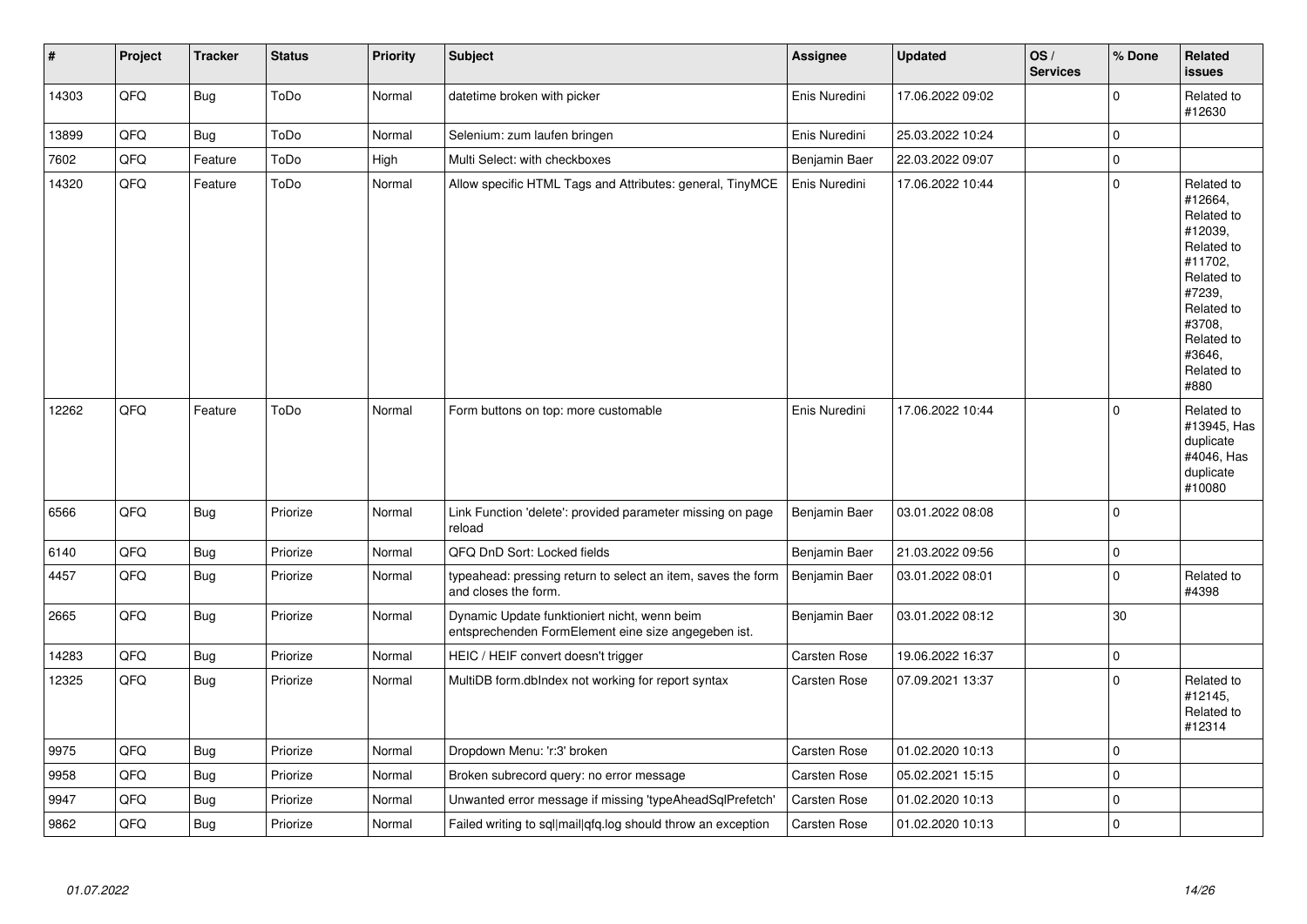| #     | <b>Project</b> | <b>Tracker</b> | <b>Status</b> | <b>Priority</b> | <b>Subject</b>                                                                                           | Assignee            | <b>Updated</b>   | OS/<br><b>Services</b> | % Done      | <b>Related</b><br><b>issues</b>                                         |
|-------|----------------|----------------|---------------|-----------------|----------------------------------------------------------------------------------------------------------|---------------------|------------------|------------------------|-------------|-------------------------------------------------------------------------|
| 9834  | QFQ            | <b>Bug</b>     | Priorize      | Normal          | Input elements with tag 'disabled' are missing on<br>form-submit: server option 'processReadOnly' broken | Carsten Rose        | 07.12.2021 16:43 |                        | $\Omega$    | Related to<br>#9691,<br>Related to<br>#5305, Has<br>duplicate<br>#12331 |
| 9534  | QFQ            | <b>Bug</b>     | Priorize      | Urgent          | FE.type=upload: 'Unknown Mode: ID"                                                                       | Carsten Rose        | 03.05.2021 21:14 |                        | $\mathbf 0$ | Related to<br>#9532                                                     |
| 9173  | QFQ            | Bug            | Priorize      | Urgent          | Stale Record Lock: Firefox                                                                               | Carsten Rose        | 03.05.2021 21:14 |                        | $\mathbf 0$ | Related to<br>#9789                                                     |
| 9121  | QFQ            | <b>Bug</b>     | Priorize      | High            | sip links have r and __dbIndexData set                                                                   | <b>Carsten Rose</b> | 12.06.2021 10:41 |                        | $\mathbf 0$ |                                                                         |
| 8037  | QFQ            | <b>Bug</b>     | Priorize      | Normal          | FE.type=upload (advanced mode): {{slaveld:V}} missing<br>during dynamic update                           | Carsten Rose        | 01.02.2020 10:13 |                        | $\mathbf 0$ |                                                                         |
| 7656  | QFQ            | <b>Bug</b>     | Priorize      | Normal          | FE with required, 'pattern' and 'extraButtonLock': always<br>complain about missing value                | <b>Carsten Rose</b> | 01.02.2020 10:13 |                        | $\mathbf 0$ |                                                                         |
| 7616  | QFQ            | <b>Bug</b>     | Priorize      | Normal          | Selectlist with Enum & Dynamic Update                                                                    | Carsten Rose        | 01.02.2020 10:13 |                        | $\mathbf 0$ |                                                                         |
| 6574  | QFQ            | Bug            | Priorize      | Normal          | gfg.log: Fehlermeldung wurde angezeigt, aber nicht geloggt                                               | Carsten Rose        | 01.02.2020 10:13 |                        | $\mathbf 0$ |                                                                         |
| 6116  | QFQ            | Bug            | Priorize      | High            | value of checkbox not saved                                                                              | <b>Carsten Rose</b> | 07.12.2021 17:19 |                        | $\mathbf 0$ |                                                                         |
| 3782  | QFQ            | Bug            | Priorize      | Normal          | Bei fehlerhafter Eingabe (z.B. Datum) sollte das erwartete<br>Format angezeigt werden                    | Carsten Rose        | 01.02.2020 10:13 |                        | $\mathbf 0$ |                                                                         |
| 13943 | QFQ            | <b>Bug</b>     | Priorize      | Normal          | unable to find formgroup                                                                                 | Enis Nuredini       | 28.05.2022 11:03 |                        | $\Omega$    |                                                                         |
| 10003 | QFQ            | Feature        | Priorize      | Normal          | fieldset: stronger visualize group                                                                       | Benjamin Baer       | 12.02.2020 08:13 |                        | $\mathbf 0$ |                                                                         |
| 9135  | QFQ            | Feature        | Priorize      | Normal          | Progress Bar generic / replace old hourglass download<br>popup                                           | Benjamin Baer       | 03.01.2022 07:43 |                        | $\Omega$    |                                                                         |
| 7965  | QFQ            | Feature        | Priorize      | Normal          | Input type 'text' with visual format - currency                                                          | Benjamin Baer       | 03.01.2022 07:45 |                        | $\Omega$    |                                                                         |
| 7730  | QFQ            | Feature        | Priorize      | Normal          | SELECT Box: title in between                                                                             | Benjamin Baer       | 01.02.2020 23:22 |                        | $\Omega$    |                                                                         |
| 6870  | QFQ            | Feature        | Priorize      | Normal          | Click on '_link' triggers an API call                                                                    | Benjamin Baer       | 03.01.2022 08:25 |                        | $\mathbf 0$ |                                                                         |
| 6801  | QFQ            | Feature        | Priorize      | Normal          | Fabric: Maximize / Fulllscreen                                                                           | Benjamin Baer       | 21.03.2022 09:56 |                        | $\Omega$    |                                                                         |
| 6224  | QFQ            | Feature        | Priorize      | Normal          | Dynamic update: fade in/out fields                                                                       | Benjamin Baer       | 21.03.2022 09:50 |                        | $\mathbf 0$ |                                                                         |
| 5562  | QFQ            | Feature        | Priorize      | Normal          | Drag'n'Drop fuer Uploads                                                                                 | Benjamin Baer       | 21.03.2022 09:52 |                        | $\Omega$    | Related to<br>#9706                                                     |
| 5366  | QFQ            | Feature        | Priorize      | Normal          | Saving with keyboard shortcuts                                                                           | Benjamin Baer       | 21.03.2022 09:47 |                        | $\mathbf 0$ |                                                                         |
| 14371 | QFQ            | Feature        | Priorize      | Normal          | LDAP via REPORT                                                                                          | Carsten Rose        | 19.06.2022 16:37 |                        | $\Omega$    |                                                                         |
| 14290 | QFQ            | Feature        | Priorize      | Normal          | FormEditor: Show Table Definition                                                                        | Carsten Rose        | 19.06.2022 16:37 |                        | $\mathbf 0$ |                                                                         |
| 12504 | QFQ            | Feature        | Priorize      | Normal          | sql.log: report fe.id                                                                                    | <b>Carsten Rose</b> | 05.05.2021 22:09 |                        | $\mathbf 0$ |                                                                         |
| 12503 | QFQ            | Feature        | Priorize      | Normal          | Detect dangerous UPDATE statement with missing WHERE                                                     | <b>Carsten Rose</b> | 05.05.2021 22:09 |                        | $\mathbf 0$ |                                                                         |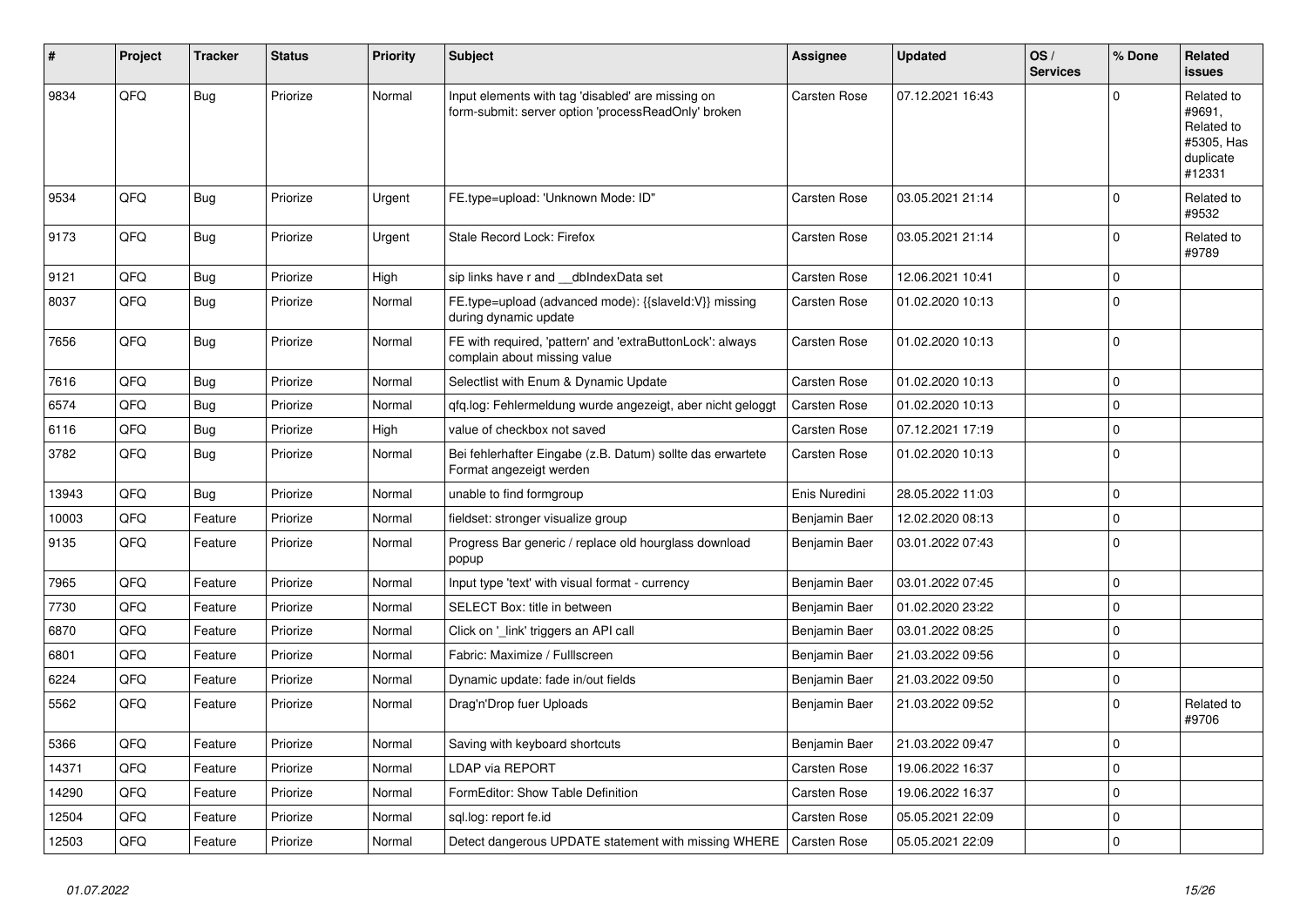| #     | Project | <b>Tracker</b> | <b>Status</b> | <b>Priority</b> | Subject                                                                                             | Assignee     | <b>Updated</b>   | OS/<br><b>Services</b> | % Done      | Related<br><b>issues</b>                                               |
|-------|---------|----------------|---------------|-----------------|-----------------------------------------------------------------------------------------------------|--------------|------------------|------------------------|-------------|------------------------------------------------------------------------|
| 12452 | QFQ     | Feature        | Priorize      | Normal          | BaseURL: alsways with '/' at the end                                                                | Carsten Rose | 19.06.2022 13:45 |                        | $\mathbf 0$ | Related to<br>#10782                                                   |
| 11320 | QFQ     | Feature        | Priorize      | Normal          | Typo3 Version 10 support                                                                            | Carsten Rose | 05.05.2021 22:09 |                        | $\mathbf 0$ |                                                                        |
| 10015 | QFQ     | Feature        | Priorize      | Normal          | Monospace in Textarea                                                                               | Carsten Rose | 03.02.2020 13:40 |                        | $\mathbf 0$ |                                                                        |
| 10012 | QFQ     | Feature        | Priorize      | Normal          | redirectAllMailTo: {{beEmail:T}}                                                                    | Carsten Rose | 08.05.2021 09:54 |                        | $\mathbf 0$ | Related to<br>#12412,<br>Related to<br>#12413,<br>Related to<br>#10011 |
| 10011 | QFQ     | Feature        | Priorize      | Normal          | Offer new STORE_TYPO3 Variable 'beUser', 'beEmail'                                                  | Carsten Rose | 08.05.2021 09:51 |                        | $\mathbf 0$ | Related to<br>#10012,<br>Related to<br>#12511                          |
| 10005 | QFQ     | Feature        | Priorize      | Normal          | Report / special column name:  AS _calendar                                                         | Carsten Rose | 03.06.2020 17:28 |                        | $\mathbf 0$ |                                                                        |
| 9968  | QFQ     | Feature        | Priorize      | Normal          | Tooltip in Links for Developer                                                                      | Carsten Rose | 01.02.2020 23:17 |                        | $\pmb{0}$   |                                                                        |
| 9928  | QFQ     | Feature        | Priorize      | Normal          | SpecialColumnName: a) Deprecated: ' AS "_+tag " ', b)<br>New: ' AS "_ <tag1><tag2>" '</tag2></tag1> | Carsten Rose | 01.02.2020 23:17 |                        | $\mathbf 0$ | Related to<br>#9929                                                    |
| 9900  | QFQ     | Feature        | Priorize      | Normal          | Generic API Call: tt-content record >> JSON                                                         | Carsten Rose | 01.02.2020 10:13 |                        | $\pmb{0}$   |                                                                        |
| 9668  | QFQ     | Feature        | Priorize      | Normal          | Form.mode: rename 'hidden' to 'hide'                                                                | Carsten Rose | 05.05.2021 22:14 |                        | $\mathbf 0$ | Related to<br>#6437                                                    |
| 9394  | QFQ     | Feature        | Priorize      | Normal          | REST: allow for non numerical ids in get requests                                                   | Carsten Rose | 05.05.2021 22:10 |                        | $\mathbf 0$ |                                                                        |
| 9346  | QFQ     | Feature        | Priorize      | Normal          | beforeSave: check if an upload is given                                                             | Carsten Rose | 11.06.2021 21:18 |                        | $\pmb{0}$   |                                                                        |
| 8963  | QFQ     | Feature        | Priorize      | Normal          | Setting values in a store: flexible way                                                             | Carsten Rose | 05.05.2021 22:10 |                        | $\pmb{0}$   | Related to<br>#8975                                                    |
| 8585  | QFQ     | Feature        | Priorize      | Normal          | Enhance Error message for 'unknown form'                                                            | Carsten Rose | 01.02.2020 10:13 |                        | $\mathbf 0$ |                                                                        |
| 8584  | QFQ     | Feature        | Priorize      | Normal          | FE 'Action' - never assign to Container (except Template<br>Group)                                  | Carsten Rose | 01.02.2020 10:13 |                        | $\mathbf 0$ |                                                                        |
| 8277  | QFQ     | Feature        | Priorize      | Normal          | fe.parameter.default=                                                                               | Carsten Rose | 01.02.2020 23:17 |                        | $\mathbf 0$ | Related to<br>#8113                                                    |
| 8204  | QFQ     | Feature        | Priorize      | High            | Position 'required mark'                                                                            | Carsten Rose | 16.06.2021 13:44 |                        | $\pmb{0}$   |                                                                        |
| 8082  | QFQ     | Feature        | Priorize      | High            | Contact form without saving record                                                                  | Carsten Rose | 07.12.2021 15:20 |                        | $\mathbf 0$ | Related to<br>#8587,<br><b>Blocks</b><br>#11850                        |
| 8044  | QFQ     | Feature        | Priorize      | Normal          | Transaction: a) Form, b) Report                                                                     | Carsten Rose | 05.05.2021 22:14 |                        | $\mathbf 0$ | Related to<br>#8043                                                    |
| 8034  | QFQ     | Feature        | Priorize      | Normal          | FormElement 'data': 22.22.2222 should not be accepted                                               | Carsten Rose | 01.02.2020 10:13 |                        | $\pmb{0}$   |                                                                        |
| 7630  | QFQ     | Feature        | Priorize      | Normal          | detailed error message for simple upload                                                            | Carsten Rose | 01.02.2020 10:13 |                        | $\pmb{0}$   |                                                                        |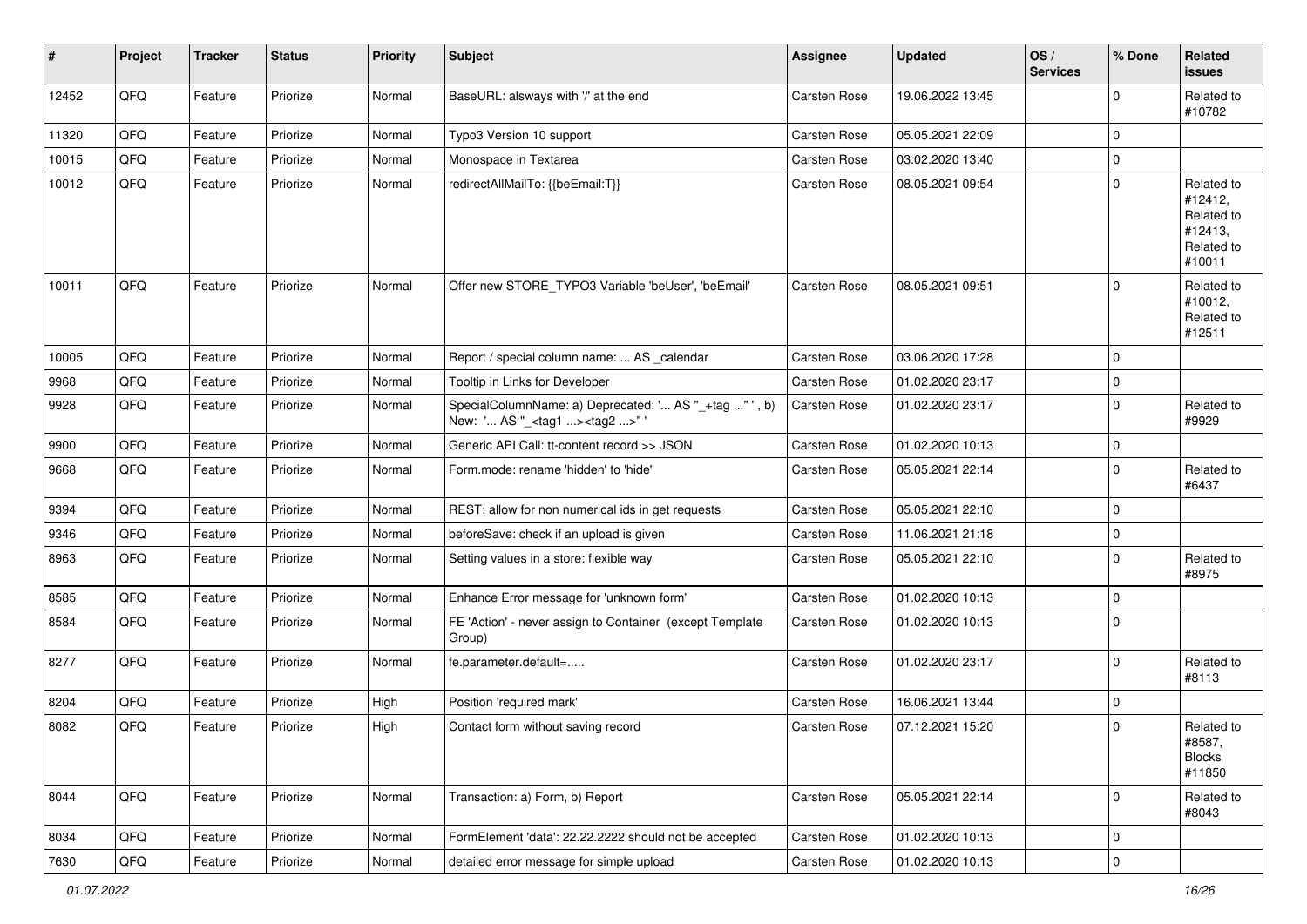| ∦     | Project | <b>Tracker</b> | <b>Status</b> | <b>Priority</b> | <b>Subject</b>                                                                           | Assignee      | <b>Updated</b>   | OS/<br><b>Services</b> | % Done      | Related<br>issues    |
|-------|---------|----------------|---------------|-----------------|------------------------------------------------------------------------------------------|---------------|------------------|------------------------|-------------|----------------------|
| 7522  | QFQ     | Feature        | Priorize      | Normal          | Inserting default index.html to folder (Avoid Apache<br>Indexing)                        | Carsten Rose  | 01.02.2020 10:13 |                        | $\Omega$    |                      |
| 7290  | QFQ     | Feature        | Priorize      | Normal          | FormEditor: title as textarea if LEN(title)>60                                           | Carsten Rose  | 01.02.2020 10:13 |                        | $\Omega$    | Blocked by<br>#7682  |
| 7217  | QFQ     | Feature        | Priorize      | Normal          | Download: notice User if `_sip=?` is missing                                             | Carsten Rose  | 01.02.2020 10:13 |                        | $\Omega$    |                      |
| 6998  | QFQ     | Feature        | Priorize      | Normal          | Form: with debug=on show column information as tooltip of<br>column label                | Carsten Rose  | 01.02.2020 10:13 |                        | $\Omega$    |                      |
| 5942  | QFQ     | Feature        | Priorize      | Normal          | 'L' and 'type': append to links, generate via '_link' by using<br>'u:' .                 | Carsten Rose  | 01.02.2020 10:13 |                        | $\Omega$    |                      |
| 3867  | QFQ     | Feature        | Priorize      | Normal          | Readonly Formular: Template Groups add/delete<br>ausbeldnen                              | Carsten Rose  | 05.05.2021 22:12 |                        | $\mathbf 0$ |                      |
| 13900 | QFQ     | Feature        | Priorize      | Normal          | Selenium: Check das Cookie/PDF funktioniert                                              | Enis Nuredini | 25.03.2022 12:45 |                        | $\mathbf 0$ |                      |
| 10569 | QFQ     | Feature        | Priorize      | Normal          | link blank more safe                                                                     | Enis Nuredini | 25.03.2022 12:44 |                        | $\Omega$    |                      |
| 14455 | QFQ     | Support        | New           | Normal          | TinyMCE: Activate save button after upload picture over<br>drag&drop                     | Enis Nuredini | 01.07.2022 08:37 |                        | $\mathbf 0$ |                      |
| 14395 | QFQ     | Support        | New           | Normal          | FormEditor: Virtual table columns                                                        | Enis Nuredini | 21.06.2022 16:09 |                        | $\Omega$    |                      |
| 11715 | QFQ     | <b>Bug</b>     | New           | Normal          | acceptZeroAsRequired and requiredOffButMark do not<br>coincide                           |               | 08.12.2020 12:13 |                        | $\Omega$    |                      |
| 11522 | QFQ     | Bug            | New           | Normal          | Aus/Einblenden von Reitern                                                               |               | 13.11.2020 14:58 |                        | $\Omega$    |                      |
| 11195 | QFQ     | Bug            | New           | Low             | Dynamic Update: Note not updated if new text is empty<br>(v20.4)                         |               | 25.09.2020 11:14 |                        | $\Omega$    |                      |
| 10890 | QFQ     | Bug            | New           | Normal          | AutoCron hangs                                                                           |               | 20.07.2020 13:56 |                        | $\mathbf 0$ |                      |
| 10766 | QFQ     | Bug            | New           | High            | Radiobutton / parameter.buttonClass=btn-default: dynamic<br>update                       |               | 03.05.2021 21:12 |                        | $\Omega$    | Related to<br>#11237 |
| 10759 | QFQ     | <b>Bug</b>     | New           | Normal          | emptyMeansNull - Feld falsch aktualisiert                                                |               | 12.11.2020 23:45 |                        | $\mathbf 0$ |                      |
| 10324 | QFQ     | Bug            | New           | Normal          | Excel Export mit Template funktioniert nur, wenn Template<br>vor uid kommt               |               | 30.03.2020 11:20 |                        | $\Omega$    | Related to<br>#10257 |
| 9855  | QFQ     | Bug            | New           | Normal          | <b>Required Check</b>                                                                    |               | 01.02.2020 15:56 |                        | $\Omega$    |                      |
| 13647 | QFQ     | Bug            | New           | Normal          | Autofocus funktioniert nicht auf Chrome                                                  | Benjamin Baer | 19.03.2022 17:44 |                        | 0           |                      |
| 13528 | QFQ     | <b>Bug</b>     | New           | Normal          | qfq.io > releases: es wird kein neues Release angelegt                                   | Benjamin Baer | 19.03.2022 17:46 |                        | $\Omega$    |                      |
| 11237 | QFQ     | Bug            | New           | High            | Radiobutton / parameter.buttonClass= btn-default - kein dirty   Benjamin Baer<br>Trigger |               | 03.05.2021 21:12 |                        | $\Omega$    | Related to<br>#10766 |
| 11057 | QFQ     | <b>Bug</b>     | New           | High            | Checkboxes ohne span.checkmark im Report werden<br>ausgeblendet                          | Benjamin Baer | 03.05.2021 21:12 |                        | $\mathbf 0$ | Related to<br>#11039 |
| 14305 | QFQ     | <b>Bug</b>     | New           | Normal          | Inline Report editing does not create history entries                                    | Carsten Rose  | 10.06.2022 11:55 |                        | $\mathbf 0$ |                      |
| 14304 | QFQ     | <b>Bug</b>     | New           | Normal          | table sorter view safer does not work                                                    | Carsten Rose  | 10.06.2022 11:49 |                        | 0           |                      |
| 14233 | QFQ     | Bug            | New           | Normal          | AS _link: question - HTML is not rendered                                                | Carsten Rose  | 28.05.2022 11:02 |                        | 0           |                      |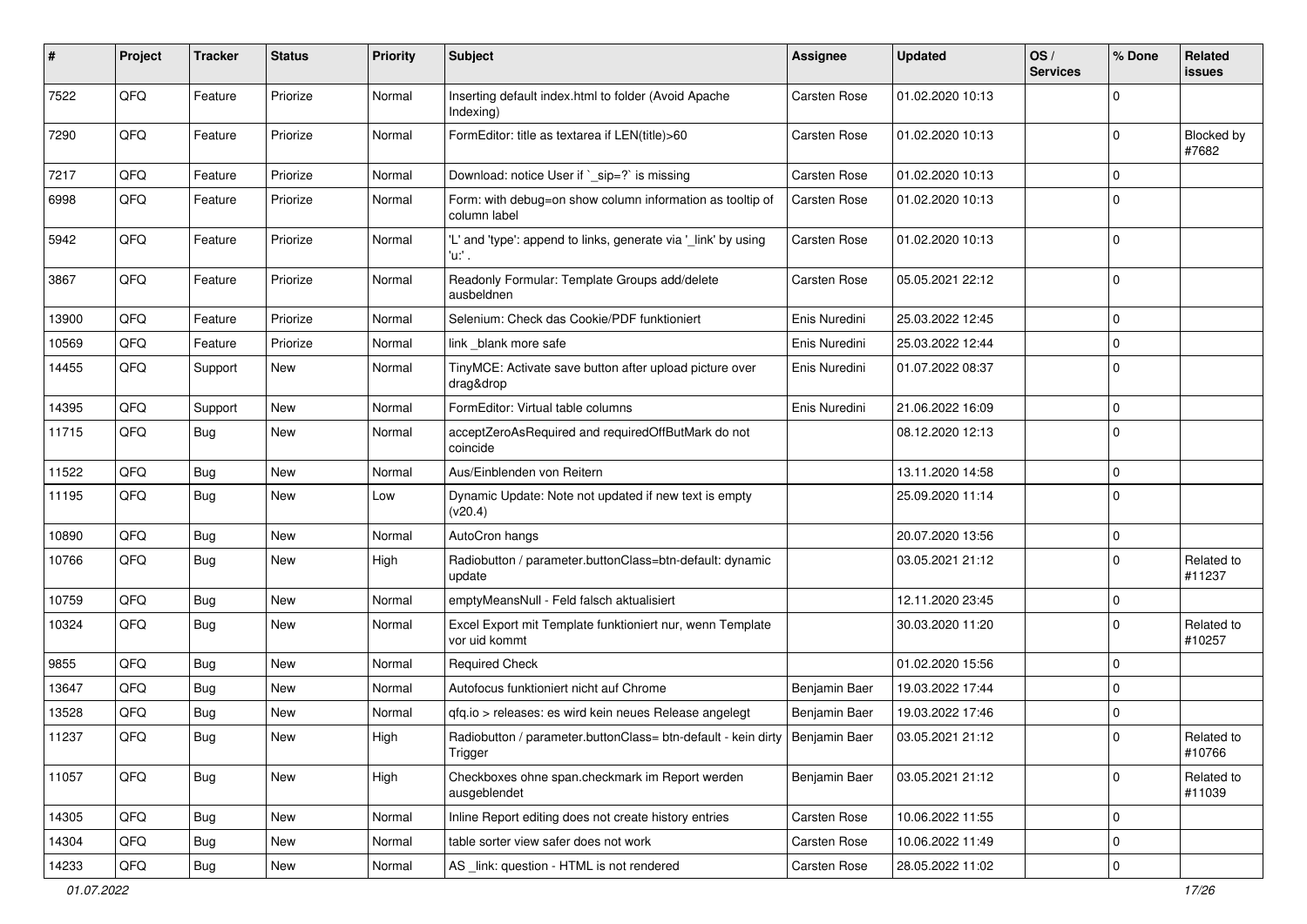| #     | <b>Project</b> | <b>Tracker</b> | <b>Status</b> | <b>Priority</b> | <b>Subject</b>                                                                                                                                      | Assignee            | <b>Updated</b>   | OS/<br><b>Services</b> | % Done         | Related<br><b>issues</b>                    |
|-------|----------------|----------------|---------------|-----------------|-----------------------------------------------------------------------------------------------------------------------------------------------------|---------------------|------------------|------------------------|----------------|---------------------------------------------|
| 14091 | QFQ            | <b>Bug</b>     | <b>New</b>    | Normal          | inconsistent template path for twig                                                                                                                 | <b>Carsten Rose</b> | 19.04.2022 18:36 |                        | $\Omega$       |                                             |
| 14077 | QFQ            | Bug            | <b>New</b>    | Normal          | As link: Attribute 'class' missing by r:1 and r:3 - but should<br>set                                                                               | <b>Carsten Rose</b> | 28.05.2022 11:02 |                        | $\Omega$       | Related to<br>#5342.<br>Related to<br>#4343 |
| 13706 | QFQ            | Bug            | New           | Normal          | Wrong CheckType in FieldElement LastStatus of Form Cron                                                                                             | <b>Carsten Rose</b> | 21.01.2022 18:20 |                        | $\Omega$       |                                             |
| 13659 | QFQ            | Bug            | <b>New</b>    | Normal          | wrong sanitize class applied to R-store                                                                                                             | <b>Carsten Rose</b> | 15.01.2022 14:23 |                        | $\mathbf 0$    |                                             |
| 13592 | QFQ            | <b>Bug</b>     | <b>New</b>    | Normal          | QFQ Build Queue: das vergeben von Tags klappt nicht. Es<br>werden keine Releases gebaut.                                                            | Carsten Rose        | 19.03.2022 17:45 |                        | $\Omega$       |                                             |
| 13460 | QFQ            | Bug            | New           | Normal          | Doc: Password set/reset  password should not processed<br>with 'html encode'                                                                        | Carsten Rose        | 19.03.2022 17:46 |                        | $\Omega$       |                                             |
| 13451 | QFQ            | Bug            | <b>New</b>    | Normal          | Character Counter / Max Character: Problem in Safari                                                                                                | <b>Carsten Rose</b> | 15.04.2022 17:18 |                        | $\mathbf 0$    |                                             |
| 13332 | QFQ            | Bug            | <b>New</b>    | Normal          | Multi Form: Required Felder werden visuell nicht markiert.                                                                                          | <b>Carsten Rose</b> | 19.03.2022 17:47 |                        | $\overline{0}$ |                                             |
| 13331 | QFQ            | Bug            | New           | Normal          | Multi Form: Clear Icon misplaced                                                                                                                    | <b>Carsten Rose</b> | 19.03.2022 17:47 |                        | $\mathbf 0$    |                                             |
| 12974 | QFQ            | <b>Bug</b>     | <b>New</b>    | High            | Sanitize Queries in Action-Elements                                                                                                                 | Carsten Rose        | 07.12.2021 17:19 |                        | $\Omega$       |                                             |
| 12716 | QFQ            | Bug            | <b>New</b>    | Normal          | template group: Pattern only applied to first instance                                                                                              | <b>Carsten Rose</b> | 19.03.2022 17:47 |                        | $\Omega$       |                                             |
| 12714 | QFQ            | Bug            | <b>New</b>    | Normal          | Conversion of GIF to PDF broken when GIF contains Alpha.                                                                                            | <b>Carsten Rose</b> | 19.03.2022 17:49 |                        | $\mathbf 0$    |                                             |
| 12702 | QFQ            | <b>Bug</b>     | <b>New</b>    | High            | templateGroup: broken in multiDb Setup                                                                                                              | <b>Carsten Rose</b> | 14.12.2021 16:02 |                        | $\mathbf 0$    |                                             |
| 12670 | QFQ            | <b>Bug</b>     | <b>New</b>    | High            | Dropdown-Menu classes können nicht mehr angegeben<br>werden                                                                                         | <b>Carsten Rose</b> | 07.12.2021 17:19 |                        | $\Omega$       |                                             |
| 12581 | QFQ            | <b>Bug</b>     | <b>New</b>    | Normal          | Form.forward=close: Record 'new' in new browser tab ><br>save (& close) >> Form is not reloaded with new created<br>record id and stays in mode=new | <b>Carsten Rose</b> | 19.03.2022 17:48 |                        | $\Omega$       |                                             |
| 12545 | QFQ            | Bug            | New           | Urgent          | sql.log not created / updated                                                                                                                       | <b>Carsten Rose</b> | 14.12.2021 16:02 |                        | $\Omega$       |                                             |
| 12520 | QFQ            | <b>Bug</b>     | <b>New</b>    | Normal          | Switch FE User: still active even FE User session expired                                                                                           | <b>Carsten Rose</b> | 19.03.2022 17:48 |                        | $\Omega$       |                                             |
| 12513 | QFQ            | <b>Bug</b>     | <b>New</b>    | High            | Implement server side check of maxlength                                                                                                            | <b>Carsten Rose</b> | 07.12.2021 17:19 |                        | $\Omega$       |                                             |
| 12512 | QFQ            | Bug            | <b>New</b>    | Normal          | Some MySQL Installation can't use 'stored procedures'                                                                                               | <b>Carsten Rose</b> | 19.03.2022 17:48 |                        | $\Omega$       |                                             |
| 12468 | QFQ            | <b>Bug</b>     | <b>New</b>    | Urgent          | Form: update Form.title after save                                                                                                                  | <b>Carsten Rose</b> | 03.05.2021 21:12 |                        | $\Omega$       |                                             |
| 12327 | QFQ            | Bug            | New           | Normal          | Copy to clipboard: Glyphicon can not be changed                                                                                                     | <b>Carsten Rose</b> | 27.12.2021 17:59 |                        | $\mathbf 0$    |                                             |
| 12187 | QFQ            | Bug            | New           | Normal          | Trigger FormAsFile() via Report: probably problem with multi<br>DB setup                                                                            | <b>Carsten Rose</b> | 20.03.2021 21:20 |                        | $\Omega$       |                                             |
| 12133 | QFQ            | Bug            | <b>New</b>    | Normal          | NPM, phpSpreadSheet aktualisieren                                                                                                                   | <b>Carsten Rose</b> | 15.03.2021 09:04 |                        | $\mathbf 0$    |                                             |
| 12045 | QFQ            | <b>Bug</b>     | <b>New</b>    | Normal          | templateGroup afterSave FE: Aufruf ohne<br>sglHonorFormElements funktioniert nicht                                                                  | Carsten Rose        | 18.02.2021 16:33 |                        | l 0            |                                             |
| 12040 | QFQ            | <b>Bug</b>     | <b>New</b>    | Normal          | FE Mode 'hidden' für zwei FEs auf einer Zeile                                                                                                       | <b>Carsten Rose</b> | 18.02.2021 10:13 |                        | $\Omega$       |                                             |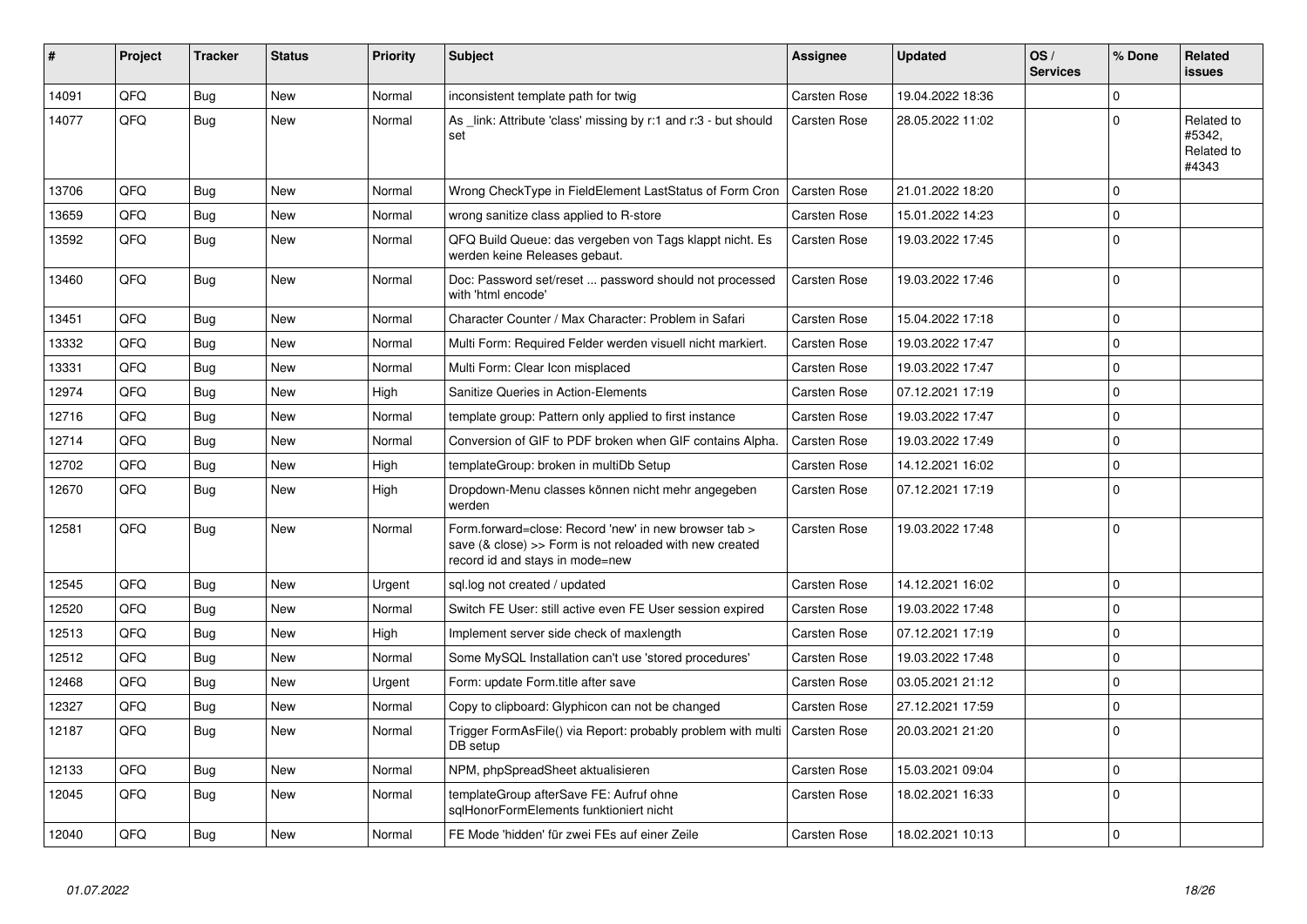| #     | Project | <b>Tracker</b> | <b>Status</b> | <b>Priority</b> | Subject                                                                             | Assignee            | <b>Updated</b>   | OS/<br><b>Services</b> | % Done         | Related<br><b>issues</b>                                             |
|-------|---------|----------------|---------------|-----------------|-------------------------------------------------------------------------------------|---------------------|------------------|------------------------|----------------|----------------------------------------------------------------------|
| 11752 | QFQ     | <b>Bug</b>     | <b>New</b>    | Normal          | checkbox renders multiple input elements with same name                             | Carsten Rose        | 17.12.2020 14:58 |                        | $\mathbf 0$    | Related to<br>#11750                                                 |
| 11695 | QFQ     | Bug            | <b>New</b>    | Normal          | MultiForm required FE Error                                                         | Carsten Rose        | 04.12.2020 13:34 |                        | $\mathbf 0$    |                                                                      |
| 11668 | QFQ     | Bug            | <b>New</b>    | Normal          | Play function.sql - problem with mysql                                              | Carsten Rose        | 03.05.2021 20:48 |                        | $\mathbf 0$    |                                                                      |
| 11667 | QFQ     | <b>Bug</b>     | New           | Normal          | MySQL mariadb-server-10.3: Incorrect datetime value                                 | <b>Carsten Rose</b> | 03.05.2021 20:48 |                        | $\mathbf 0$    |                                                                      |
| 11239 | QFQ     | Bug            | New           | Normal          | Radiobutton (plain): horizontales Rendern abhängig vom<br>Datentyp in der Datenbank | <b>Carsten Rose</b> | 30.09.2020 18:37 |                        | $\pmb{0}$      |                                                                      |
| 10937 | QFQ     | Bug            | <b>New</b>    | Normal          | Fehler mit abhängigen Select- Feldern beim Positionieren                            | Carsten Rose        | 12.11.2020 23:45 |                        | $\mathbf 0$    |                                                                      |
| 10704 | QFQ     | Bug            | New           | Normal          | wkhtml problem rendering fullCalendar.js / fabric.js >><br>successor: puppeteer     | Carsten Rose        | 12.11.2020 23:45 |                        | $\mathbf 0$    | Related to<br>#5024,<br>Related to<br>#4650,<br>Related to<br>#10715 |
| 10658 | QFQ     | Bug            | <b>New</b>    | Normal          | processReadOnly broken                                                              | Carsten Rose        | 27.05.2020 17:55 |                        | 0              |                                                                      |
| 10640 | QFQ     | Bug            | New           | High            | TypeAhead Tag: FE editierbar trotz readOnly                                         | <b>Carsten Rose</b> | 03.05.2021 21:12 |                        | $\mathbf 0$    | Related to<br>#7795                                                  |
| 10588 | QFQ     | Bug            | <b>New</b>    | Normal          | typeahed Tag: Doku anpassen                                                         | Carsten Rose        | 12.11.2020 23:45 |                        | $\mathbf 0$    |                                                                      |
| 10508 | QFQ     | Bug            | New           | High            | Multi Form broken on Multi DB Instance                                              | <b>Carsten Rose</b> | 03.05.2021 21:12 |                        | $\mathbf 0$    |                                                                      |
| 10506 | QFQ     | Bug            | New           | High            | Template Group broken on MultiDB instance                                           | Carsten Rose        | 03.05.2021 21:12 |                        | $\mathbf 0$    | Related to<br>#10505                                                 |
| 10322 | QFQ     | Bug            | New           | Normal          | FormElement / Radio: missing column 'enum' >> FE not<br>reported                    | Carsten Rose        | 07.05.2020 09:37 |                        | $\mathbf 0$    |                                                                      |
| 10082 | QFQ     | <b>Bug</b>     | New           | Normal          | FE.type=SELECT - 'sanatize' Class                                                   | <b>Carsten Rose</b> | 07.05.2020 09:36 |                        | $\mathbf 0$    | Related to<br>#10081                                                 |
| 10081 | QFQ     | <b>Bug</b>     | <b>New</b>    | High            | Stale record lock after 'forbidden' character                                       | Carsten Rose        | 03.05.2021 21:12 |                        | $\Omega$       | Related to<br>#10082,<br>Related to<br>#9789                         |
| 9783  | QFQ     | Bug            | New           | Normal          | Email with special characters                                                       | Carsten Rose        | 01.02.2020 23:22 |                        | $\mathbf 0$    |                                                                      |
| 9773  | QFQ     | Bug            | New           | Normal          | form.parameter.formModeGlobal=requiredOff                                           | <b>Carsten Rose</b> | 01.02.2020 15:56 |                        | $\overline{0}$ |                                                                      |
| 9533  | QFQ     | Bug            | New           | Normal          | FE.type=upload: Check in 'beforeSave' if upload is given                            | Carsten Rose        | 01.02.2020 23:22 |                        | $\mathbf 0$    | Related to<br>#11523                                                 |
| 9531  | QFQ     | Bug            | New           | High            | FE File: Dynamic Update / modeSql / required detected<br>even it not set            | Carsten Rose        | 11.06.2021 20:32 |                        | $\mathbf 0$    | Related to<br>#12398                                                 |
| 9347  | QFQ     | <b>Bug</b>     | New           | High            | FE.type=upload with dynamic show/hidden: required not<br>detected                   | Carsten Rose        | 12.06.2021 10:40 |                        | $\mathbf 0$    | Related to<br>#5305,<br>Related to<br>#12398                         |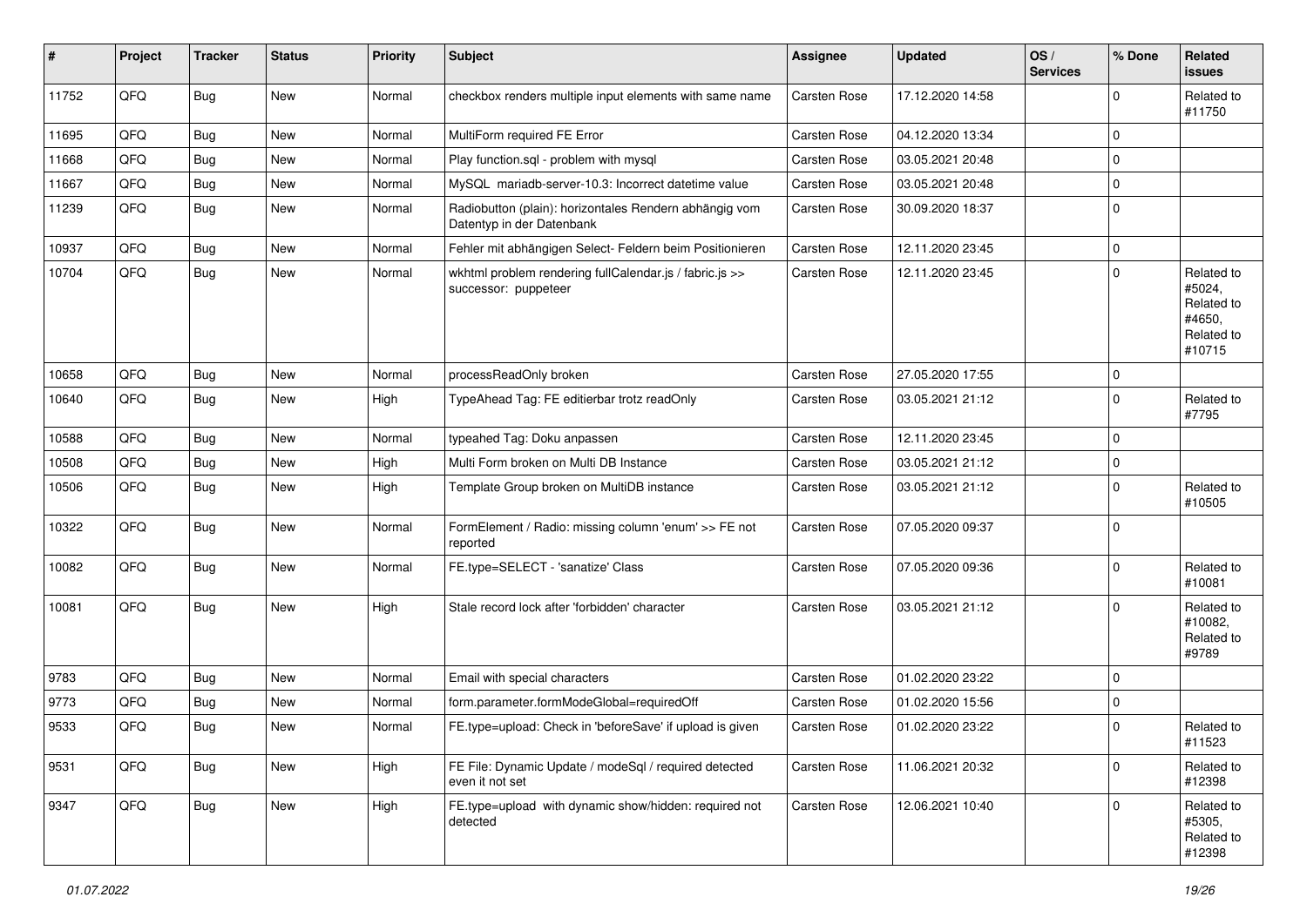| #    | Project | <b>Tracker</b> | <b>Status</b> | <b>Priority</b> | Subject                                                                                               | Assignee     | <b>Updated</b>   | OS/<br><b>Services</b> | % Done      | Related<br><b>issues</b>  |
|------|---------|----------------|---------------|-----------------|-------------------------------------------------------------------------------------------------------|--------------|------------------|------------------------|-------------|---------------------------|
| 9317 | QFQ     | <b>Bug</b>     | New           | Normal          | FE.type=note: with dynamic show/hidden an empty label<br>causes trouble                               | Carsten Rose | 01.02.2020 23:22 |                        | $\mathbf 0$ |                           |
| 9275 | QFQ     | <b>Bug</b>     | New           | Normal          | autcron: t3 page, which takes to long to respond, is not<br>reported properly                         | Carsten Rose | 01.02.2020 23:22 |                        | 100         |                           |
| 9177 | QFQ     | Bug            | <b>New</b>    | Normal          | Bug? QFQ tries to save an action FE, which has real<br>existing column name                           | Carsten Rose | 01.02.2020 23:22 |                        | $\mathbf 0$ |                           |
| 9127 | QFQ     | <b>Bug</b>     | <b>New</b>    | Normal          | Error Message: change 'roll over' color - text not readable                                           | Carsten Rose | 01.02.2020 23:22 |                        | $\mathbf 0$ |                           |
| 9077 | QFQ     | Bug            | New           | Normal          | typeAheadSql: report broken SQL                                                                       | Carsten Rose | 29.06.2022 22:35 |                        | $\mathbf 0$ | Related to<br>#4018       |
| 9013 | QFQ     | <b>Bug</b>     | New           | Normal          | Error in Twig template not handled                                                                    | Carsten Rose | 20.10.2021 13:43 |                        | $\mathbf 0$ |                           |
| 8668 | QFQ     | <b>Bug</b>     | New           | High            | Pill disabled: dyamic mode 'hidden' not respected - FE is still<br>required                           | Carsten Rose | 03.05.2021 21:14 |                        | $\mathbf 0$ |                           |
| 8431 | QFQ     | <b>Bug</b>     | <b>New</b>    | High            | autocron.php with wrong path                                                                          | Carsten Rose | 03.05.2021 21:14 |                        | $\mathbf 0$ |                           |
| 8083 | QFQ     | <b>Bug</b>     | New           | High            | FormEditor: primary table list does not respect<br>'indexDb={{indexData:Y}}'                          | Carsten Rose | 03.05.2021 21:14 |                        | $\mathbf 0$ | Has<br>duplicate<br>#6678 |
| 8049 | QFQ     | Bug            | <b>New</b>    | Normal          | FE.type=note, column 'value': text moves some pixel to top<br>after save                              | Carsten Rose | 01.02.2020 23:22 |                        | $\mathbf 0$ |                           |
| 7899 | QFQ     | <b>Bug</b>     | New           | High            | Fe.type=password / retype / required: always complain<br>about missing value                          | Carsten Rose | 03.05.2021 21:14 |                        | $\mathbf 0$ |                           |
| 7890 | QFQ     | <b>Bug</b>     | <b>New</b>    | Normal          | FormElement 'required': extraButtonInfo not aligned                                                   | Carsten Rose | 11.06.2021 21:17 |                        | $\mathbf 0$ | Related to<br>#11517      |
| 7795 | QFQ     | <b>Bug</b>     | <b>New</b>    | Normal          | Readonly Form: Typeahead-Felder                                                                       | Carsten Rose | 01.02.2020 23:22 |                        | 0           | Related to<br>#10640      |
| 7685 | QFQ     | <b>Bug</b>     | New           | Normal          | Open FormElement from QFQ error message and save<br>modified record: error about missing {{formId:F}} | Carsten Rose | 01.02.2020 23:22 |                        | $\mathbf 0$ |                           |
| 7650 | QFQ     | Bug            | <b>New</b>    | High            | Optional do not show 'required' sign on FormElement                                                   | Carsten Rose | 03.05.2021 21:14 |                        | $\mathbf 0$ |                           |
| 7574 | QFQ     | <b>Bug</b>     | New           | Normal          | Substitute error: form element not reported / dont parse<br>Form.note                                 | Carsten Rose | 01.02.2020 23:21 |                        | $\mathbf 0$ |                           |
| 7547 | QFQ     | <b>Bug</b>     | <b>New</b>    | Normal          | Error Message in afterSave: wrong parameter column<br>reported                                        | Carsten Rose | 01.02.2020 23:22 |                        | $\mathbf 0$ |                           |
| 7524 | QFQ     | <b>Bug</b>     | New           | Normal          | QFQ throws a 'General Error' if 'fileadmin/protected/log/' is<br>not writeable                        | Carsten Rose | 01.02.2020 23:22 |                        | $\mathbf 0$ |                           |
| 7513 | QFQ     | <b>Bug</b>     | <b>New</b>    | Normal          | Radios not correct aligned                                                                            | Carsten Rose | 01.02.2020 23:22 |                        | $\mathsf 0$ |                           |
| 7512 | QFQ     | <b>Bug</b>     | New           | Normal          | FE: inputType=number >> 'pattern' is not respected                                                    | Carsten Rose | 01.02.2020 23:22 |                        | $\mathsf 0$ |                           |
| 7261 | QFQ     | Bug            | New           | Normal          | Report pathFilename for user without path, only the filename                                          | Carsten Rose | 01.02.2020 23:21 |                        | $\mathbf 0$ |                           |
| 7219 | QFQ     | <b>Bug</b>     | New           | Normal          | typeSheadSql / typeAheadSqlPrefetch: change to curly<br>braces                                        | Carsten Rose | 01.02.2020 23:21 |                        | 0           |                           |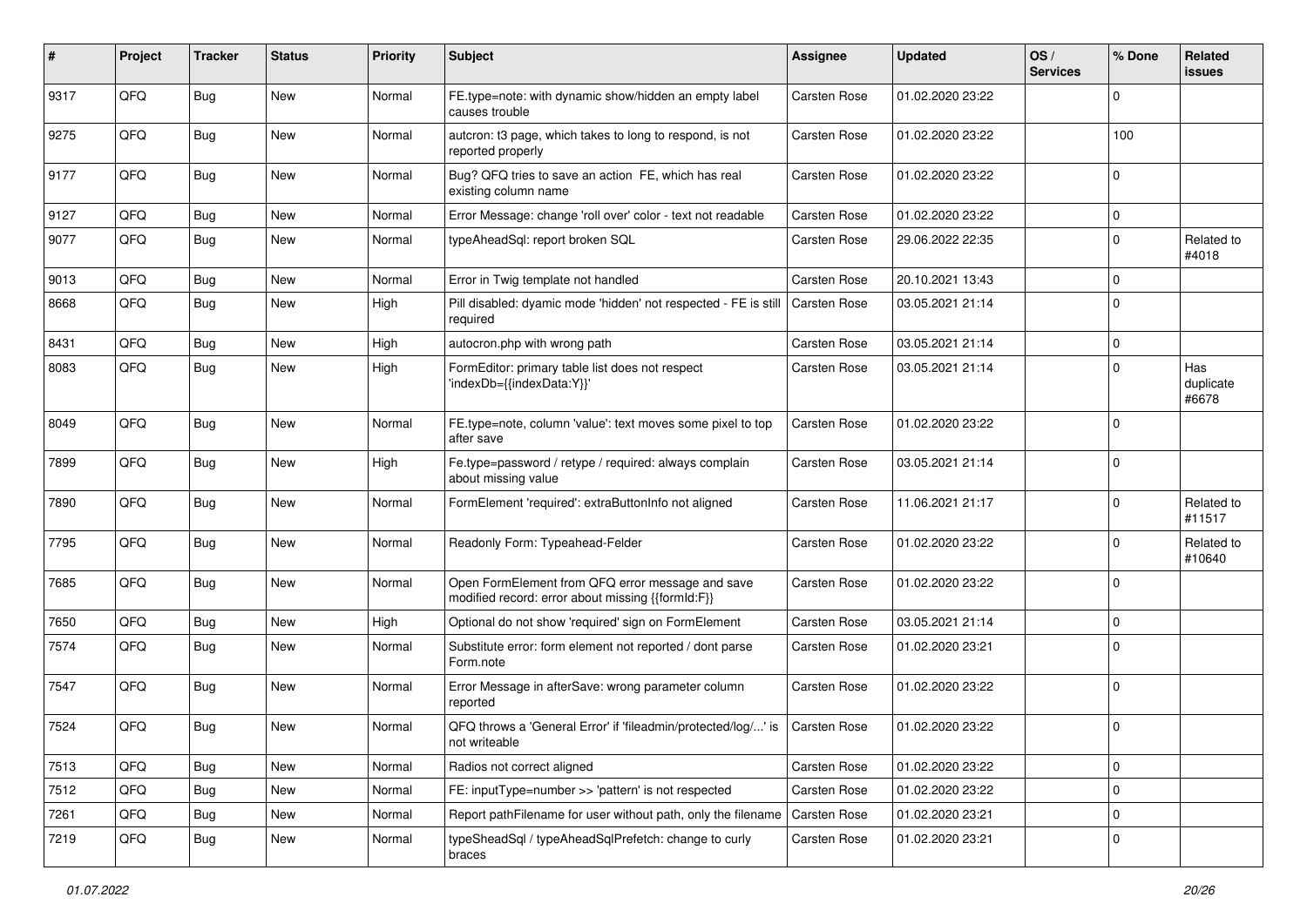| #     | Project | <b>Tracker</b> | <b>Status</b> | <b>Priority</b> | Subject                                                                                                          | <b>Assignee</b> | <b>Updated</b>   | OS/<br><b>Services</b> | % Done      | Related<br>issues                                |
|-------|---------|----------------|---------------|-----------------|------------------------------------------------------------------------------------------------------------------|-----------------|------------------|------------------------|-------------|--------------------------------------------------|
| 7014  | QFQ     | <b>Bug</b>     | New           | Normal          | Sending invalid emails succeeds when<br>debug.redirectAllMailTo is set                                           | Carsten Rose    | 01.02.2020 23:21 |                        | $\Omega$    |                                                  |
| 7002  | QFQ     | Bug            | New           | Normal          | Dynamic Update: row does not disappear / appear                                                                  | Carsten Rose    | 01.02.2020 23:22 |                        | $\mathbf 0$ |                                                  |
| 6912  | QFQ     | Bug            | New           | Normal          | error Message Var 'deadline' already set in SIP - in Form<br>with FE.value={{deadline:R:::{{deadlinePeriod:Y}}}} | Carsten Rose    | 01.02.2020 23:21 |                        | $\mathbf 0$ |                                                  |
| 6677  | QFQ     | Bug            | <b>New</b>    | Normal          | Error message FE Action Element: no/wrong FE reference<br>who cause the problem.                                 | Carsten Rose    | 01.02.2020 23:21 |                        | $\mathbf 0$ |                                                  |
| 6483  | QFQ     | Bug            | New           | Normal          | R Store funktioniert nicht bei 'Report Notation' im FE                                                           | Carsten Rose    | 01.02.2020 23:21 |                        | $\mathbf 0$ |                                                  |
| 6462  | QFQ     | Bug            | New           | Normal          | File Upload: Nutzlose Fehlermeldung wenn Datei zu gross                                                          | Carsten Rose    | 01.02.2020 23:21 |                        | $\mathbf 0$ | Related to<br>#6139                              |
| 5576  | QFQ     | <b>Bug</b>     | New           | Normal          | Using MySQL 'DROP' requires privilege - wich is not really<br>necessary.                                         | Carsten Rose    | 01.02.2020 23:21 |                        | $\Omega$    |                                                  |
| 5559  | QFQ     | <b>Bug</b>     | <b>New</b>    | Normal          | FE.type = Upload: 'accept' might contain variables                                                               | Carsten Rose    | 11.05.2020 21:23 |                        | $\mathbf 0$ |                                                  |
| 5459  | QFQ     | <b>Bug</b>     | <b>New</b>    | High            | Multi DB: spread system tables between 'QFQ' and<br>'Data'-DB                                                    | Carsten Rose    | 03.05.2021 21:14 |                        | $\mathbf 0$ | Related to<br>#4720                              |
| 5305  | QFQ     | Bug            | <b>New</b>    | Normal          | Upload FormElement: nicht disabled by readonly Form                                                              | Carsten Rose    | 16.06.2021 13:43 |                        | $\Omega$    | Related to<br>#9347,<br>Related to<br>#9834      |
| 5221  | QFQ     | Bug            | <b>New</b>    | High            | Download Dialog: Bleibt stehen in FF wenn Datei<br>automatisch gespeichert wird.                                 | Carsten Rose    | 03.05.2021 21:14 |                        | $\Omega$    |                                                  |
| 4756  | QFQ     | Bug            | <b>New</b>    | Normal          | Form dirty even nothing changes                                                                                  | Carsten Rose    | 11.12.2019 16:16 |                        | $\Omega$    |                                                  |
| 3547  | QFQ     | Bug            | <b>New</b>    | Normal          | FE of type 'note' causes writing of empty fields.                                                                | Carsten Rose    | 01.02.2020 23:21 |                        | $\mathbf 0$ |                                                  |
| 14377 | QFQ     | Bug            | <b>New</b>    | Normal          | Documentation > General Tips: white page after migration                                                         | Enis Nuredini   | 19.06.2022 16:37 |                        | $\mathbf 0$ |                                                  |
| 14322 | QFQ     | <b>Bug</b>     | New           | Normal          | Form Load: by default no scroll (save & close should be<br>visible)                                              | Enis Nuredini   | 15.06.2022 14:12 |                        | $\mathbf 0$ | Related to<br>#14321,<br>Related to<br>#6232     |
| 14245 | QFQ     | Bug            | <b>New</b>    | Normal          | Form Save Btn bleibt disabled wenn Datumsfeld über<br>Datepicker geändert                                        | Enis Nuredini   | 27.05.2022 13:45 |                        | $\Omega$    | Related to<br>#13689                             |
| 13716 | QFQ     | <b>Bug</b>     | <b>New</b>    | High            | Firefox ask to store username/password                                                                           | Enis Nuredini   | 30.05.2022 09:31 |                        | $\mathbf 0$ | Related to<br>#13827                             |
| 13689 | QFQ     | Bug            | New           | Normal          | Enter auf Eingabefeld mit ungültigem Wert führt zu blurry<br>Seite                                               | Enis Nuredini   | 28.05.2022 10:53 |                        | 0           | Related to<br>#14245, Has<br>duplicate<br>#11891 |
| 12989 | QFQ     | Bug            | New           | Normal          | empty string does not trigger dynamic update                                                                     | Enis Nuredini   | 28.05.2022 11:09 |                        | $\mathbf 0$ |                                                  |
| 12066 | QFQ     | <b>Bug</b>     | New           | High            | enterAsSubmit: Forward wird nicht ausgeführt                                                                     | Enis Nuredini   | 29.05.2022 09:23 |                        | $\mathbf 0$ |                                                  |
| 8891  | QFQ     | <b>Bug</b>     | New           | High            | formSubmitLog: do not log passwords                                                                              | Enis Nuredini   | 25.03.2022 09:06 |                        | $\mathbf 0$ |                                                  |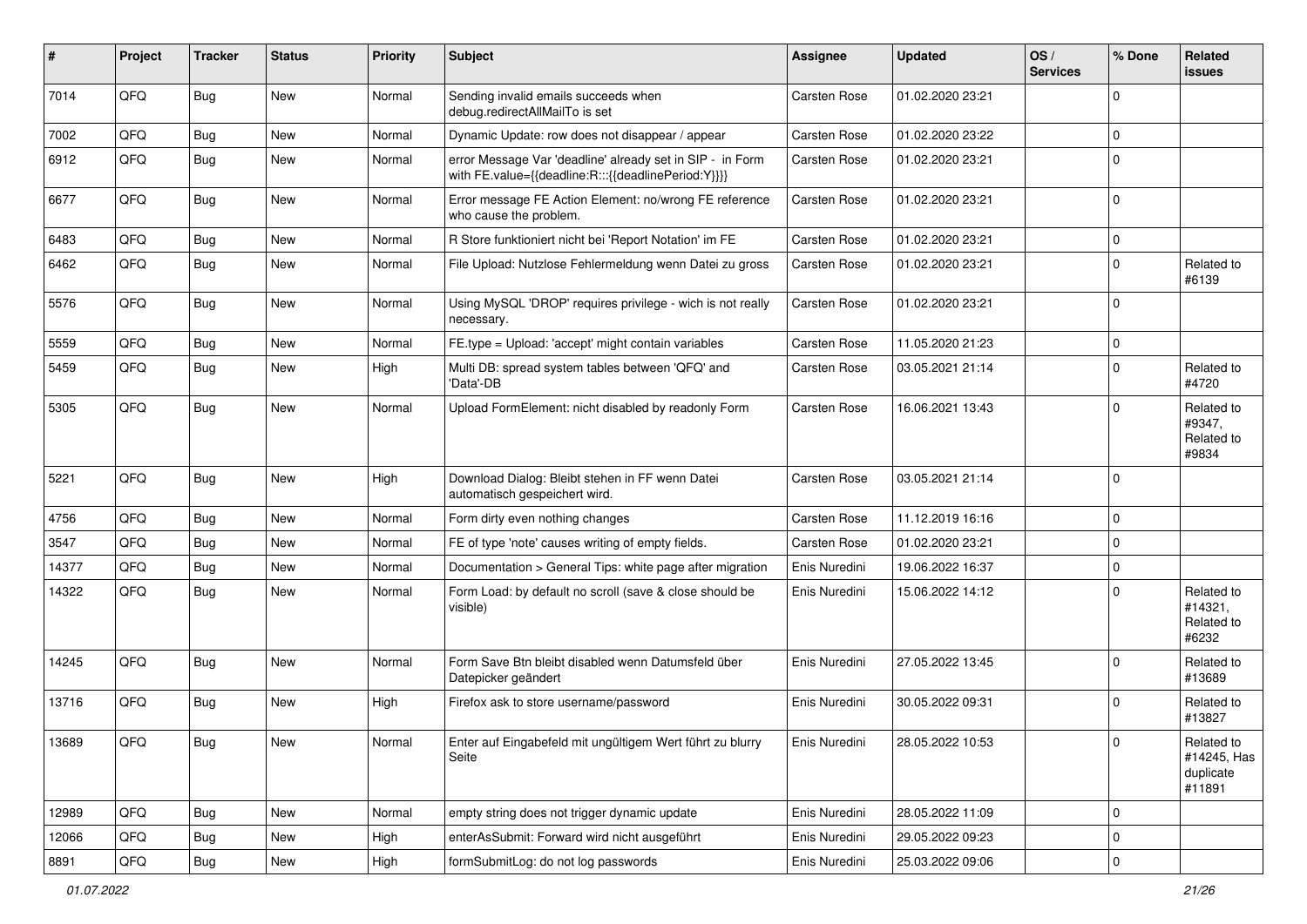| #     | Project        | <b>Tracker</b> | <b>Status</b> | <b>Priority</b> | <b>Subject</b>                                                     | <b>Assignee</b> | <b>Updated</b>   | $\log$<br><b>Services</b> | % Done      | Related<br><b>issues</b>                                               |
|-------|----------------|----------------|---------------|-----------------|--------------------------------------------------------------------|-----------------|------------------|---------------------------|-------------|------------------------------------------------------------------------|
| 12156 | QFQ            | Feature        | New           | Normal          | Form: Optional disable 'leave page'                                |                 | 03.05.2021 20:45 |                           | $\mathbf 0$ |                                                                        |
| 12135 | QFQ            | Feature        | <b>New</b>    | Normal          | Subrecord: Notiz                                                   |                 | 24.04.2021 16:58 |                           | $\pmb{0}$   |                                                                        |
| 12039 | QFQ            | Feature        | New           | Normal          | Missing htmlSpecialChar() in pre processing on form submit         |                 | 18.02.2021 00:09 |                           | $\pmb{0}$   | Related to<br>#14320                                                   |
| 12038 | QFQ            | Feature        | New           | Normal          | a) STORE_VAR: filenameOnlyStripUniq, b) SP:<br>QSTRIPUNIQ()        |                 | 17.02.2021 23:55 |                           | $\mathbf 0$ |                                                                        |
| 11850 | QFQ            | Feature        | New           | Urgent          | Wizard Form: basierend auf einer Tabelle eine Form<br>anlegen.     |                 | 03.05.2021 21:12 |                           | $\mathbf 0$ | Blocked by<br>#8082                                                    |
| 11716 | QFQ            | Feature        | <b>New</b>    | Normal          | Form an beliebiger Stelle im Report anzeigen                       |                 | 09.12.2020 09:47 |                           | $\pmb{0}$   |                                                                        |
| 11535 | QFQ            | Feature        | New           | Normal          | Ability to create SQL columns in frontend QFQ forms                |                 | 17.11.2020 12:11 |                           | $\pmb{0}$   |                                                                        |
| 11534 | QFQ            | Feature        | New           | Normal          | Report: Action on selected rows - Table batchprocessing<br>feature |                 | 18.11.2020 08:15 |                           | $\mathbf 0$ |                                                                        |
| 10874 | QFQ            | Feature        | <b>New</b>    | Normal          | Erstellen eines Foreign Keys in der Tabelle "FormElement"          |                 | 13.07.2020 10:11 |                           | $\pmb{0}$   |                                                                        |
| 10763 | QFQ            | Feature        | New           | Normal          | form accessed and submitted despite logout?                        |                 | 16.06.2020 11:43 |                           | $\pmb{0}$   |                                                                        |
| 10384 | QFQ            | Feature        | New           | Normal          | Parameter Exchange QFQ Instances                                   |                 | 07.05.2020 09:38 |                           | $\pmb{0}$   |                                                                        |
| 10345 | QFQ            | Feature        | New           | Normal          | Templates - Patterns QFQ Style                                     |                 | 03.05.2021 21:01 |                           | $\mathbf 0$ | Related to<br>#10713                                                   |
| 10114 | QFQ            | Feature        | New           | High            | Symbol (Link): 'G:' (Glyphicon) replaced by 'i:' (icon)            |                 | 07.12.2021 17:19 |                           | $\mathbf 0$ | Related to<br>#3797,<br>Related to<br>#4194                            |
| 9853  | QFQ            | Feature        | <b>New</b>    | Normal          | Check das SQL / QFQ / Mail Logfile geschrieben wird                |                 | 09.01.2020 11:15 |                           | $\mathbf 0$ |                                                                        |
| 14185 | QFQ            | Feature        | New           | Normal          | External/Autocron.php - better suitable directory                  | Support: System | 28.05.2022 11:03 |                           | $\mathbf 0$ |                                                                        |
| 12556 | QFQ            | Feature        | <b>New</b>    | Normal          | Pills Title: colored = static or dynamic on allrequiredgiven       | Benjamin Baer   | 19.03.2022 17:49 |                           | $\pmb{0}$   |                                                                        |
| 12490 | QFQ            | Feature        | New           | Normal          | Loading Plugins in QFQ - see what tinymce does. (lazy<br>loading)  | Benjamin Baer   | 08.06.2022 10:37 |                           | $\mathbf 0$ | Related to<br>#12611,<br>Related to<br>#10013,<br>Related to<br>#7732  |
| 12476 | QFQ            | Feature        | New           | Normal          | clearMe: a) should trigger 'dirty', b) sticky on textarea resize   | Benjamin Baer   | 04.01.2022 08:40 |                           | $\Omega$    | Related to<br>#9528                                                    |
| 14187 | QFO            | Feature        | New           | High            | qfq.log: show current URL                                          | Carsten Rose    | 28.05.2022 11:02 |                           | $\pmb{0}$   | Related to<br>#13933,<br>Related to<br>#12532,<br>Related to<br>#11893 |
| 14090 | $\mathsf{QFQ}$ | Feature        | New           | Normal          | Nützliche _script funktionen                                       | Carsten Rose    | 28.05.2022 11:03 |                           | $\pmb{0}$   |                                                                        |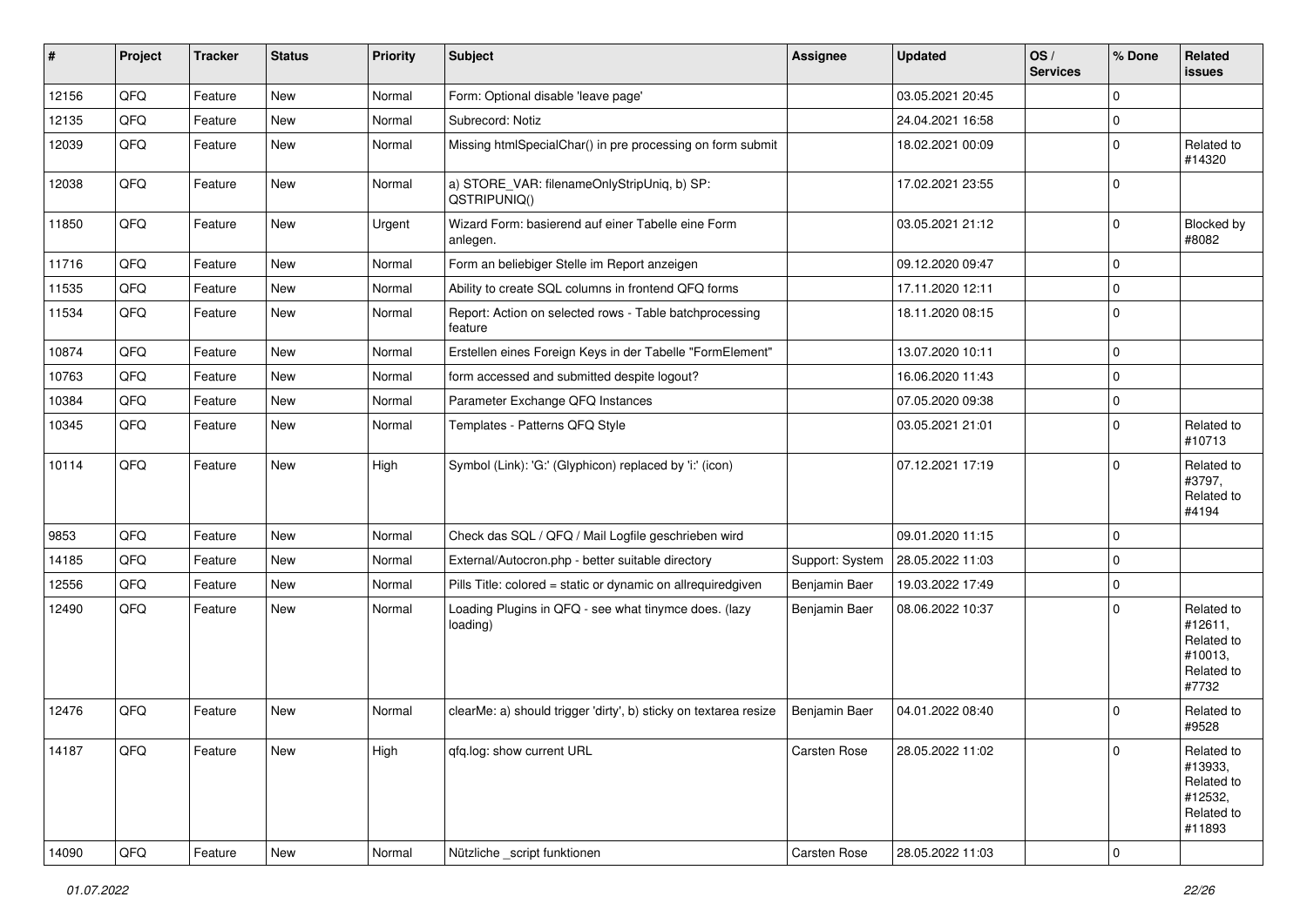| #     | Project | <b>Tracker</b> | <b>Status</b> | <b>Priority</b> | Subject                                                                                                                               | <b>Assignee</b> | <b>Updated</b>   | $\log$<br><b>Services</b> | % Done      | Related<br><b>issues</b>                      |
|-------|---------|----------------|---------------|-----------------|---------------------------------------------------------------------------------------------------------------------------------------|-----------------|------------------|---------------------------|-------------|-----------------------------------------------|
| 13843 | QFQ     | Feature        | New           | Normal          | Create JWT via QFQ                                                                                                                    | Carsten Rose    | 19.03.2022 17:42 |                           | $\mathbf 0$ |                                               |
| 13841 | QFQ     | Feature        | New           | Normal          | Create PDF via iText - evaluate                                                                                                       | Carsten Rose    | 19.03.2022 17:42 |                           | $\mathbf 0$ |                                               |
| 13700 | QFQ     | Feature        | New           | Normal          | Redesign qfq.io Seite                                                                                                                 | Carsten Rose    | 19.03.2022 17:43 |                           | $\mathbf 0$ |                                               |
| 13467 | QFQ     | Feature        | New           | Normal          | ChangeLog Generator                                                                                                                   | Carsten Rose    | 19.03.2022 17:46 |                           | $\mathbf 0$ | Related to<br>#11460                          |
| 13354 | QFQ     | Feature        | New           | Normal          | Using Websocket in QFQ                                                                                                                | Carsten Rose    | 10.11.2021 15:47 |                           | $\mathbf 0$ |                                               |
| 12679 | QFQ     | Feature        | New           | Normal          | tablesorter: custom column width                                                                                                      | Carsten Rose    | 16.06.2021 11:10 |                           | $\pmb{0}$   |                                               |
| 12664 | QFQ     | Feature        | New           | Normal          | TinyMCE: report/remove malicous HTML/JS Code                                                                                          | Carsten Rose    | 19.03.2022 17:47 |                           | $\mathbf 0$ | Related to<br>#14320                          |
| 12632 | QFQ     | Feature        | New           | Normal          | TinyMCE: Prepare CSS classes for images                                                                                               | Carsten Rose    | 04.06.2021 14:35 |                           | 100         | Blocked by<br>#12186                          |
| 12603 | QFQ     | Feature        | New           | Normal          | Dropdown (Select), Radio, checkbox:<br>itemListAlways={{!SELECT key, value}}                                                          | Carsten Rose    | 19.03.2022 17:47 |                           | $\mathbf 0$ |                                               |
| 12544 | QFQ     | Feature        | New           | High            | a) ' AS _link' new also as ' AS _format', b) sortierung via<br>'display: none;', c) '_format' benoeitgt nicht zwingend<br>u/U/p/m/z/d | Carsten Rose    | 14.12.2021 16:03 |                           | $\pmb{0}$   |                                               |
| 12532 | QFQ     | Feature        | New           | High            | SIP-Parameter bei Seitenaufruf in Browser-Console<br>anzeigen                                                                         | Carsten Rose    | 07.12.2021 17:19 |                           | $\mathbf 0$ | Related to<br>#11893,<br>Related to<br>#14187 |
| 12480 | QFQ     | Feature        | New           | Normal          | If QFQ upgrade is running, block further request                                                                                      | Carsten Rose    | 03.05.2021 20:45 |                           | $\mathbf 0$ |                                               |
| 12477 | QFQ     | Feature        | New           | Normal          | Support for refactoring: Form, FormElement, diverse<br>Tabellen/Spalten, tt-content Records                                           | Carsten Rose    | 03.05.2021 20:45 |                           | $\mathbf 0$ |                                               |
| 12474 | QFQ     | Feature        | New           | Normal          | Check BaseConfigURL if it is given and the the last char is '/'                                                                       | Carsten Rose    | 03.05.2021 20:45 |                           | $\pmb{0}$   |                                               |
| 12465 | QFQ     | Feature        | New           | Normal          | QFQ Function: use in FE to fill StoreRecord                                                                                           | Carsten Rose    | 05.05.2021 21:58 |                           | $\mathbf 0$ |                                               |
| 12413 | QFQ     | Feature        | New           | Normal          | STORE_TYPO3: enhance for {{be_users.email:T}},<br>{{fe users.email:T}}                                                                | Carsten Rose    | 03.05.2021 20:45 |                           | $\Omega$    | Related to<br>#12412,<br>Related to<br>#10012 |
| 12412 | QFQ     | Feature        | New           | Normal          | Action/Escape qualifier 'e' (empty), '0': if given, an empty<br>string (or '0') will be treated as 'not found'                        | Carsten Rose    | 08.05.2021 09:40 |                           | $\mathbf 0$ | Related to<br>#12413,<br>Related to<br>#10012 |
| 12400 | QFQ     | Feature        | New           | Normal          | Tutorial ist in QFQ Doku, Wird in der Suche gefunden, es<br>gibt aber kein Menupunkt - Inhalt ueberpruefen                            | Carsten Rose    | 03.05.2021 20:45 |                           | $\pmb{0}$   |                                               |
| 12330 | QFQ     | Feature        | New           | Normal          | Copy to input field / text area / TinyMCE                                                                                             | Carsten Rose    | 07.04.2021 09:01 |                           | $\mathbf 0$ |                                               |
| 12269 | QFQ     | Feature        | New           | Normal          | 2FA - Login                                                                                                                           | Carsten Rose    | 03.05.2021 20:45 |                           | $\pmb{0}$   |                                               |
| 12186 | QFQ     | Feature        | New           | High            | TinyMCE Config für Objekte                                                                                                            | Carsten Rose    | 07.12.2021 17:19 |                           | $\pmb{0}$   | <b>Blocks</b><br>#12632                       |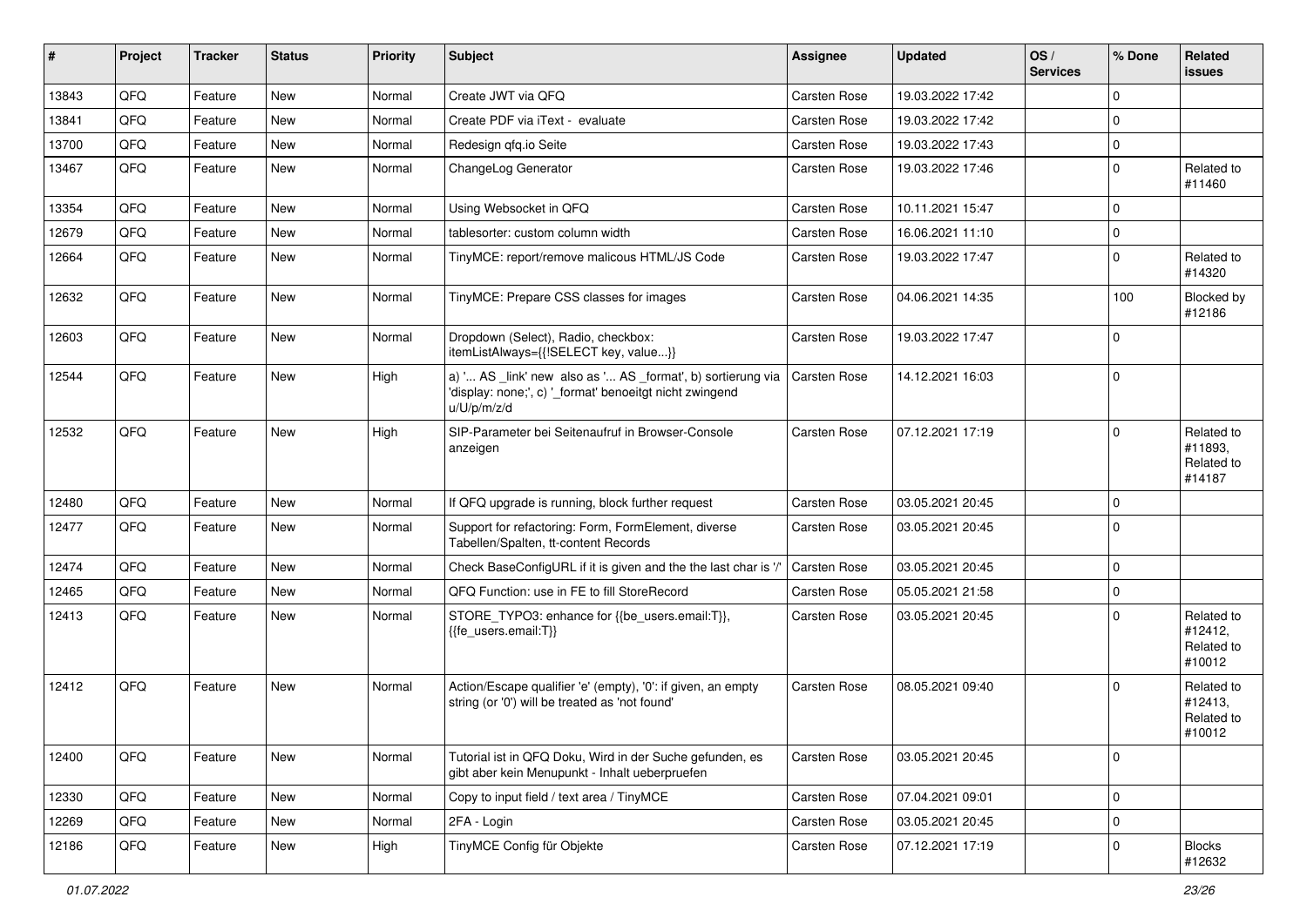| #     | Project | <b>Tracker</b> | <b>Status</b> | <b>Priority</b> | Subject                                                                                                             | Assignee                                               | <b>Updated</b>   | OS/<br><b>Services</b> | % Done      | Related<br><b>issues</b>                      |                      |
|-------|---------|----------------|---------------|-----------------|---------------------------------------------------------------------------------------------------------------------|--------------------------------------------------------|------------------|------------------------|-------------|-----------------------------------------------|----------------------|
| 12163 | QFQ     | Feature        | New           | Normal          | Checkbox: table wrap                                                                                                | Carsten Rose                                           | 03.05.2021 20:51 |                        | $\Omega$    |                                               |                      |
| 12162 | QFQ     | Feature        | New           | Normal          | FE.type=sendmail: personalized mailing (several mails) via<br>template                                              | Carsten Rose                                           | 03.05.2021 20:45 |                        | $\Omega$    |                                               |                      |
| 12146 | QFQ     | Feature        | New           | Normal          | Autocron Job: Anzeigen wann der naechste Job ausgefuehrt   Carsten Rose<br>wird, resp das er nicht ausgefuehrt wird |                                                        | 15.03.2021 15:23 |                        | $\Omega$    |                                               |                      |
| 12119 | QFQ     | Feature        | New           | Normal          | AS paged: error message missing if there ist no 'r' argument.                                                       | Carsten Rose                                           | 03.05.2021 20:51 |                        | $\Omega$    |                                               |                      |
| 12109 | QFQ     | Feature        | New           | Normal          | Donwload Link: Plain, SIP, Persistent Link, Peristent SIP -<br>new notation                                         | Carsten Rose                                           | 03.05.2021 20:45 |                        | $\Omega$    | Related to<br>#12085                          |                      |
| 12024 | QFQ     | Feature        | New           | Normal          | Excel Export: text columns by default decode<br>htmlspeciachar()                                                    | Carsten Rose                                           | 17.02.2021 23:55 |                        | $\Omega$    | Related to<br>#12022                          |                      |
| 12023 | QFQ     | Feature        | New           | Normal          | MySQL Stored Precdure: QDECODESPECIALCHAR()                                                                         | Carsten Rose                                           | 16.02.2021 11:16 |                        | $\Omega$    | Related to<br>#12022                          |                      |
| 11955 | QFQ     | Feature        | New           | Normal          | subrecord: new title option to set <th> attributes - e.g. to<br/>customize tablesorter options.</th>                | attributes - e.g. to<br>customize tablesorter options. | Carsten Rose     | 03.05.2021 20:47       |             | $\Omega$                                      | Related to<br>#11775 |
| 11893 | QFQ     | Feature        | New           | High            | Broken SIP: a) only report one time, b) only report in main<br>column                                               | Carsten Rose                                           | 12.05.2021 12:13 |                        | $\Omega$    | Related to<br>#12532,<br>Related to<br>#14187 |                      |
| 11775 | QFQ     | Feature        | New           | Normal          | Subrecord Tooltip pro Feld                                                                                          | Carsten Rose                                           | 18.12.2020 15:22 |                        | $\Omega$    | Related to<br>#11955                          |                      |
| 11747 | QFQ     | Feature        | New           | Normal          | Maintenance Page with Redirect                                                                                      | Carsten Rose                                           | 03.05.2021 20:47 |                        | $\Omega$    | Related to<br>#11741                          |                      |
| 11702 | QFQ     | Feature        | New           | Normal          | HTML Special Char makes no sense for 'allbut' if '&' is<br>forbidden                                                | Carsten Rose                                           | 07.12.2021 16:35 |                        | $\Omega$    | Related to<br>#5112,<br>Related to<br>#14320  |                      |
| 11523 | QFQ     | Feature        | New           | Normal          | Mit dynamic Update erkennen, ob Upload gemacht wurde                                                                | Carsten Rose                                           | 13.11.2020 15:07 |                        | $\Omega$    | Related to<br>#9533                           |                      |
| 11516 | QFQ     | Feature        | New           | Normal          | Multi Page Form (Previous/Next Buttons)                                                                             | Carsten Rose                                           | 16.03.2021 17:52 |                        | $\Omega$    |                                               |                      |
| 11504 | QFQ     | Feature        | New           | Normal          | Dynamic Update: Button text update for 'Save',' Close' &<br>'Delete'                                                | Carsten Rose                                           | 12.11.2020 23:44 |                        | $\Omega$    |                                               |                      |
| 11460 | QFQ     | Feature        | <b>New</b>    | Normal          | Easier creation of changelog: gitchangelog                                                                          | Carsten Rose                                           | 12.06.2021 10:20 |                        | $\Omega$    | Related to<br>#13467                          |                      |
| 11080 | QFQ     | Feature        | New           | Normal          | Send MQTT messages                                                                                                  | Carsten Rose                                           | 29.08.2020 19:49 |                        | 0           |                                               |                      |
| 10996 | QFQ     | Feature        | New           | Normal          | Download video via sip: no seek                                                                                     | Carsten Rose                                           | 12.08.2020 14:18 |                        | 0           |                                               |                      |
| 10979 | QFQ     | Feature        | New           | Normal          | Ajax Calls an API - dataReport                                                                                      | Carsten Rose                                           | 11.05.2022 12:15 |                        | $\mathbf 0$ |                                               |                      |
| 10976 | QFQ     | Feature        | New           | Normal          | Excel Export Verbesserungen                                                                                         | Carsten Rose                                           | 06.08.2020 10:56 |                        | 0           |                                               |                      |
| 10819 | QFQ     | Feature        | New           | Normal          | Persistent SIP - second try                                                                                         | Carsten Rose                                           | 29.06.2020 23:02 |                        | 0           | Related to<br>#6261                           |                      |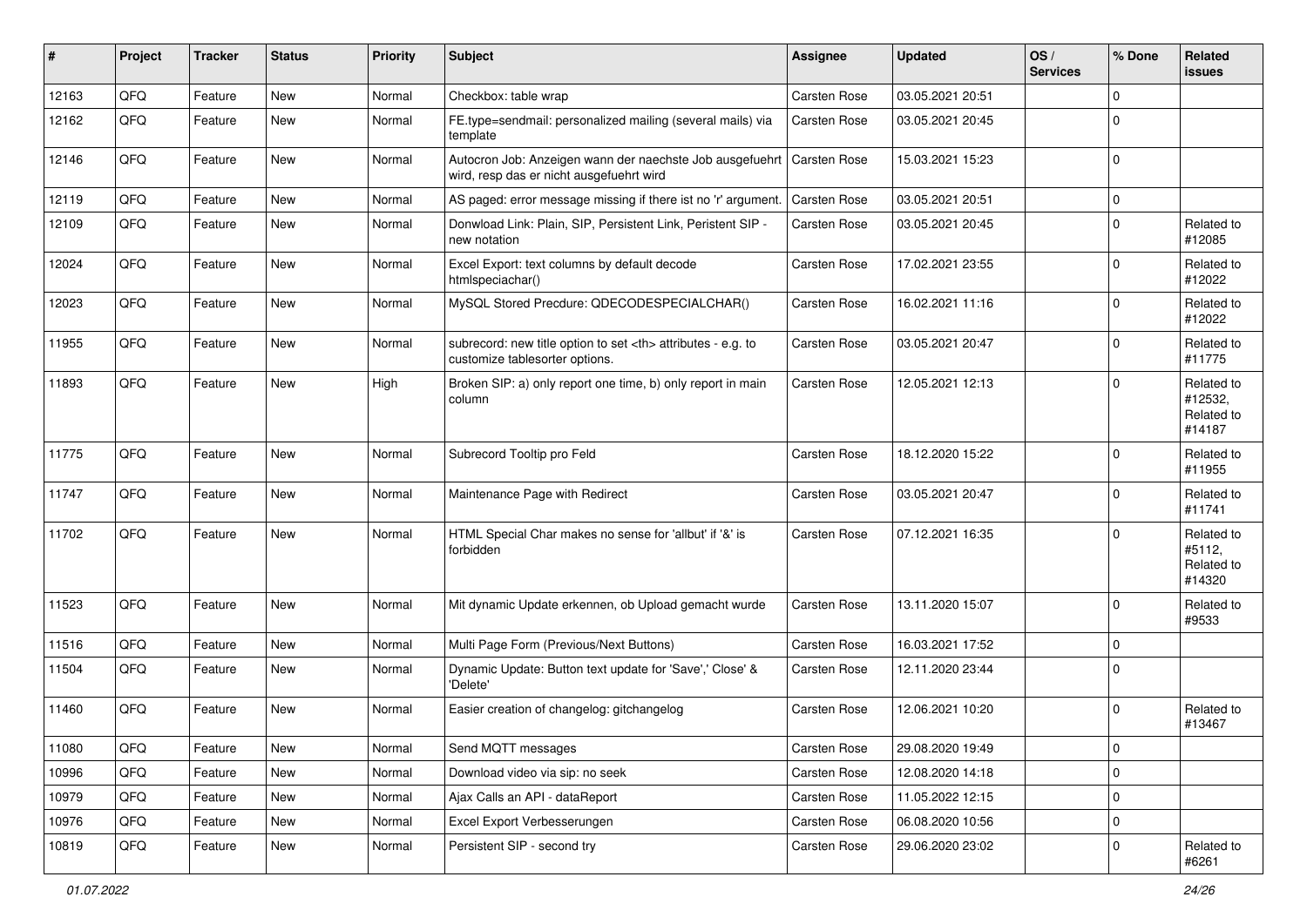| ∦     | Project | <b>Tracker</b> | <b>Status</b> | <b>Priority</b> | Subject                                                                                                                               | Assignee            | <b>Updated</b>   | OS/<br><b>Services</b> | % Done      | Related<br><b>issues</b>                                             |
|-------|---------|----------------|---------------|-----------------|---------------------------------------------------------------------------------------------------------------------------------------|---------------------|------------------|------------------------|-------------|----------------------------------------------------------------------|
| 10714 | QFQ     | Feature        | <b>New</b>    | Normal          | multi Table Form                                                                                                                      | Carsten Rose        | 16.03.2021 18:44 |                        | $\mathbf 0$ |                                                                      |
| 10593 | QFQ     | Feature        | New           | Normal          | label2: text behind input element                                                                                                     | Carsten Rose        | 16.05.2020 10:57 |                        | $\mathbf 0$ |                                                                      |
| 10119 | QFQ     | Feature        | New           | Normal          | Dropdown (selectlist) & TypeAhead: format and catagorize<br>list                                                                      | Carsten Rose        | 07.05.2020 09:36 |                        | $\mathbf 0$ |                                                                      |
| 10115 | QFQ     | Feature        | New           | Normal          | TypeAhead: static list                                                                                                                | Carsten Rose        | 26.02.2020 16:42 |                        | 100         |                                                                      |
| 10080 | QFQ     | Feature        | New           | Normal          | Popup on 'save' / 'close': configure dialog (answer<br>ves/no/cancle/)                                                                | Carsten Rose        | 28.03.2021 20:52 |                        | 0           | Is duplicate<br>of #12262                                            |
| 10014 | QFQ     | Feature        | New           | Normal          | Manual.rst: describe behaviour and process order of<br>fillStoreVar, slaveId, sqlBefore,                                              | <b>Carsten Rose</b> | 01.02.2020 22:31 |                        | $\Omega$    |                                                                      |
| 9983  | QFQ     | Feature        | New           | Normal          | Report Notation: new keyword 'range'                                                                                                  | Carsten Rose        | 01.02.2020 15:55 |                        | $\mathbf 0$ |                                                                      |
| 9927  | QFQ     | Feature        | New           | Normal          | QFQ Update: a) Update nur machen wenn BE User<br>eingeloggt ist., b) Bei Fehler genaue Meldung welcher<br>Updateschritt Probleme hat. | Carsten Rose        | 22.01.2020 12:59 |                        | $\mathbf 0$ |                                                                      |
| 9811  | QFQ     | Feature        | <b>New</b>    | Normal          | Report: tag every n'th row                                                                                                            | Carsten Rose        | 01.02.2020 23:22 |                        | $\mathbf 0$ |                                                                      |
| 9781  | QFQ     | Feature        | <b>New</b>    | Normal          | Button: CSS class to make buttons smaller                                                                                             | <b>Carsten Rose</b> | 01.02.2020 23:22 |                        | $\mathbf 0$ |                                                                      |
| 9777  | QFQ     | Feature        | New           | Normal          | Logging QFQ Variables                                                                                                                 | Carsten Rose        | 16.12.2019 17:17 |                        | $\mathbf 0$ |                                                                      |
| 9707  | QFQ     | Feature        | New           | Normal          | SIP security: encode pageId and check pageId on decode                                                                                | Carsten Rose        | 01.02.2020 23:22 |                        | $\mathbf 0$ |                                                                      |
| 9706  | QFQ     | Feature        | New           | Normal          | Multi File Upload (hidden template group)                                                                                             | Carsten Rose        | 01.02.2020 23:22 |                        | $\mathbf 0$ | Related to<br>#7521,<br>Related to<br>#5562,<br>Related to<br>#13330 |
| 9602  | QFQ     | Feature        | New           | Normal          | Form definition as JSON                                                                                                               | Carsten Rose        | 01.02.2020 23:21 |                        | 0           | Related to<br>#9600                                                  |
| 9537  | QFQ     | Feature        | <b>New</b>    | Normal          | FormEditor: Edit fieldset in FrontEnd                                                                                                 | <b>Carsten Rose</b> | 01.02.2020 23:22 |                        | $\mathbf 0$ |                                                                      |
| 9352  | QFQ     | Feature        | New           | Normal          | FE 'Native' fire slaveld, sqlAfter, sqlIns                                                                                            | Carsten Rose        | 01.02.2020 23:22 |                        | $\mathbf 0$ |                                                                      |
| 9348  | QFQ     | Feature        | New           | Normal          | defaultThumbnailSize: pre render thumbnails                                                                                           | <b>Carsten Rose</b> | 12.06.2021 09:05 |                        | $\mathbf 0$ |                                                                      |
| 9221  | QFQ     | Feature        | New           | Normal          | typeAhead: Zeichenlimite ausschalten                                                                                                  | Carsten Rose        | 29.06.2022 22:36 |                        | $\Omega$    |                                                                      |
| 9208  | QFQ     | Feature        | New           | Normal          | Manage 'recent' records                                                                                                               | Carsten Rose        | 01.02.2020 23:22 |                        | $\Omega$    |                                                                      |
| 9136  | QFQ     | Feature        | New           | Normal          | Create ZIP files with dynamic PDFs                                                                                                    | <b>Carsten Rose</b> | 01.02.2020 23:22 |                        | 0           |                                                                      |
| 9129  | QFQ     | Feature        | New           | Normal          | sqlValidate: Message as notification, not as error                                                                                    | Carsten Rose        | 01.02.2020 23:22 |                        | 0           | Related to<br>#9128                                                  |
| 9128  | QFQ     | Feature        | New           | Normal          | Error Message: not replaced variables- a) replace back to<br>$\langle \{ \cdot, b \rangle$ underline                                  | Carsten Rose        | 01.02.2020 23:22 |                        | $\mathbf 0$ | Related to<br>#9129                                                  |
| 8975  | QFQ     | Feature        | New           | Normal          | Report Notation: 2.0                                                                                                                  | Carsten Rose        | 01.02.2020 23:22 |                        | 0           | Related to<br>#8963                                                  |